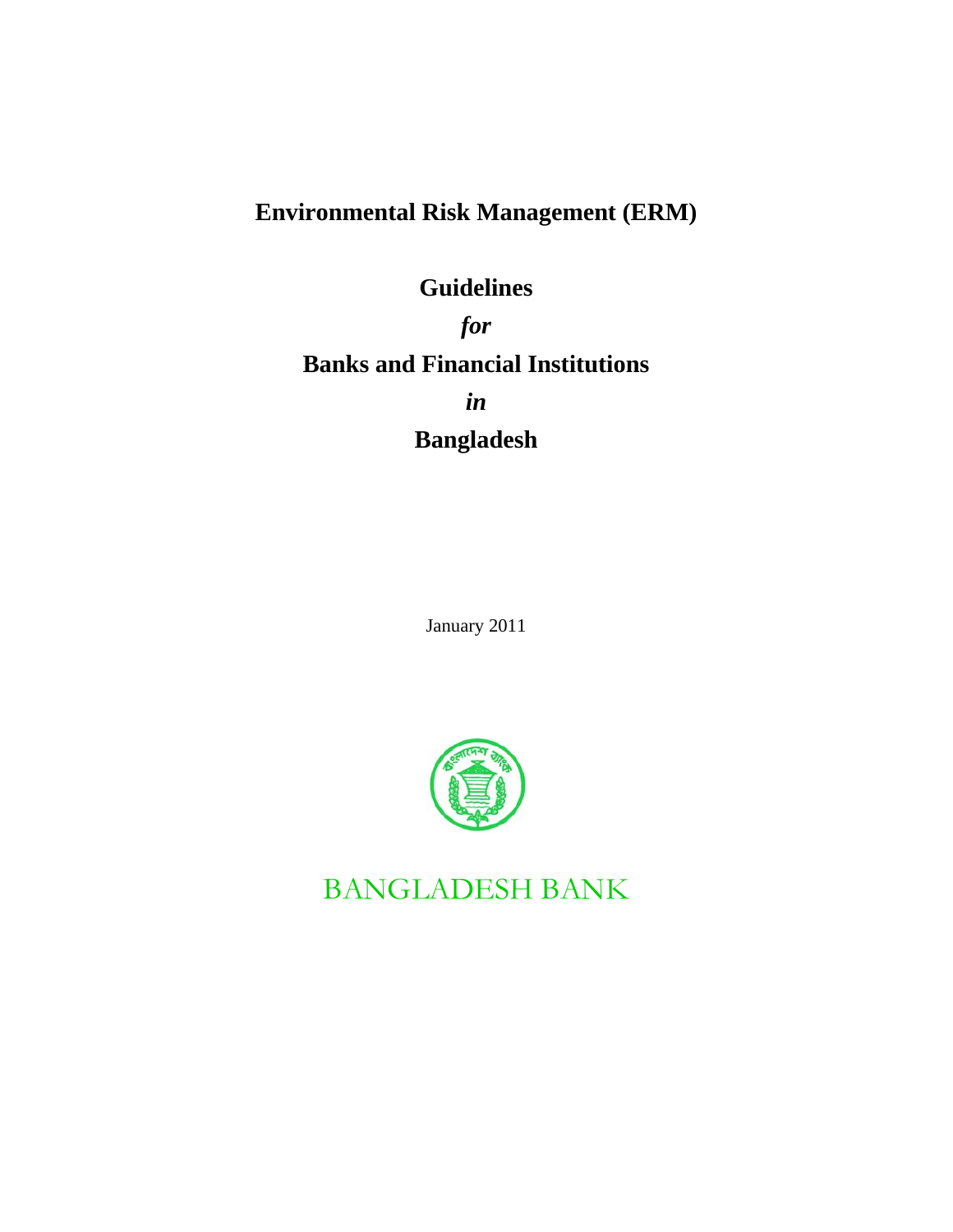# **List of Core Group Members**

- 1. Md. Nazrul Huda, Deputy Governor, Bangladesh Bank, Leader
- 2. S.M. Moniruzzaman, General Manager, Bangladesh Bank, Member
- 3. Md. Masum Patwary, Deputy General Manager, Bangladesh Bank, Member
- 4. Khondkar Morshed Millat, Joint Director, Bangladesh Bank, Member
- 5. Mohammad Ashfaqur Rahman, Assistant Director, Bangladesh Bank, Member

In preparing these Guidelines, the core group members were actively supported by the International Finance Corporation – South Asia Enterprise Development Facility (IFC-SEDF).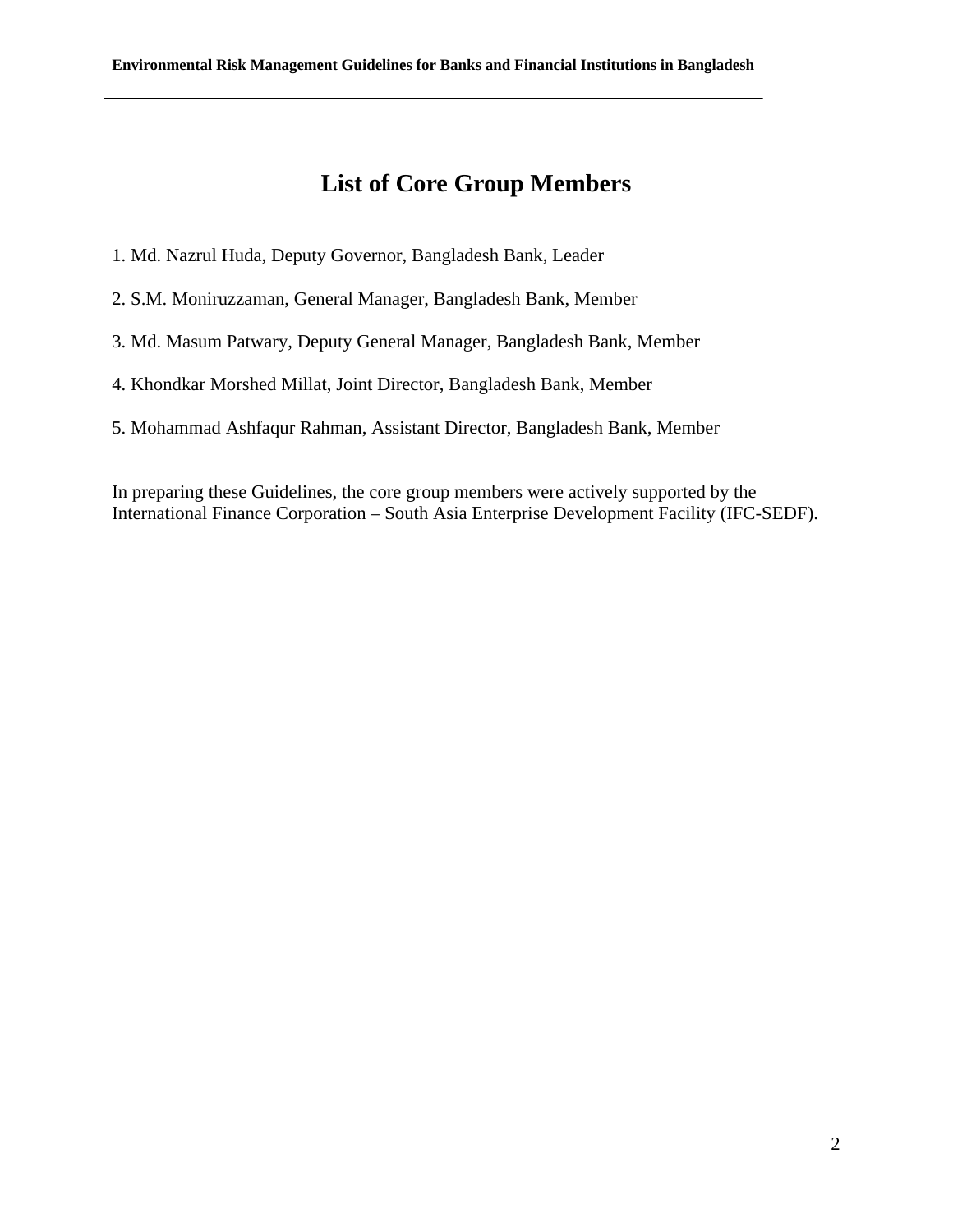

## **Message**

The financial and economic development of Bangladesh is inextricably linked to our vulnerability to environmental degradation. An increasing awareness of these issues and their impact on financial institutions and business enterprises has driven the creation of a guideline encouraging banks and FIs to integrate Environmental Risk Management(ERM) policies into existing Credit Risk Management procedures. Banks and financial institutions need to adopt ERM practices in a formal and structured manner in line with global norms so as to protect their financing from the risks of a deteriorating environment and ensure sustainable banking practices. With the pioneering of the ERM Guidelines in Bangladesh, we aim to achieve similar standardization of risk management across the financial sector and preserve the competitive edge with client bases in diverse sectors ranging from agri-business to textiles and apparels.

This Guideline aims to work in parallel with the central bank's drive to create conscientious project financing through adoption of a Corporate Social Responsibility framework by the financial sector, as both aspects are critical to the functioning of a sustainable banking system in Bangladesh. While the objective of CSR is to realize and prioritize the financial sector's imprint on the environment and society in which it operates, the ERM Guideline aims to internalize the risk that a deteriorating environment poses on the interests of the financial institution. In this effort, cooperation within the financial sector is of utmost importance. Compliance to environmental risk management standards in conjunction with undertaking CSR initiatives presents a potential for tapping into carbon trading markets for the Bangladesh through incorporating energy efficiency and renewable energy into internal operations and also new business development.

Climate change as a result of human action presents a risk for the financial sector and the Environmental Risk Management Guidelines seeks to provide a framework for addressing this risk to ensure a trajectory of sustainable financial and economic growth.

Dr.Atiur Rahman Governor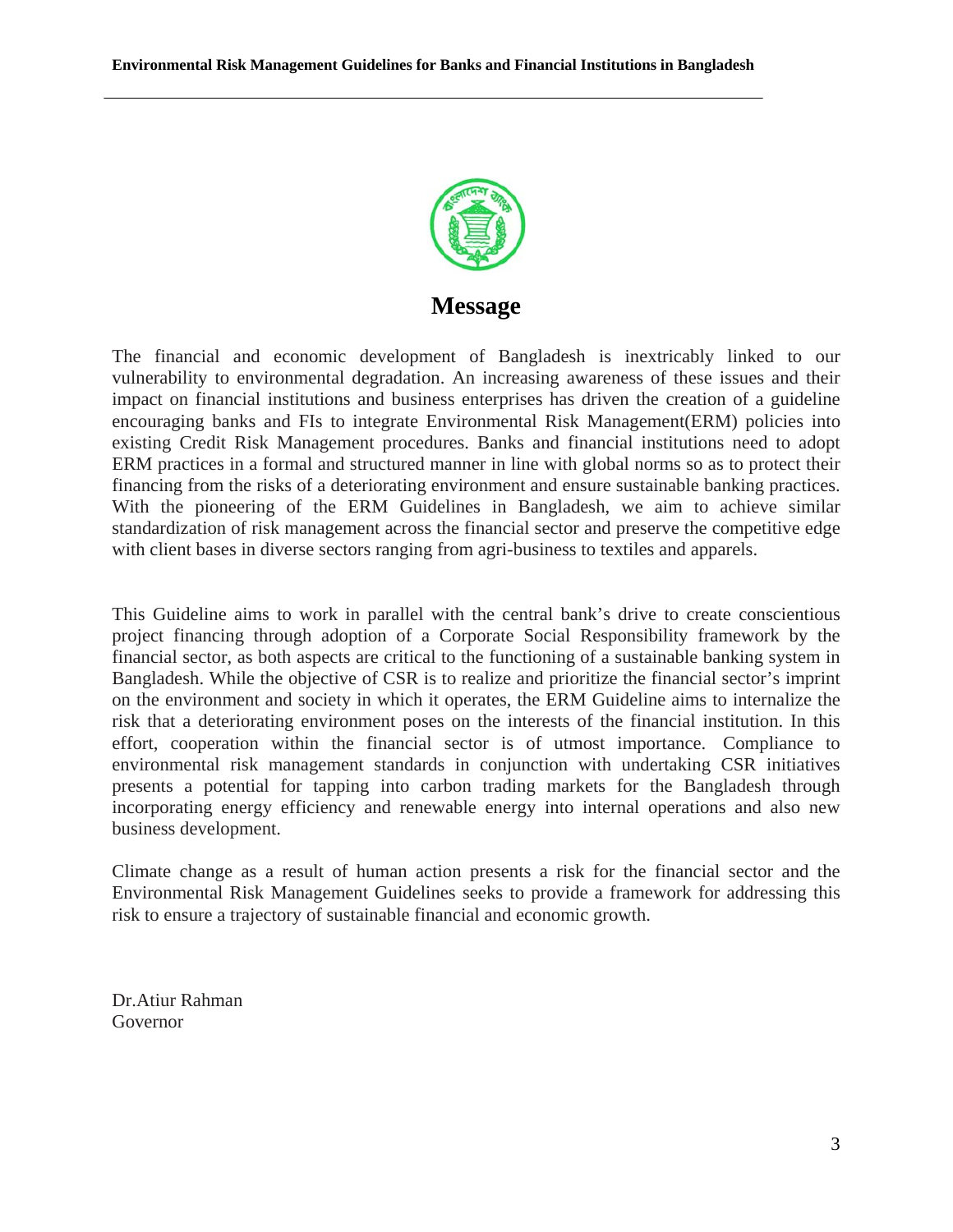

**Foreword** 

Over the last decade, the adoption of Environmental Risk Management(ERM) techniques and procedures has become an important area of activity for Banks/Financial institutions (FIs) across the world. This has been driven by an increasing awareness of environmental issues among all stakeholders, particularly community, customers and shareholders. The need to recognize the credit risks associated with environment have long been apparent and ERM Guidelines from the Bangladesh Bank are a mechanism to ensure that Banks and financial Institutions incorporate Environmental Risk into their credit risk management structure.

The advent of Basel II in Bangladesh will closely link the level of risk associated with facilities and clients with the amount of capital charged and provisions raised. Choices will have to be made in terms of the number and quality of risk that banks choose to underwrite given that a majority of the banks face capital limitations. These guidelines are an attempt to incorporate the environmental impact of a project into the lending process, so that when choices need to be made, the environment gets a due consideration. The structure of the guidelines provide the minimum that needs to be in place and are intended to make available a common platform from which individual banks and financial institutions can launch their own environmental risk assessment framework which will capture a more accurate and developed image of the associated risks. Bangladesh Bank looks forward to guiding the financial sector in implementation of these guidelines and hopes to herald a renewed commitment to environmental sustainability across the financial sector.

These Guidelines were prepared in a consultative manner with several rounds of inputs / discussions from the Banks/FIs. Given the technical nature of this subject, training workshops were conducted for Banks/FIs to sensitize them on environmental risks and to guide them on how to manage these risks. These were conducted prior to introducing these Guidelines in order to make easy and effective their integration with credit risk management.

Md. Nazrul Huda Deputy Governor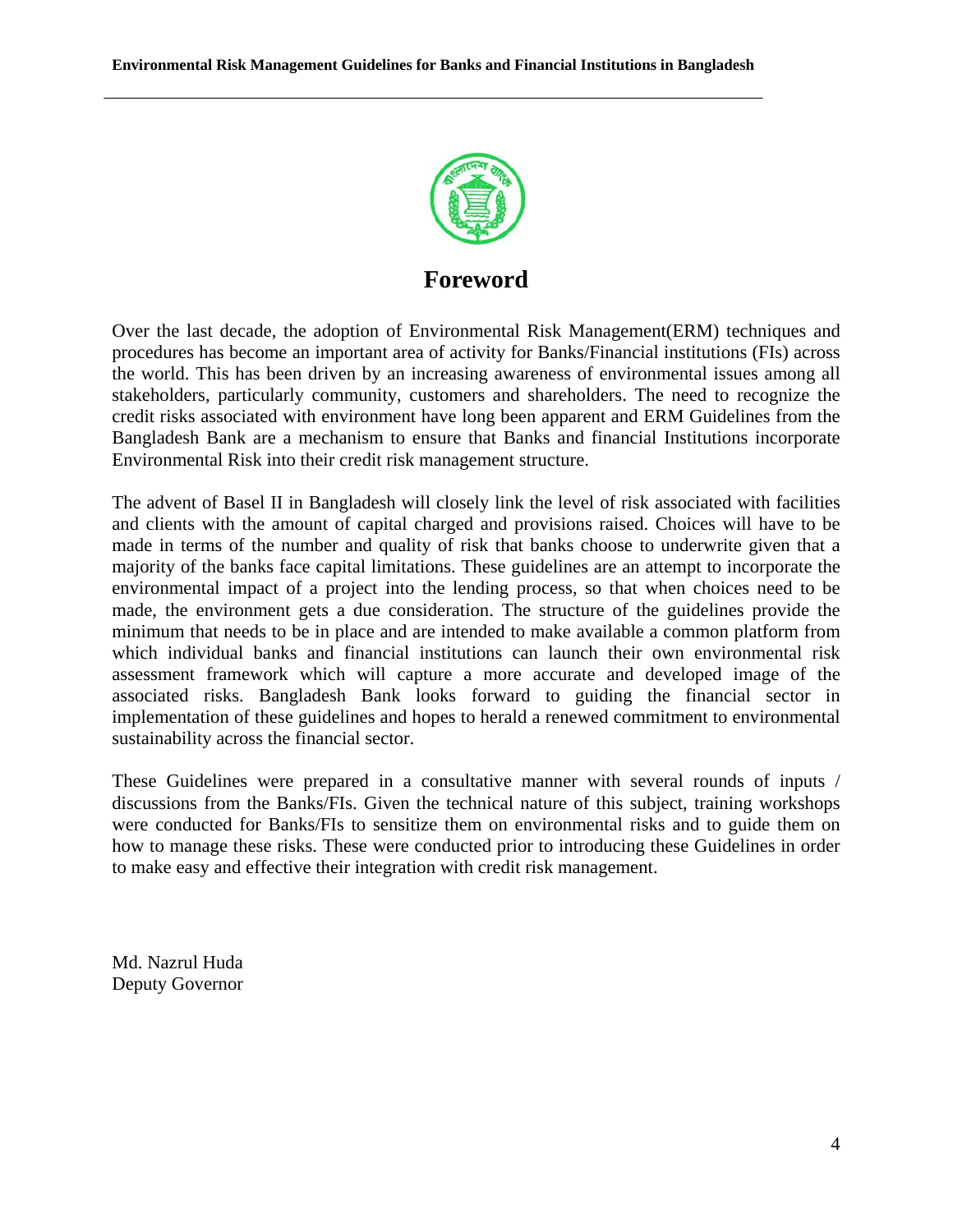# **Table of Contents**

| $\mathbf{1}$   |  |
|----------------|--|
| 1.1            |  |
| 1.2            |  |
| 1.3            |  |
| 1.3.1          |  |
| 1.3.2          |  |
|                |  |
|                |  |
|                |  |
|                |  |
|                |  |
|                |  |
| 1.3.3          |  |
|                |  |
|                |  |
|                |  |
| 1.4            |  |
| 1.4.1          |  |
| 1.4.2          |  |
| 1.4.3          |  |
| 1.4.4          |  |
|                |  |
|                |  |
|                |  |
|                |  |
| 1.5            |  |
| 1.5.1          |  |
| 1.5.2          |  |
| 1.6            |  |
| 1.6.1          |  |
| 1.6.2          |  |
| 1.6.3          |  |
| 1.6.4          |  |
|                |  |
|                |  |
|                |  |
|                |  |
|                |  |
| $\overline{2}$ |  |
| 2.1            |  |
|                |  |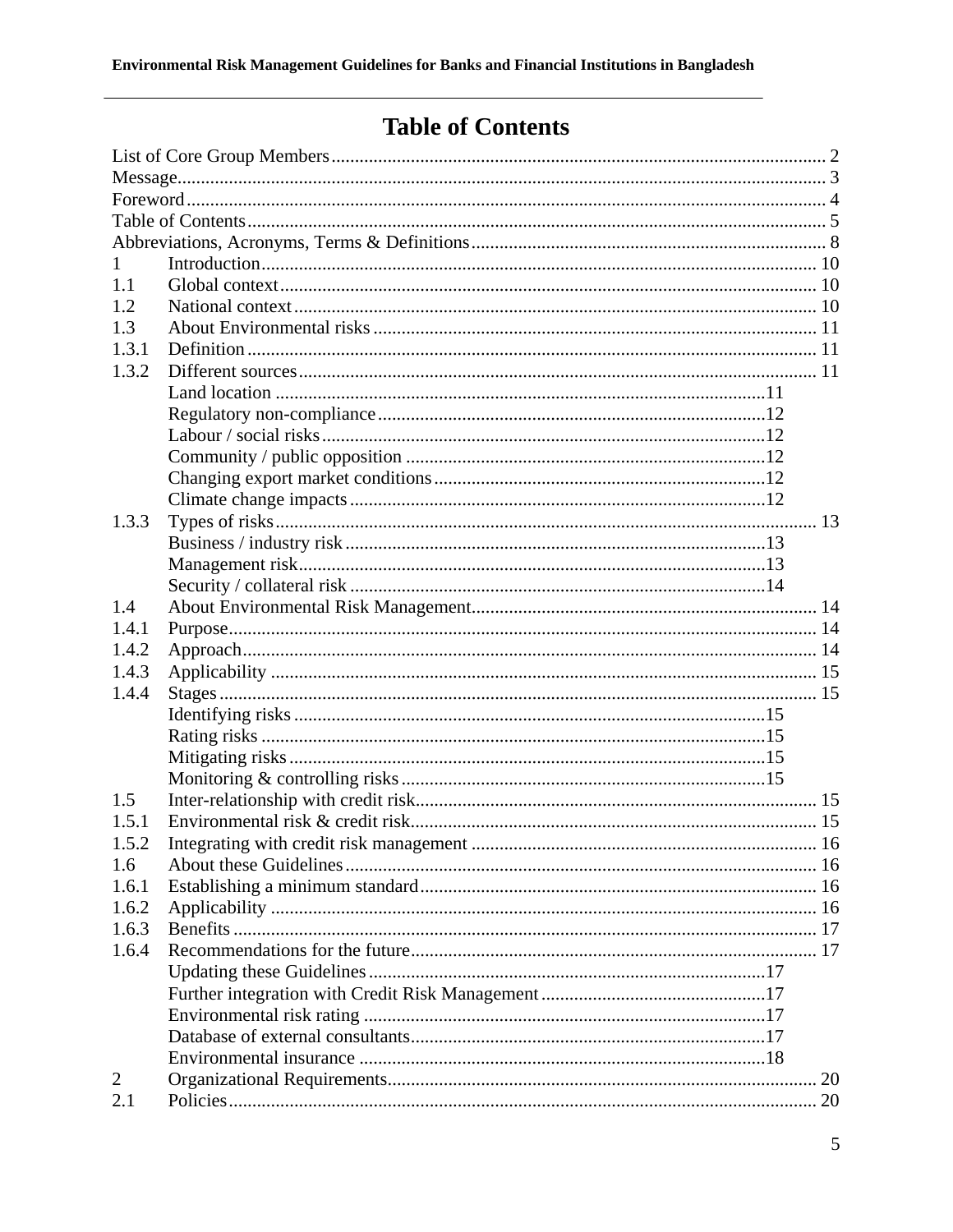## Environmental Risk Management Guidelines for Banks and Financial Institutions in Bangladesh

| 2.1.1          |                                                                                        |  |
|----------------|----------------------------------------------------------------------------------------|--|
| 2.1.2          |                                                                                        |  |
| 2.2            |                                                                                        |  |
| 2.2.1          |                                                                                        |  |
| 2.2.2          |                                                                                        |  |
|                |                                                                                        |  |
|                |                                                                                        |  |
|                |                                                                                        |  |
|                |                                                                                        |  |
|                |                                                                                        |  |
|                |                                                                                        |  |
|                |                                                                                        |  |
| 2.3            |                                                                                        |  |
| 2.3.1          | Relationship banking / marketing: Identifying and planning for Environmental risks  21 |  |
| 2.3.2          |                                                                                        |  |
|                |                                                                                        |  |
|                |                                                                                        |  |
| 2.3.3          | Credit processing and approval process: Incorporating Environmental risk covenants 22  |  |
| 2.3.4          | Credit Administration: Verifying Environmental risk considerations 23                  |  |
| 2.3.5          |                                                                                        |  |
| 2.3.6          |                                                                                        |  |
| 2.3.7          |                                                                                        |  |
| 2.3.8          |                                                                                        |  |
| 3              |                                                                                        |  |
| 3.1            |                                                                                        |  |
| 3.1.1          |                                                                                        |  |
| 3.1.2          |                                                                                        |  |
| 3.1.3          |                                                                                        |  |
| 3.2            |                                                                                        |  |
| 3.2.1          |                                                                                        |  |
| 3.2.2          |                                                                                        |  |
| 3.2.3          |                                                                                        |  |
| 3.2.4          |                                                                                        |  |
| 3.3            |                                                                                        |  |
| 3.4            |                                                                                        |  |
| $\overline{4}$ |                                                                                        |  |
| 4.1            |                                                                                        |  |
|                |                                                                                        |  |
|                |                                                                                        |  |
| 4.2            |                                                                                        |  |
| 4.3            | Sector Environmental Due-Diligence Checklist: Chemicals (Fertilizers, Pesticides and   |  |
|                |                                                                                        |  |
|                |                                                                                        |  |
|                |                                                                                        |  |
|                |                                                                                        |  |
| 4.4            | Sector Environmental Due-Diligence Checklist: Engineering and basic metal  36          |  |
| 4.5            |                                                                                        |  |
|                |                                                                                        |  |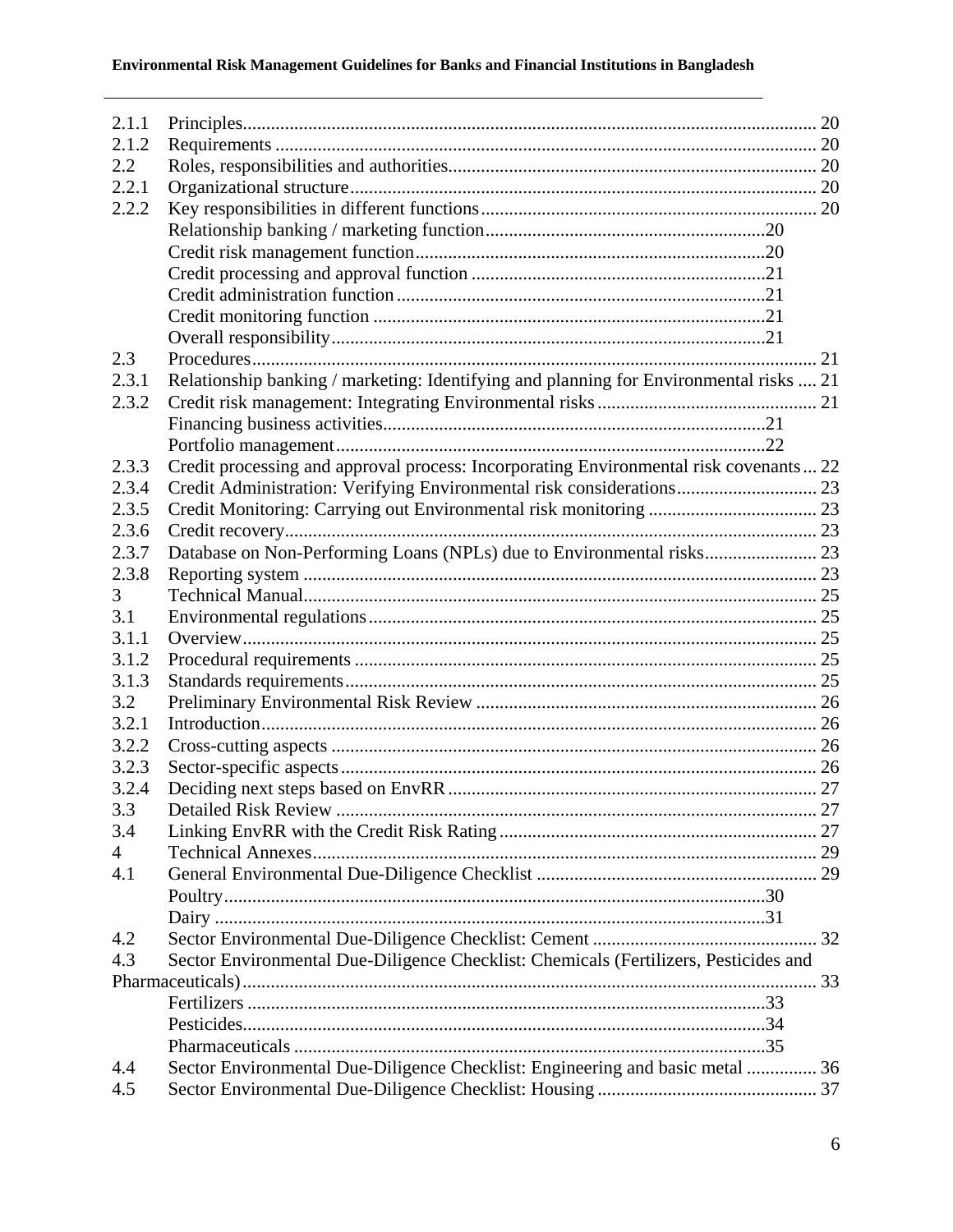| 4.6  |                                                                        |  |
|------|------------------------------------------------------------------------|--|
| 4.7  |                                                                        |  |
| 4.8  |                                                                        |  |
| 4.9  | Sector Environmental Due-Diligence Checklist: Textile and apparels  41 |  |
| 4.10 |                                                                        |  |
|      |                                                                        |  |
|      |                                                                        |  |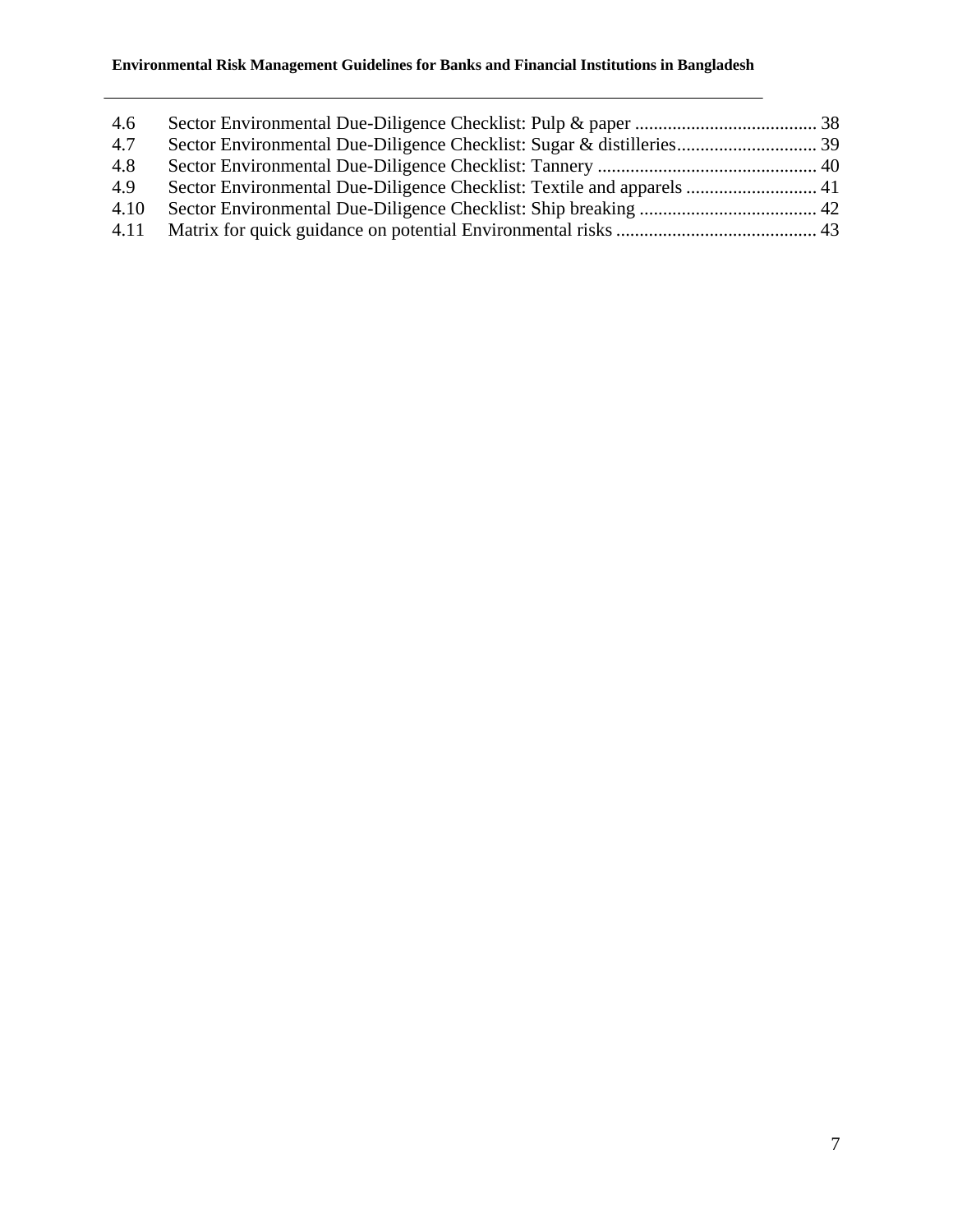# **Abbreviations, Acronyms, Terms & Definitions**

| <b>Banks</b>      | Financial Organizations under the Banking Companies Act        |
|-------------------|----------------------------------------------------------------|
| <b>BB</b>         | <b>Bangladesh Bank</b>                                         |
| <b>BDT</b>        | Bangladesh Taka                                                |
| Business activity | All activities that are considered for financing               |
| <b>CAMEL</b>      | Capital adequacy, Asset quality, Management, Earnings and      |
|                   | Liquidity.                                                     |
| <b>CAMELS</b>     | Capital adequacy, Asset quality, Management, Earnings,         |
|                   | <b>Liquidity and Sensitivity to Market Risks</b>               |
| <b>DOE</b>        | Department of Environment                                      |
| <b>ECA</b>        | <b>Environmental Conservation Act</b>                          |
| <b>ECR</b>        | <b>Environmental Conservation Rules</b>                        |
| <b>EDD</b>        | <b>Environmental Risk Due Diligence</b>                        |
| EnvRR             | <b>Environmental Risk Rating</b>                               |
| ETP               | <b>Effluent Treatment Plant</b>                                |
| FI                | Financial Organizations under the Financial Institutions Act.  |
|                   | Earlier these were referred as Non-Banking Financial           |
|                   | <b>Institutions (NBFIs)</b>                                    |
| Financing         | Denotes equity, loan/lease and/or credit facility (both funded |
|                   | and non-funded)                                                |
| <b>IFC</b>        | <b>International Finance Corporation</b>                       |
| <b>MOEF</b>       | Ministry of Environment & Forests                              |
| <b>NA</b>         | Not Applicable                                                 |
| <b>NPL</b>        | Non Performing Loans                                           |
| <b>SEDF</b>       | South Asia Enterprise Development Facility                     |
| <b>SME</b>        | Small and Medium Enterprise                                    |
| <b>UNEP FI</b>    | United Nations Environment Programme Finance Initiative        |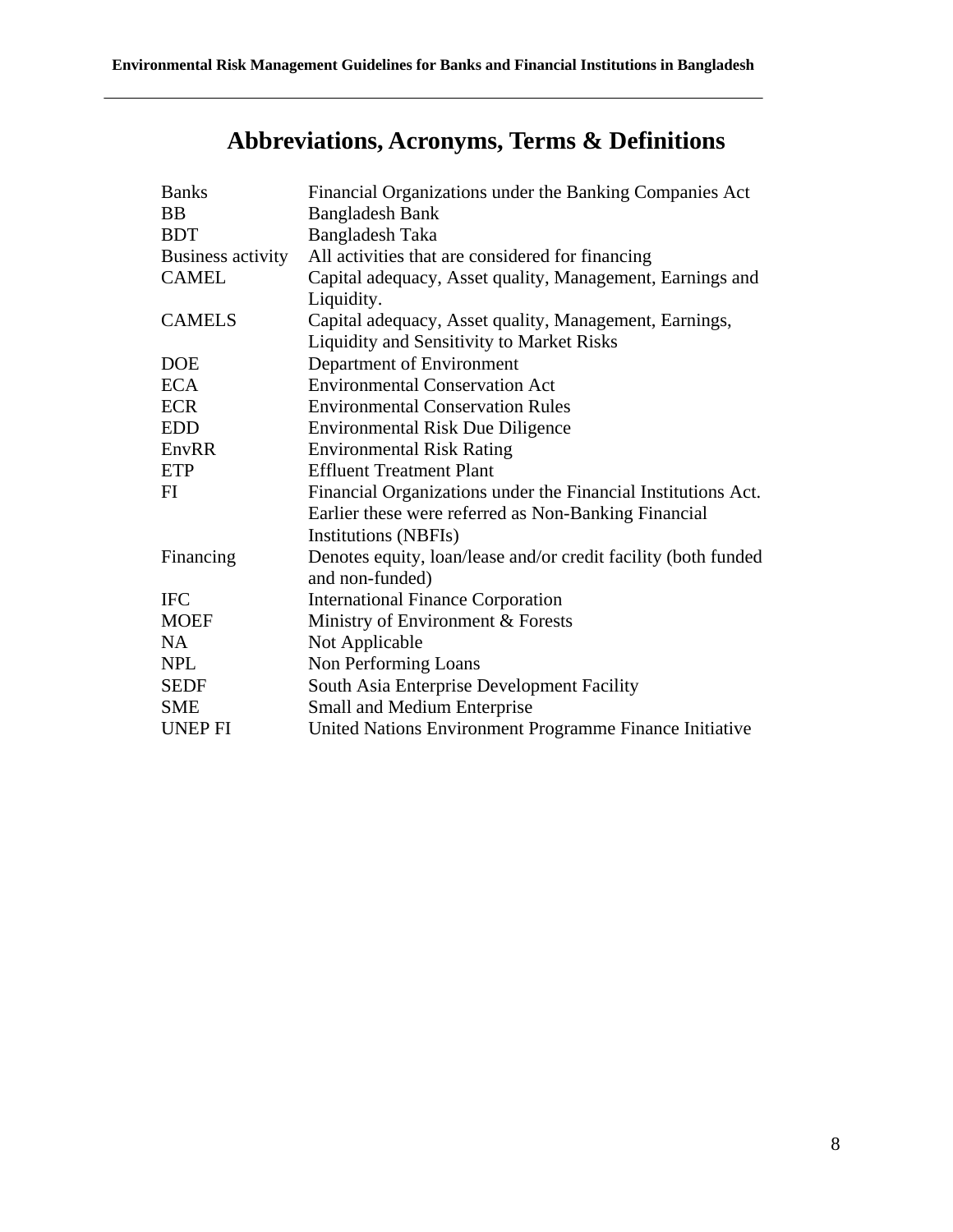**Part 1: Introduction**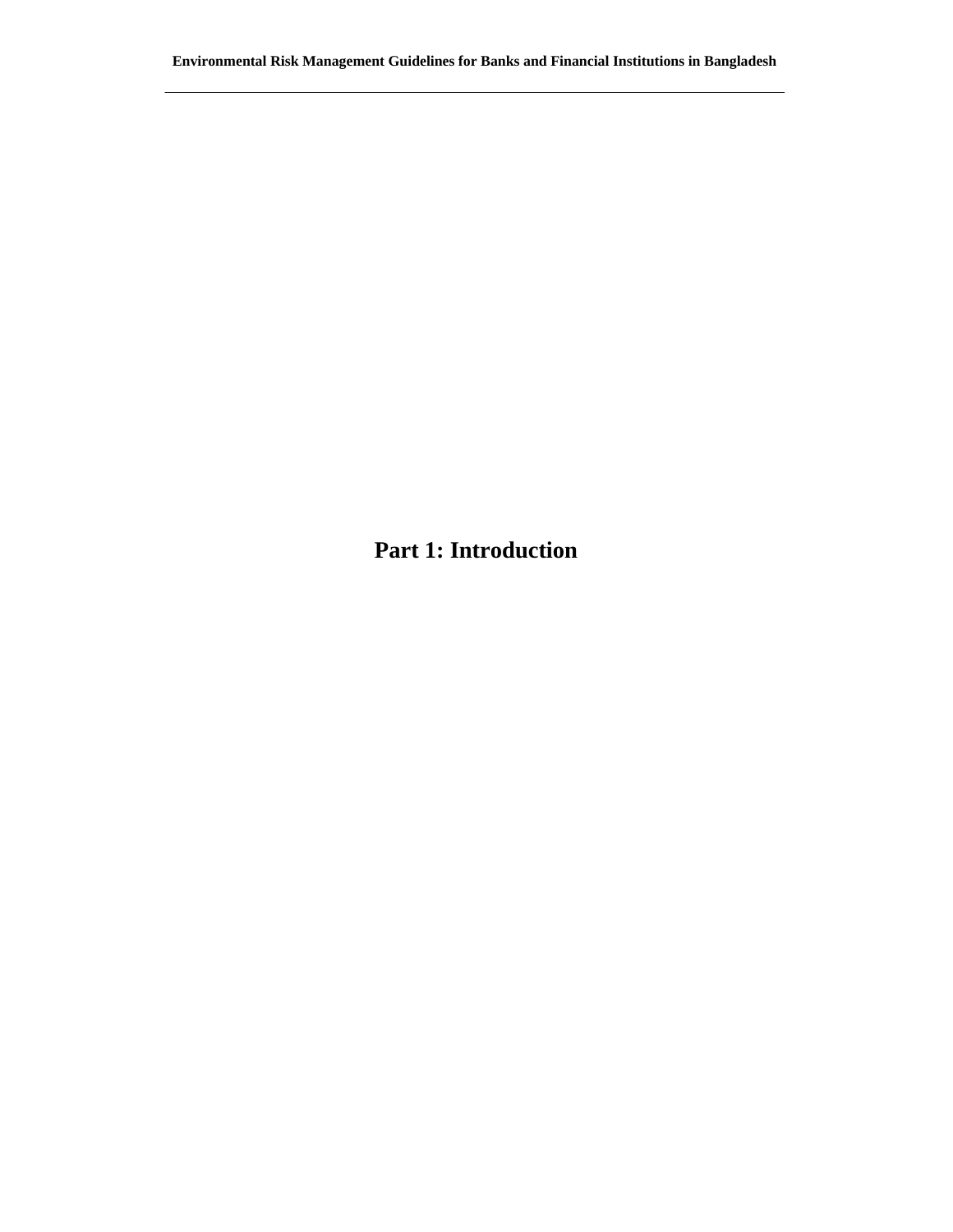# **1 Introduction**

## **1.1 Global context**

Over the last two decades, the adoption of Environmental Risk Management techniques and procedures is increasingly becoming an important area of activity for Banks/Financial Institutions (FIs). This has been driven by an increasing awareness of environmental issues among all stakeholders, particularly community, customers and shareholders. Stricter environmental liability legislation as a result of pressure from society is also contributing towards the wider adoption. Investors and regulators are increasingly asking challenging questions about corporate governance, the social and environmental impacts of operations and investments, and how Banks/FIs support their local communities.

The most notable global development is the establishment of the Equator Principles, which were adopted in June 2003 by ten international FIs. These Equator Principles are a set of standards for determining, assessing and managing environmental risk in project financing. Based on the International Finance Corporation (IFC)'s performance standards and associated World Bank guidelines, the Equator Principles serve as a common baseline and framework for environmental risk considerations. Today, 67 financial institutions from 27 countries operating in over 100 countries have adopted the Equator Principles. Multilateral and bilateral development institutions use similar frameworks as a part of their public and private sector financing.

There is also the United Nations Environment Programme Finance Initiative (UNEP FI), which is a unique global partnership between the UNEP and the global financial sector. UNEP FI works closely with nearly 200 FIs who are Signatories to the UNEP FI Statements, and a range of partner organizations to develop and promote linkages between sustainability and financial performance. Through peer-to-peer networks, research and training, UNEP FI carries out its mission to identify, promote, and realize the adoption of best environmental and sustainability practices at all levels of FI operations.

In addition, the Basel II Capital Accords identify environmental risk as a facilitating element of credit risk that financial institutions should address to meet capital requirements.

## **1.2 National context**

The state of environment in Bangladesh is deteriorating significantly. The key areas of deterioration include land degradation (over-exploitation, unbalanced use of agro-chemicals and improper disposal of hazardous waste), water pollution and scarcity (regional and seasonal availability, and quality of both surface and ground water), air pollution (unprecedented growth in passenger vehicles and continuous industrial development), biodiversity resources (destruction and degradation of land, forest and aquatic resources) and impacts of natural disasters (periodic floods and cyclones / storm surges in coastal areas). Rapid population growth, improper use of land, poor resource management and uncontrolled discharge of pollutants are the major causes.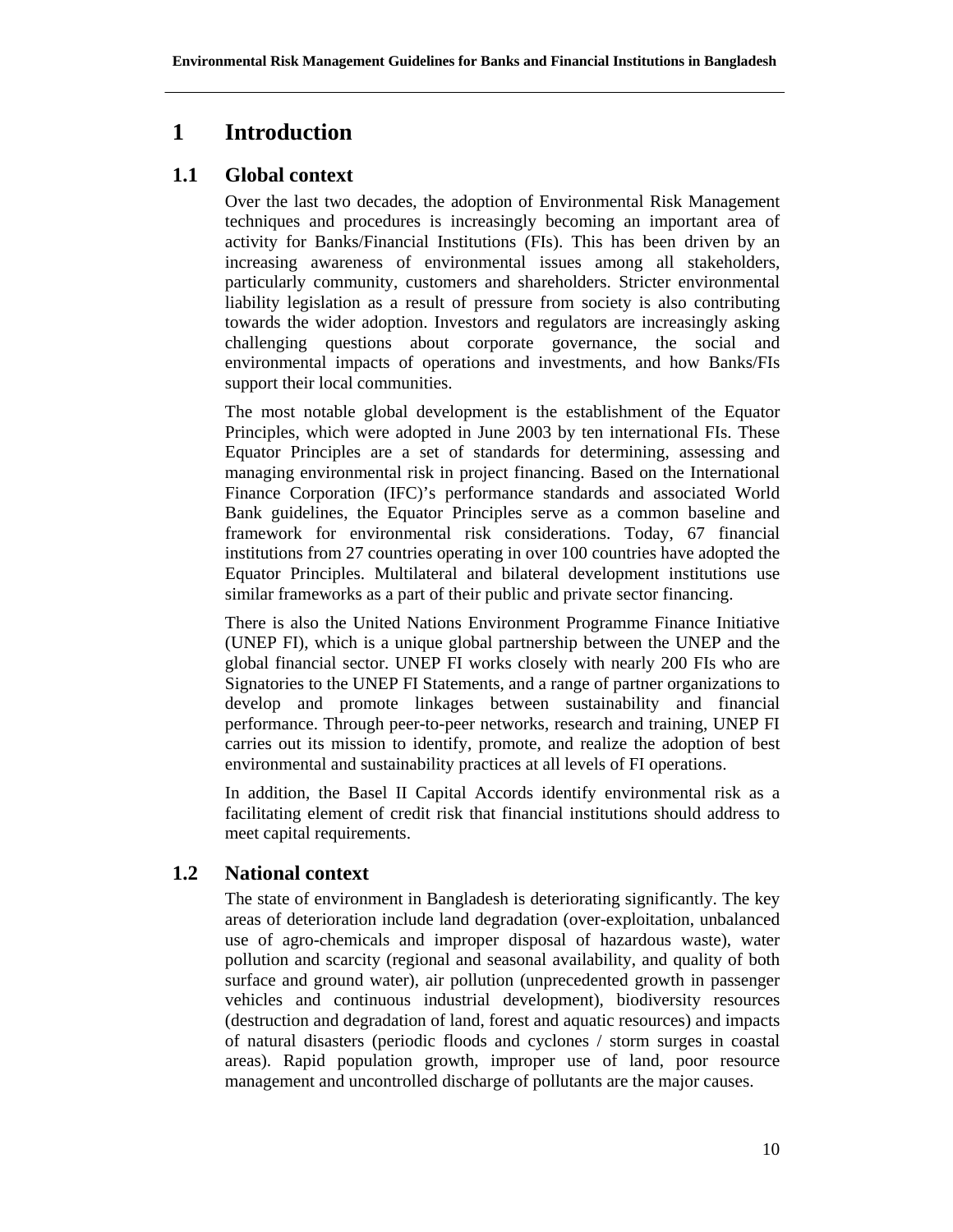Bangladesh is already one of the most climate vulnerable countries. It will become even more vulnerable due to climate change and is expected to be one of the worst affected countries due to climate change impacts. Floods, tropical cyclones, storm surges and droughts are likely to become more frequent and severe in the coming years. These will cause both damage to people and property and hinder economic progress.

Banks/FIs in Bangladesh need to protect their financing from the risks arising out of the deteriorating environmental scenario and the climate change impacts. A baseline study on Banks'/Financial Institutions' exposure to environmental risks in lending revealed that 98% of the Bank's top management believed that environmental risks are being considered but their Business Development Officers did not consider environmental risk in their credit scoring in practice. This is a clear indication that there is a wide gap between perception and practice in the Banks/FIs. The study also revealed the need for a streamlined formal and uniform approach so that all financial institutions in Bangladesh move towards managing environmental risks in their operations. Failing to consider these environmental risks - as a part of financing decisions - will lead to an increase in non-performing loans (NPLs) for Banks/FIs. Not only should the borrower meet regulatory requirements, but also should the borrower assure that these risks are being effectively managed. By managing these risks, these Banks/FIs will also be making a useful and important contribution towards both local and global sustainable development.

## **1.3 About Environmental risks**

## **1.3.1 Definition**

Environmental risk is a facilitating element of credit risk arising from environmental issues. These can be due to environmental impacts caused by and / or due to the prevailing environmental conditions. These increase risks as they bring an element of uncertainty or possibility of loss in the context of a financing transaction.

## **1.3.2 Different sources**

## Land location

Borrowers may plan and / or operate on land that is prone to environmental impacts by virtue of its geographical location. Activities on land in the flood plain or along the coastal belt are more vulnerable, and are a source of risk. Being located in a highly polluted area enhances the possibility of closure of all activities even though it may not be a direct individual contributor. Businesses that may displace local inhabitants or that are close to protected habitat areas are at risk of being directed to close or move out. Also, being located in a declared (though degraded) forest area, which is an eco-sensitive area, makes it vulnerable. Closure of such activities is possible when enforcement is tightened.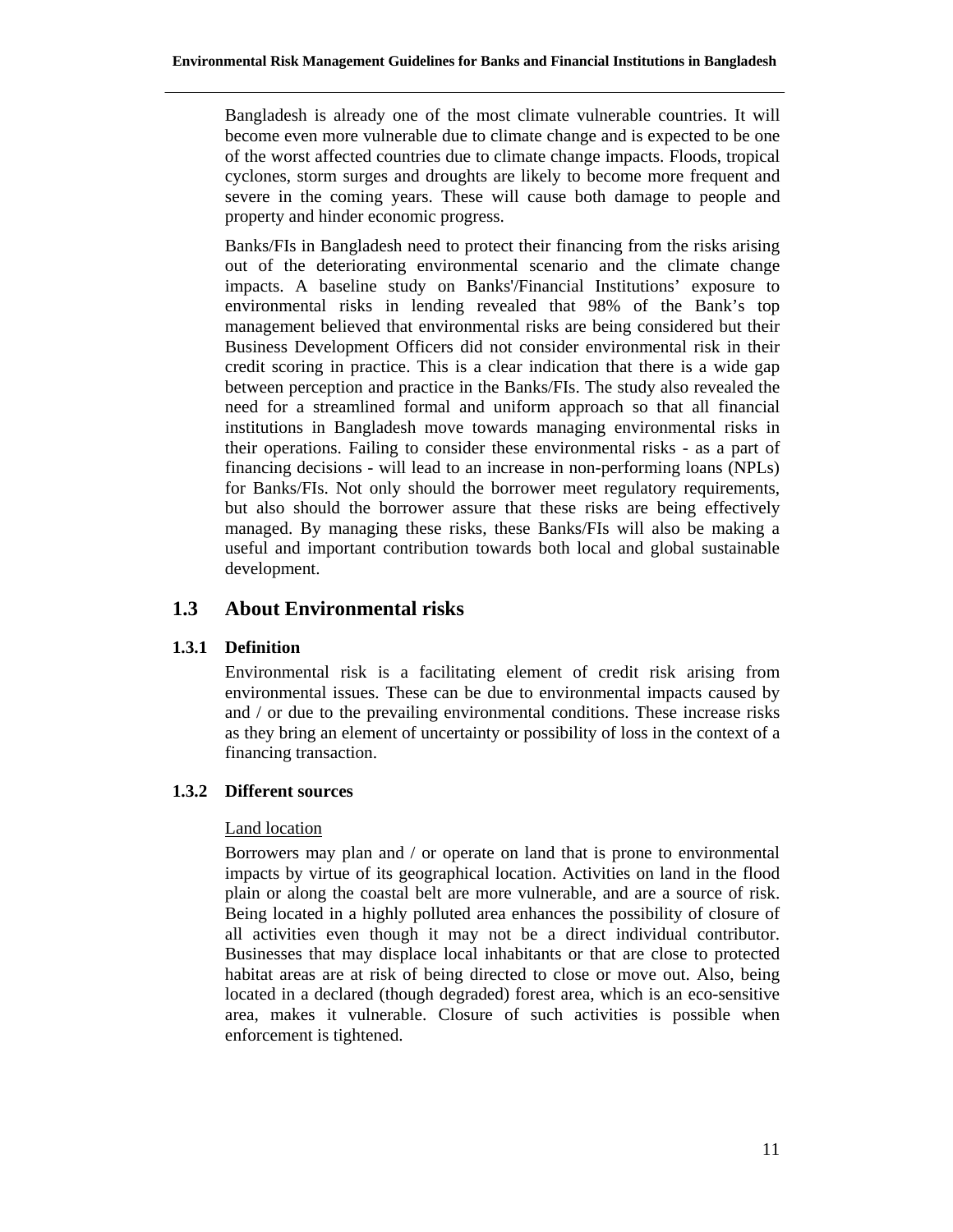#### Regulatory non-compliance

Borrowers may plan and / or operate without technologies (e.g. effluent treatment plants) or management systems that will ensure compliance to the prevailing environmental laws. In such a situation, the borrowers are vulnerable to closure or shutting operations by the Department of Environment (DOE) due to enforcement of environmental compliance. These can also lead to delays and closures.

## Labour / social risks

The borrower has to provide a safe and healthy working environment for its labour / employees. If it does not, then there is potential for accidents, injury and death and also exposure to occupational health issues. Apart from occupational health  $\&$  safety, there are other labour / social issues that tend to get combined to create unrest conditions. These issues include child labour, forced labour, discrimination, disciplinary practices, working hours and wage compensation. All of these issues can lead to closures and hence can lead to NPLs.

## Community / public opposition

Borrowers may have inadequate environmental management practices in their operations. This can lead to excessive water abstraction, effluent releases, emissions and improper waste management that affect community living in the vicinity of the borrower's premises. Community protests and public opposition can cause risks.

## Changing export market conditions

Borrowers, who are exporters, have to meet importing country's environmental requirements. Some importing country's requirements are stringent and are also constantly tightened with time. Borrowers who do not upgrade their operating practices to meet these stringent and tightened requirements are exposed to the likelihood of their export contracts being cancelled. The changing requirements can lead to the closure of the borrower's export contracts and hence not in a position to repay the Banks/FIs. The risk may also arise through the supply chain, since a borrower who produces as a part of the supply chain is exposed to changes in the market for the end product as well.

## Climate change impacts

Climate change is a global physical phenomenon with very drastic and adverse environmental, social and human consequences. Bangladesh is already experiencing climate-induced extreme weather events, e.g. cyclones, floods and droughts, periodically. Due to climate change, these are expected to be more intense and more frequent. Borrowers whose operations are vulnerable to extreme weather events are likely to be affected. Climate change impacts can lead to the borrower not being able to continue the business activity and hence unable to service / repay the financing taken from the Banks/FIs.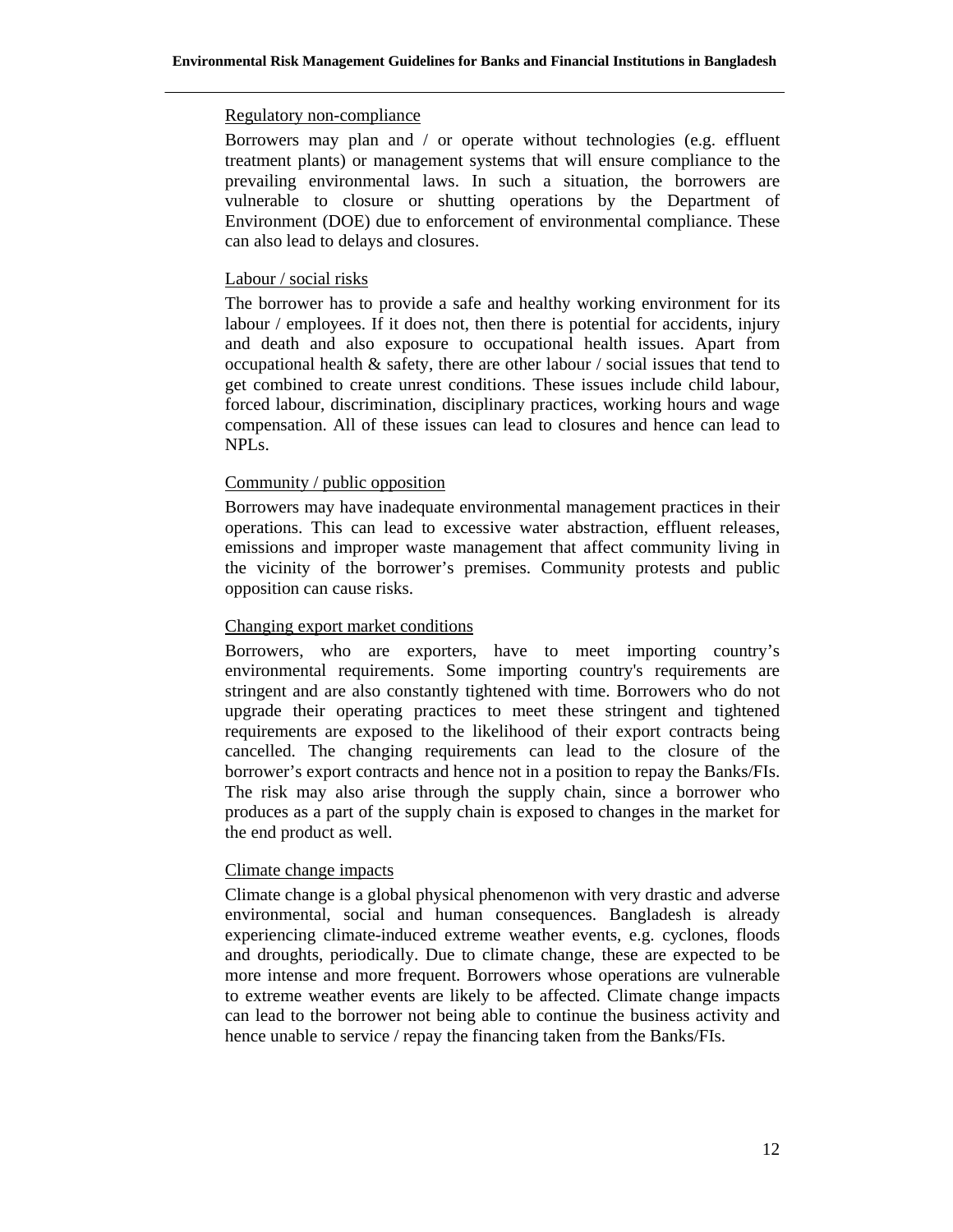## **1.3.3 Types of risks**

Environmental risks can be classified as follows:

#### Direct Risk

This risk can occur when a Bank/FI exercises operational control over a borrower's business or in some cases where a Bank/FI takes possession of contaminated land held as security. In such cases, the Bank/FI may not only lose its original advance, but may also be forced to meet substantial clean-up costs.

#### Indirect Risk

This risk incurred by the Bank/FI due to borrower's inability to repay because of environmental or climate change reasons. As Bangladesh strengthens enforcement of environmental regulations and public interest groups grow, pressure increases on business to minimize their environmental impacts. This may increase companies' capital and operating costs in order to comply with environmental regulations. This can have an effect on the borrower's cash flow and consequently in the borrower's ability to repay. Alternatively, climate change induced events, e.g. cyclones, may impact business activities that may result in affecting the borrower's ability to repay.

## Reputation Risk

Reputation and image are important for the Bank's/FI's to conduct business. It is important to demonstrate that the Bank/FI acts responsibly at all times and this is particularly important when providing finance for major business activities. Not considering environmental impacts arising from a borrower's operations can result in negative publicity for both the borrower and the Bank/FI. Reputation risk is present in financing transactions particularly where the Bank/FI is considering a large exposure. The Bank/FI's reputation can be damaged if there is a failure of the business activity due to environmental reasons. The Bank/FI will be seen as engaging in irresponsible business practices that do not adequately address the environmental issues. Thus, the more responsibility the Bank/FI demonstrates, the less reputation risk it will face.

Environmental risks can also be classified in the context of principal risk components of credit risks:

## Business / industry risk

Changing environmental conditions and/or requirements may impact the borrower's capacity to meet the obligation to repay. This is an indirect risk.

#### Management risk

Poor management may result in closures and community protests that can adversely impact the business and the borrower's capacity to repay. This is an indirect risk.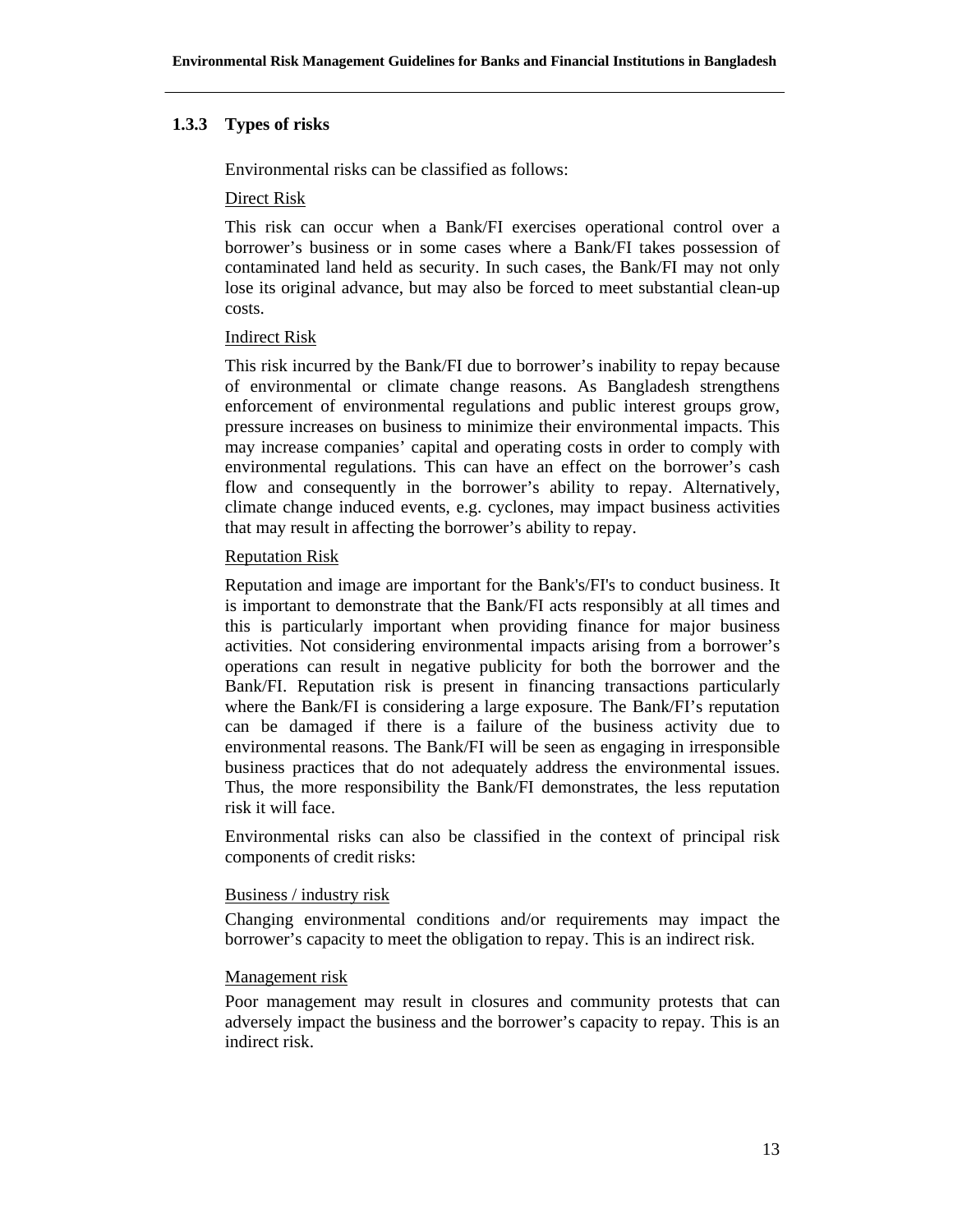## Security / collateral risk

Risk that the Bank/FI might be exposed due to poor quality of the security/collateral, e.g. contaminated land or disposal of hazardous chemicals, in case of a default. This is a direct risk.

## Legal Risk

This risk can take a number of different forms. Most obviously, banks are at risk if they do not comply with relevant environmental legislation. More specifically, they are at risk of lender liability for clean-up costs or claims for damages if they take possession of property that contaminates or pollutes, as a result of realizing security. This is a direct risk.

## **1.4 About Environmental Risk Management**

## **1.4.1 Purpose**

The overall purpose of Environmental Risk Management is to understand and manage risks that arise from environmental concerns. This brings a focus on planning and implementing policies and procedures to mitigate environmental risks.

The specific purposes are to:

- examine the environmental issues and concerns associated with potential business activities proposed for financing,
- identify, evaluate and manage the environmental risks and the associated financial implications arising from these issues and concerns,
- enhance the credit risk appraisal process.

## **1.4.2 Approach**

The following approaches have been used to enhance environmental risk management:

- Banks/FIs should be able to ascertain risks arising out of environmental issues.
- The practice should be directed towards addressing the focused environmental problem that is causing the risks. It should not be used as a tool to solve problems in general.
- The practice needs to be value adding to the borrower and should not be "policing" in nature. Banks/FIs should work with the potential borrowers in a collaborative manner. Together, they should plan the business activity that will adequately address the environmental risks.
- Banks/FIs should use Environmental Risk Management to strengthen the relationship with the borrower and not to create unease.
- Environmental Risk Management should focus on managing risks and not on avoiding risks. This is intended for inculcating responsible financing practices and not for discouraging / reducing financing. However, if there are business activities that are inherently irresponsible and managing these risks are not feasible, the Bank/FI should avoid financing.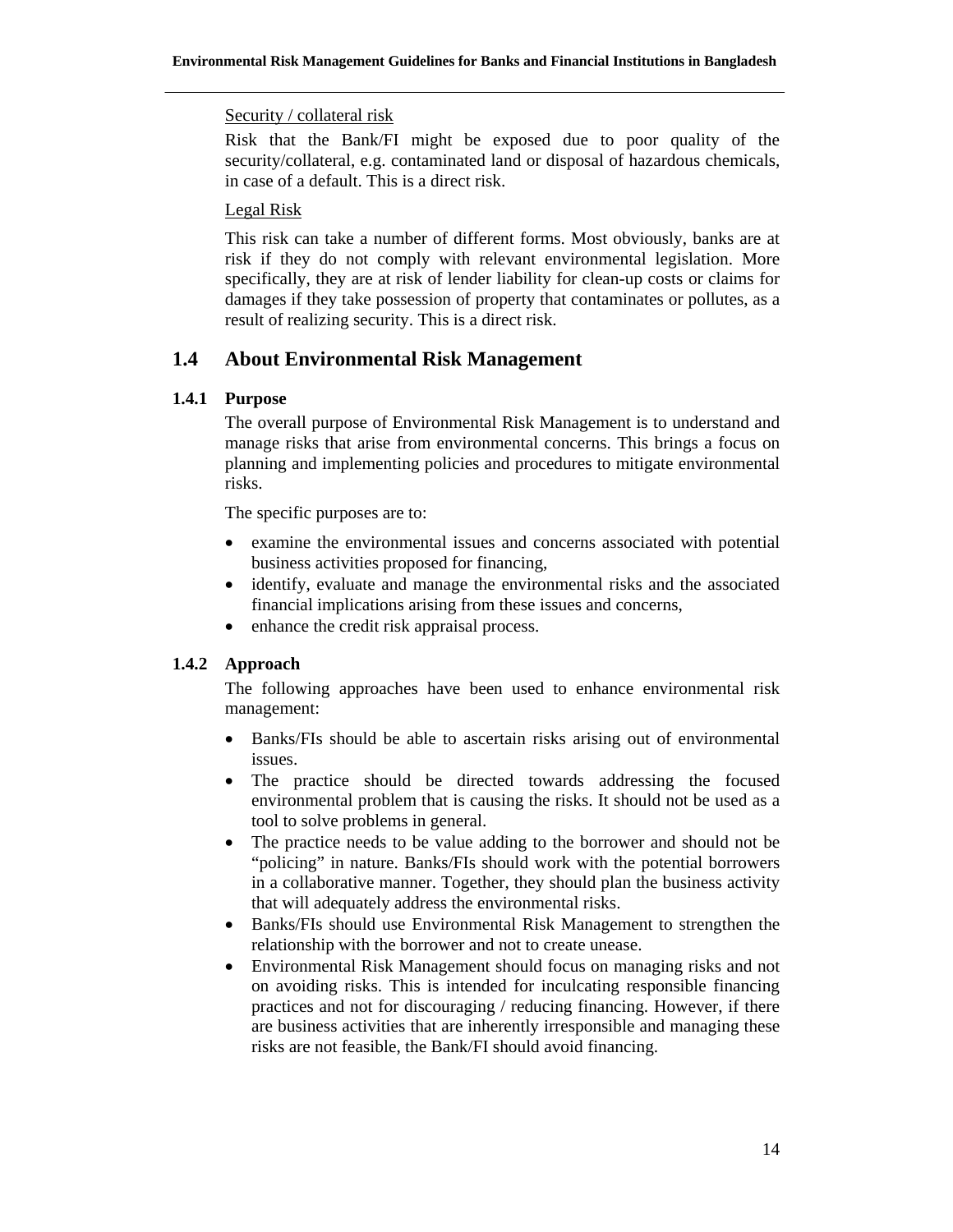## **1.4.3 Applicability**

Environmental Risk Management is applicable across all financing transactions undertaken by Banks/FIs as all of these occur within the context of environmental concerns. Some transactions are inherently more exposed to these risks than others. The main determinants of environmental risk are the nature of a borrower's business activity and the vulnerability of the location of the business activity. With other aspects being the same, environmental risks will vary according to different forms of transactions, e.g. risks associated to a short-term financing is considerably less compared to a long-term financing to support the establishment of a large chemical or power plant.

## **1.4.4 Stages**

There are different stages in Environmental Risk Management as applied to financing transactions: identifying, evaluating / rating, mitigating and monitoring & controlling.

## Identifying risks

At the time of identifying the financing, all environmental issues relevant to the proposed business activity needs to be determined. Of these, there may be some issues that can pose environmental risks. These need to be identified.

## Rating risks

Once the environmental risks are identified, these need to be evaluated. The evaluating or rating of risks is generally done using simple methods that estimate risk as a product of the likelihood / probability and the impact of the negative consequence.

## Mitigating risks

Once the risks are evaluated or rated, mitigation of these environmental risks need to be planned in the design and / or plans of the proposed business activity. It is only after assurance that these risks can be mitigated should the Banks/FIs proceed further with the financing process.

## Monitoring & controlling risks

During the implementation, the Banks/FIs should monitor these environmental risks as a part of its credit monitoring. The outcome of this monitoring should feedback to tighten controls of these risks.

## **1.5 Inter-relationship with credit risk**

## **1.5.1 Environmental risk & credit risk**

Environmental risk affects credit risk to a great extent. This is one of the several risks that Banks/FIs must take into account when assessing financing opportunities.

Wherever environmental issues are minor, the risks are also less or minor. In such cases, environmental risk has a marginal or incremental impact. However, when environmental issues are major, the risk can be so large that they become the most prominent credit risk. It is therefore, not to underplay the importance of environmental risks.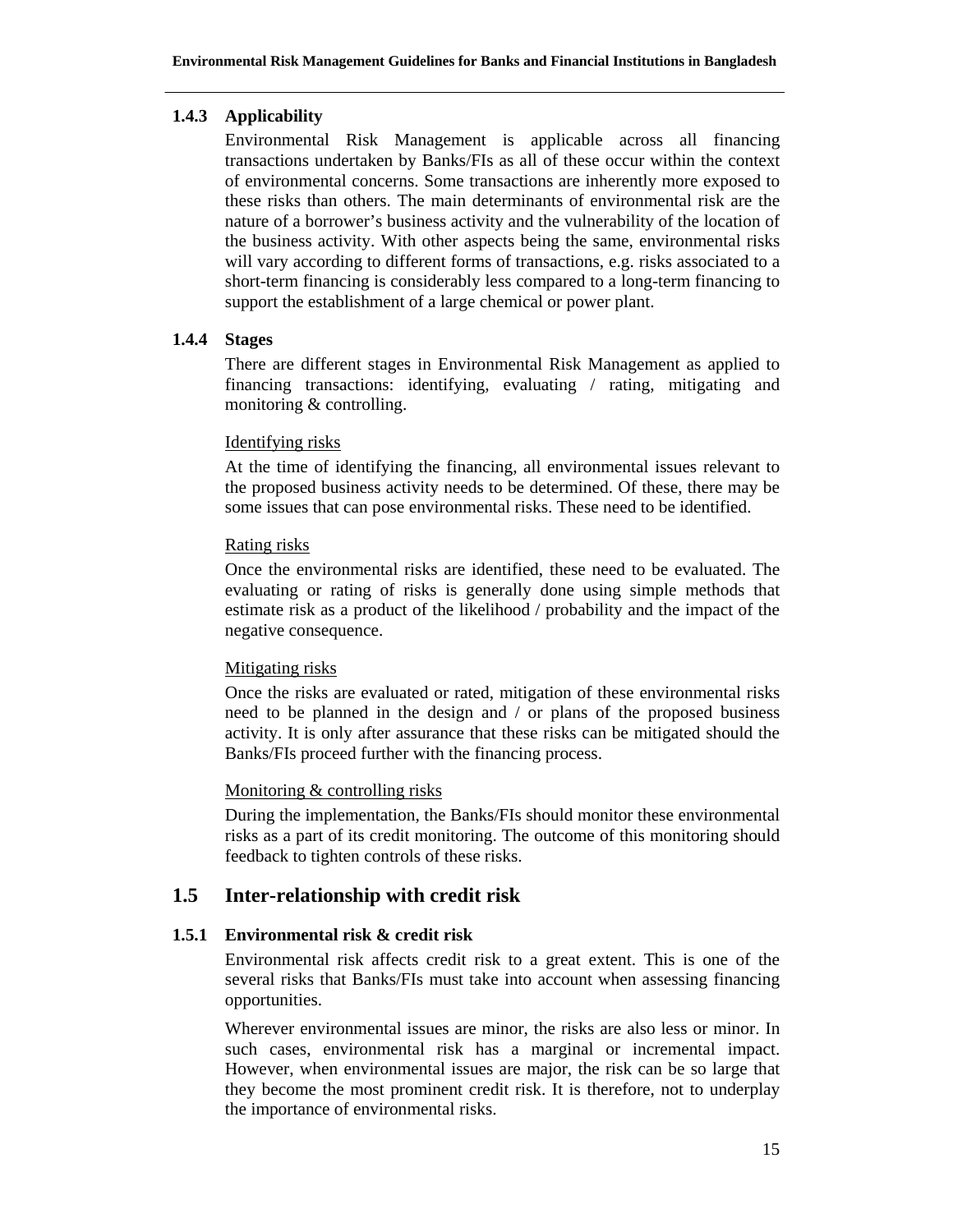## **1.5.2 Integrating with credit risk management**

As environmental risk is a facilitating element of credit risk, Banks/FIs should integrate Environmental Risk Management with credit risk management in all aspects. No separate Environmental Risk Management systems are required. In fact, such separate systems may be counter-productive, as having two parallel systems will hinder effectiveness.

## **1.6 About these Guidelines**

#### **1.6.1 Establishing a minimum standard**

These Guidelines establish a minimum standard on what Banks/FIs should be having in terms of Environmental Risk Management. Having such a minimum standard ensures that a level playing field is maintained in the financial sector in Bangladesh. Banks/FIs can go beyond the requirements of these minimum Guidelines.

## **1.6.2 Applicability**

These Guidelines are meant for both Banks/FIs. It is important that all Banks/FIs use these Guidelines in order to maintain a level playing field in the financial sector. Otherwise, Banks/FIs that adopt these Guidelines will be seen by potential borrowers as being more stringent than others, leading to distorting the financial markets and giving a comparative advantage to Banks/FIs that are financing with less responsible practices.

Banks/FIs need to integrate Environmental Risk Management into their credit risk management processes. Developed in line with the Credit Risk Management Guidelines, these Guidelines will help in this regard. It is important to integrate in a manner that will work best for the Banks/FIs. Following these Guidelines verbatim is not necessary but they should be used without compromising the value-addition that will result for the Banks/FIs themselves, and also for borrowers in achieving better environmental performance.

These Guidelines should necessarily be used for all individual customers (corporate, institutional, personal, small and medium enterprise) whose aggregate facilities are above the following financing thresholds:

- For Small and Medium Enterprises (SMEs), financing > BDT 2.5 million
- For Corporate, financing > BDT 10 million. and
- For real estate financing  $>$  BDT 10 million.

These Guidelines need not be used for the purpose of arriving at an associated Environmental Risk Rating for financing below this threshold as the environmental impacts are likely to be minor, and hence unlikely to cause risks. This waiver applies only to the calculation of an Environmental Risk Rating and does not apply to other regulatory requirements and due diligence checks (industry, client or location specific, as the case may be) as may be required.

These Guidelines should be used for both financing required for new, green field projects as well as those pertaining to existing facilities, e.g. renovation and expansion.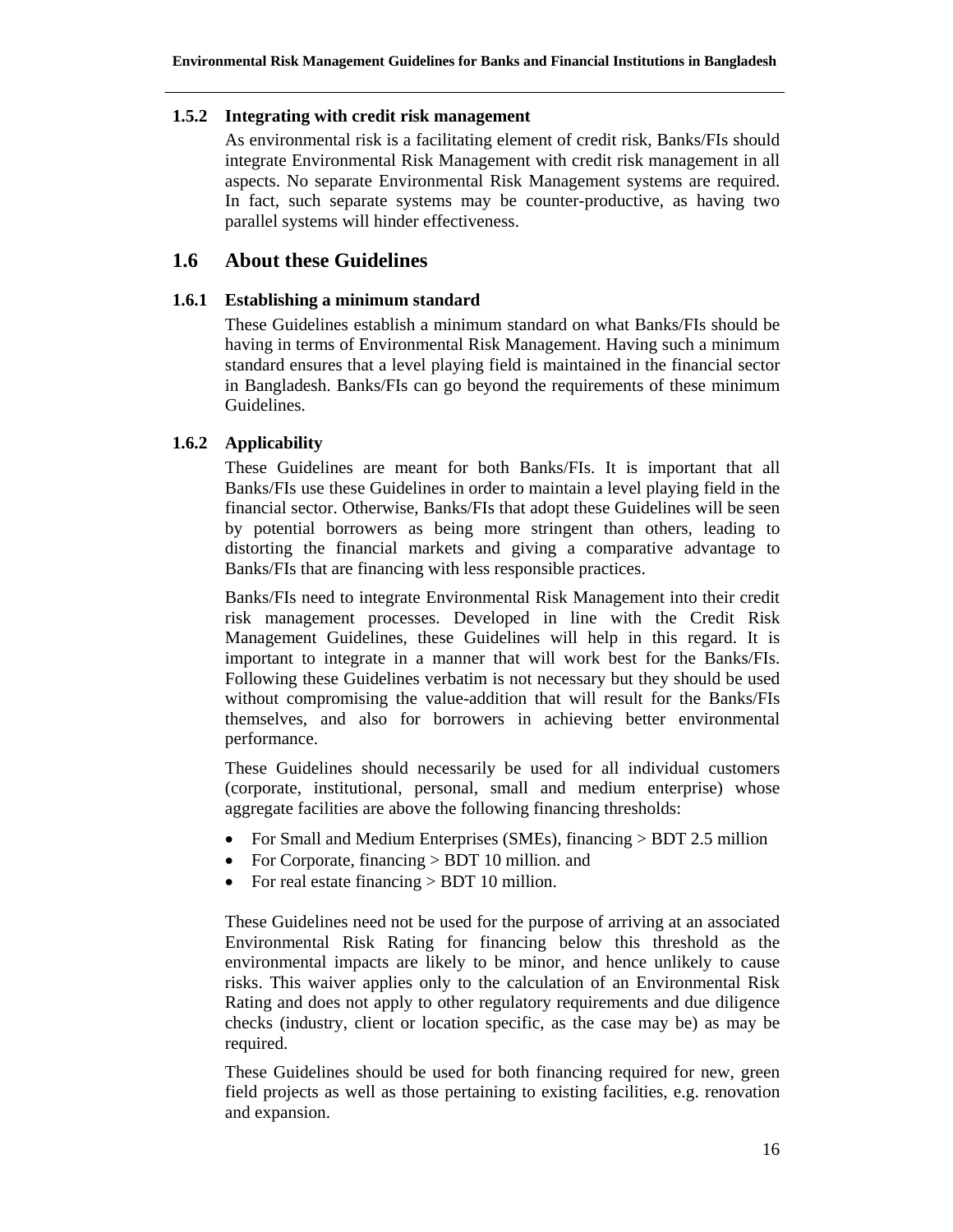#### **1.6.3 Benefits**

The following are the benefits that Banks/FIs will derive from adopting these Guidelines:

- Awareness on environmental issues within the staff of Banks/FIs will grow substantively.
- Ability and capacity to address environmental risks in a structured and systematic manner will be established. And, this will lead to reducing NPLs arising directly or indirectly due to environmental issues.
- Borrowers will be encouraged to adopt better management practices that will lead to an overall better environmental performance and preparedness for climate change induced events. This will be a particularly useful contribution in the context of the country's deteriorating environmental conditions and its particular vulnerability to climate change.
- Last but not the least, these Guidelines will help Banks/FIs demonstrate to the Bangladesh Bank, a higher commitment to addressing environmental issues and a focus on the environmental / sustainability sector.

## **1.6.4 Recommendations for the future**

By implementing these Guidelines, Banks/FIs will consider environmental risk as a part of their credit risk management. As more implementation experience is obtained, the following initiatives will be required to further support Banks/FIs in general and / or to establish these approaches across the financial sector in Bangladesh:

#### Updating these Guidelines

These Guidelines require to be constantly updated. Any significant change to the environmental conditions, laws and practices may necessitate updating. These Guidelines are dynamic documents, which will be revised as and when required, and at least once in every 3 years.

## Further integration with Credit Risk Management

The structure of these Guidelines is in line with the Credit Risk Management Guidelines. As and when the Banks update their Credit Risk Management Guidelines, Environmental Risk Management are to be fully integrated within the text of those Guidelines.

#### Environmental risk rating

In this first version of these Guidelines, a qualitative approach to risk rating has been adopted with a view to keeping it simple and easy-to-use. In subsequent revisions, numerical risk rating methods will be used to strengthen the objectivity of the rating being provided.

## Database of external consultants

Banks/FIs may require the services of external consultants to address technical issues pertaining to the management of environmental risks. For this purpose, Banks/FIs need to have access to a database of external consultants along with their technical expertise so that these consultants can be called upon to provide the necessary support. Such a database may be developed once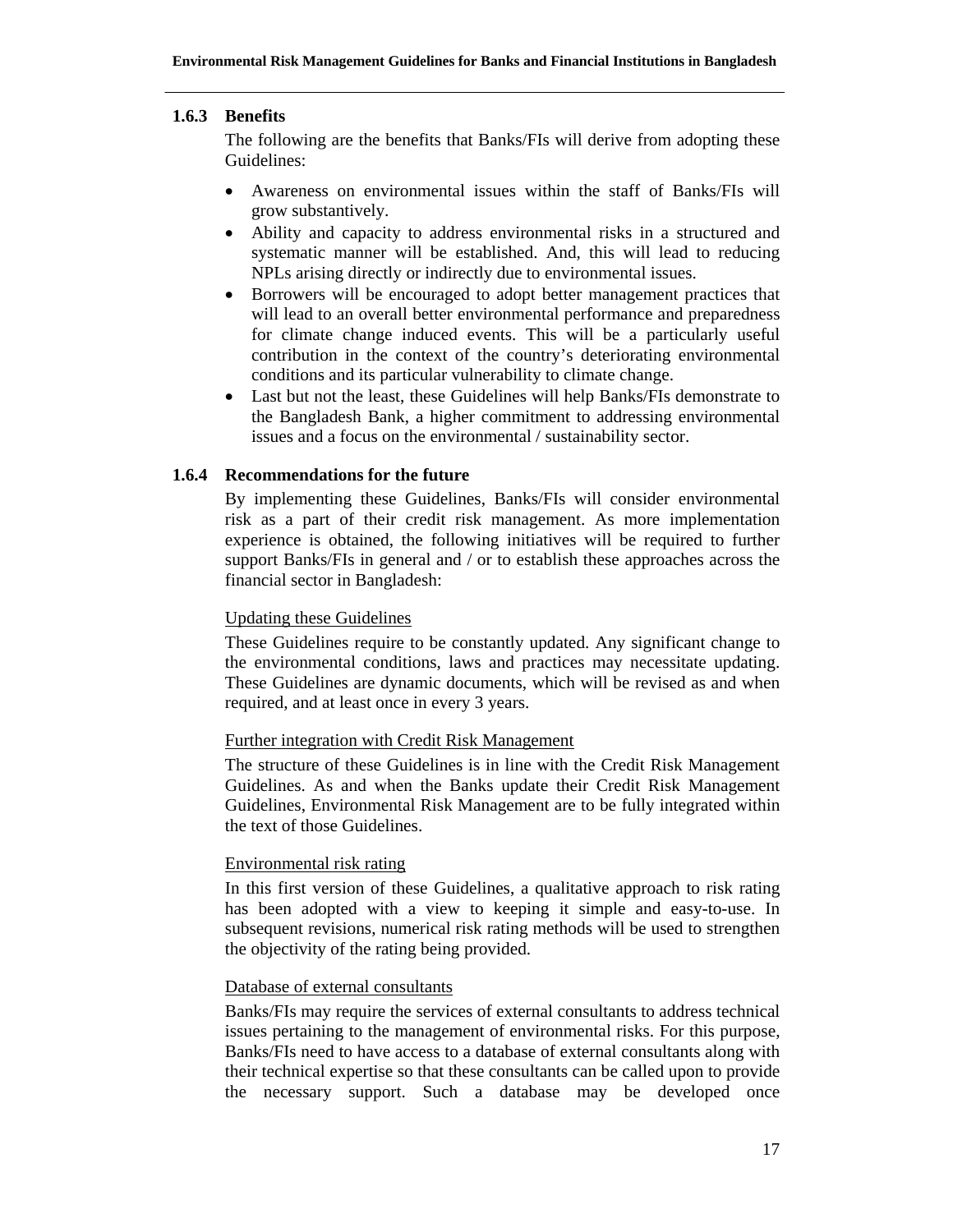implementation experience is obtained in the introductory phase of the Guidelines.

#### Environmental insurance

Environmental insurance is a specialist form of insurance providing cover against losses that could be incurred as a result of action arising due to environmental conditions, environmental / pollution impacts and climate change impacts. Insurance products are an effective mechanism to transfer risks associated with financing transactions and can be developed and used by Banks/FIs.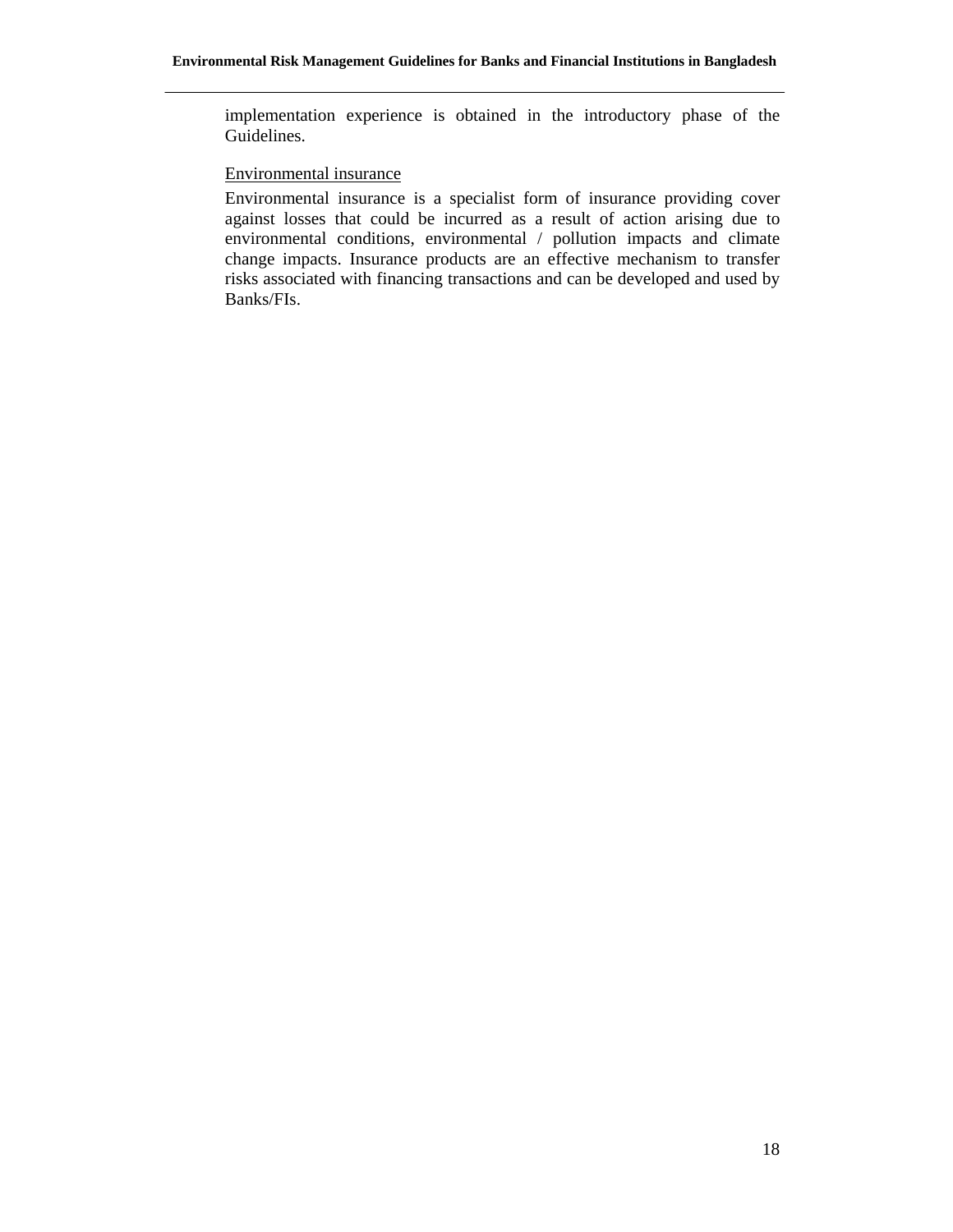# **Part 2: Organizational Requirements**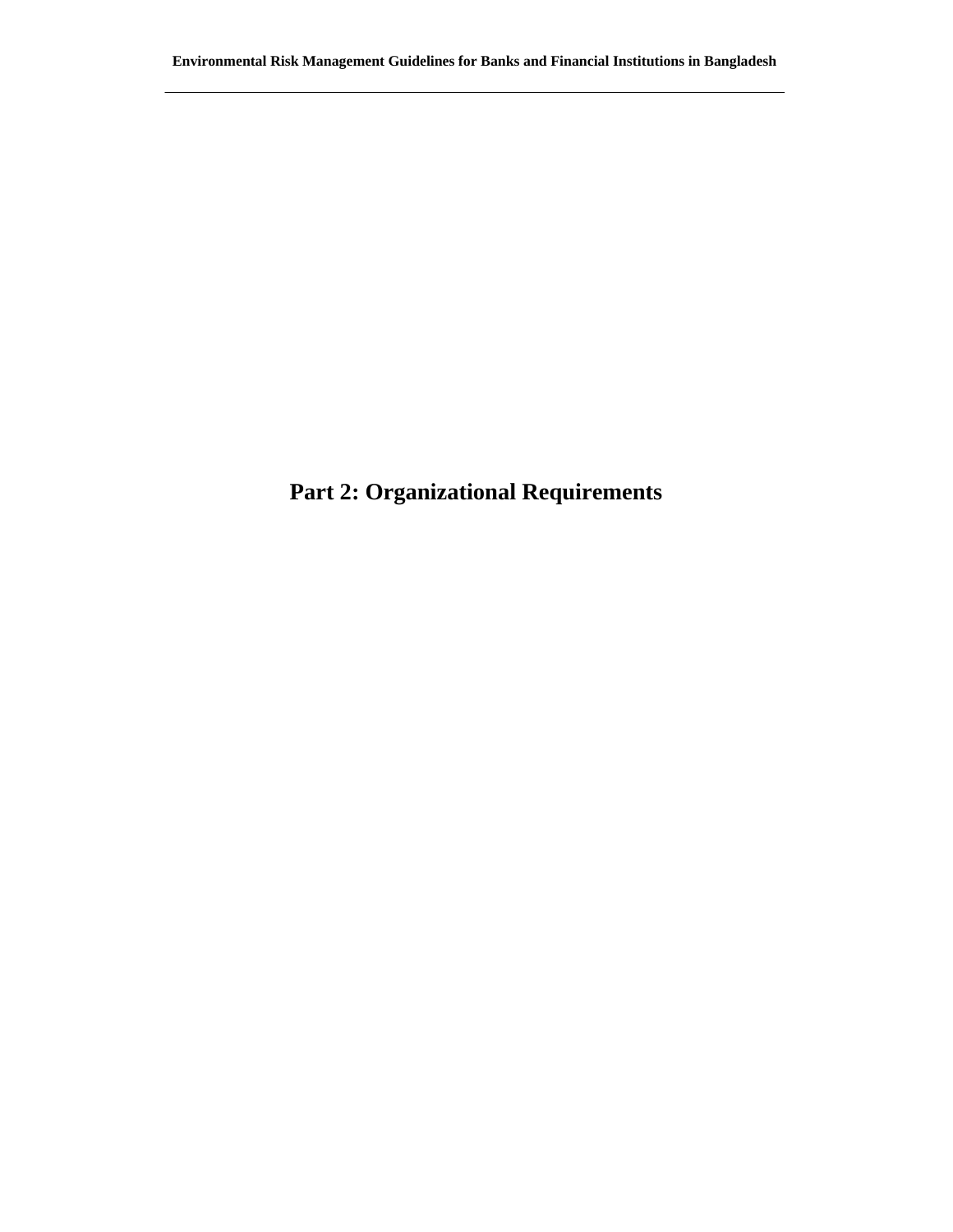## **2 Organizational Requirements**

## **2.1 Policies**

## **2.1.1 Principles**

All Banks and FIs should make an "in principle" commitment to Environmental Risk Management in general and to the following in specific:

- Integration of Environmental Risk Management in their credit policies and procedures.
- Building awareness and providing Constant training and capacity building of their staff relevant to Environmental Risk Management.
- Adoption of a value adding approach to Environmental Risk Management with their potential borrower and aim to facilitate the borrower in addressing environmental issues that could lead to risks.

## **2.1.2 Requirements**

All Banks and FIs should pass a Resolution of the Board or appropriate top  $\&$ senior management committee on the adoption of these Guidelines and acceptance of the above principles. On an annual basis, all Banks/FIs should undertake a top management review to determine whether Environmental Risk Management is being effectively practiced in its operations.

## **2.2 Roles, responsibilities and authorities**

## **2.2.1 Organizational structure**

As environmental risk management is a part of the credit risk management, the same organizational structure is to be used. There is no need for a separate organizational structure.

## **2.2.2 Key responsibilities in different functions**

## Relationship banking / marketing function

The responsibilities of this function are (i) to be aware of environmental issues confronting the various sectors, (ii) to communicate to the potential borrower that environmental information is sought with a view to avoiding unexpected situations in the future, (iii) to assess the potential borrower and the proposed business activity using a due-diligence checklist and provide an Environmental Risk Rating (EnvRR), and (iv) to provide environmental information to the credit risk management function.

## Credit risk management function

The responsibilities of this function are (i) to be aware of environmental issues confronting the various sectors, (ii) to review the completed due-diligence checklist and the EnvRR, (iii) to integrate environmental risk considerations into the credit risk assessment and (iv) to specify financing conditions / covenants, if any, are required.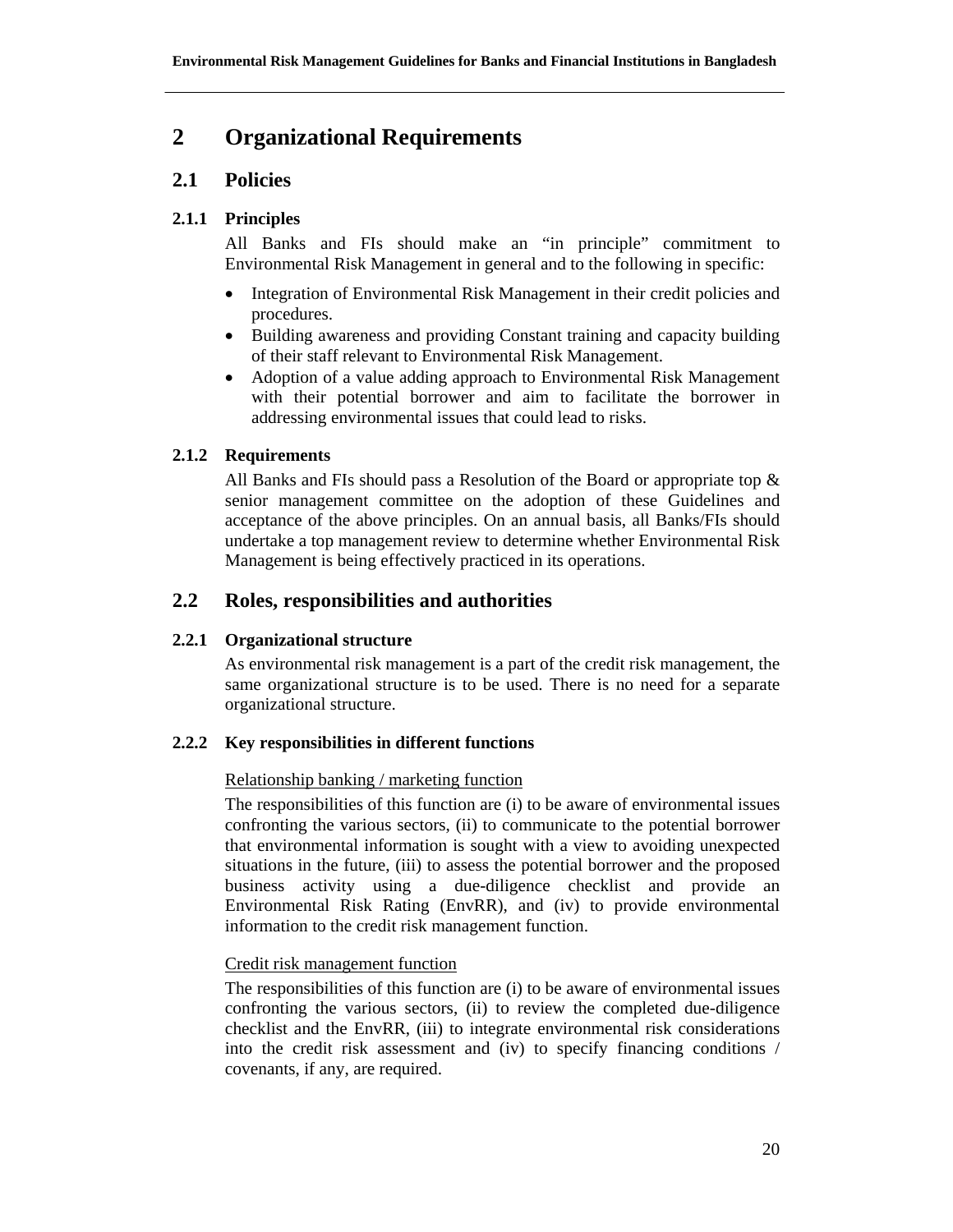#### Credit processing and approval function

The Environmental Risk Management responsibility of this function is to ensure that the additional financing conditions / covenants, if any, are included in the agreements.

#### Credit administration function

The Environmental Risk Management responsibility of this function is to ensure that additional financing conditions / covenants, if any, in the financing agreements are met prior to initiating disbursement.

#### Credit monitoring function

This function is to ensure that environmental risk monitoring should also be undertaken as a part of monitoring credit risks.

#### Overall responsibility

The Chief Executive of the Banks/FIs will be responsible for ensuring the integration of Environmental Risk Management into Credit Risk Management.

The operational responsibility will be with the Head of Credit or any of the senior management team member nominated by the Chief Executive.

## **2.3 Procedures**

## **2.3.1 Relationship banking / marketing: Identifying and planning for Environmental risks**

Banks/FIs have to identify environmental risks whenever a potential borrower approaches for financing. Banks/FIs are recommended to take a holistic approach towards assessing environmental risk and look at the inherent risks posed by the overall activities of the client as opposed to constraining themselves to the specific project seeking financing.

Banks/FIs providing credit to the same client, in a consortium or discretely, need to ensure that all the parties involved have shared information and risk ratings of the client so that the parties involved have identified and evaluated all the environmental risks involved and arrived at the same conclusion regarding the level of risk associated with the finance.

As part of the Relationship Banking function, the Environmental Due-Diligence (EDD) checklist given in the Technical Annex and the Environmental Risk Rating (EnvRR) given in the Technical Manual are to be completed prior to forwarding the proposed financing to the credit risk management for consideration.

## **2.3.2 Credit risk management: Integrating Environmental risks**

Banks/FIs have credit risk management procedures that need to be modified to integrate Environmental Risk Management considerations.

#### Financing business activities

In this credit risk management function, it is required to verify whether the EnvRR has been correctly done. If not, the Relationship Banking function should be asked to redo the EDD checklist.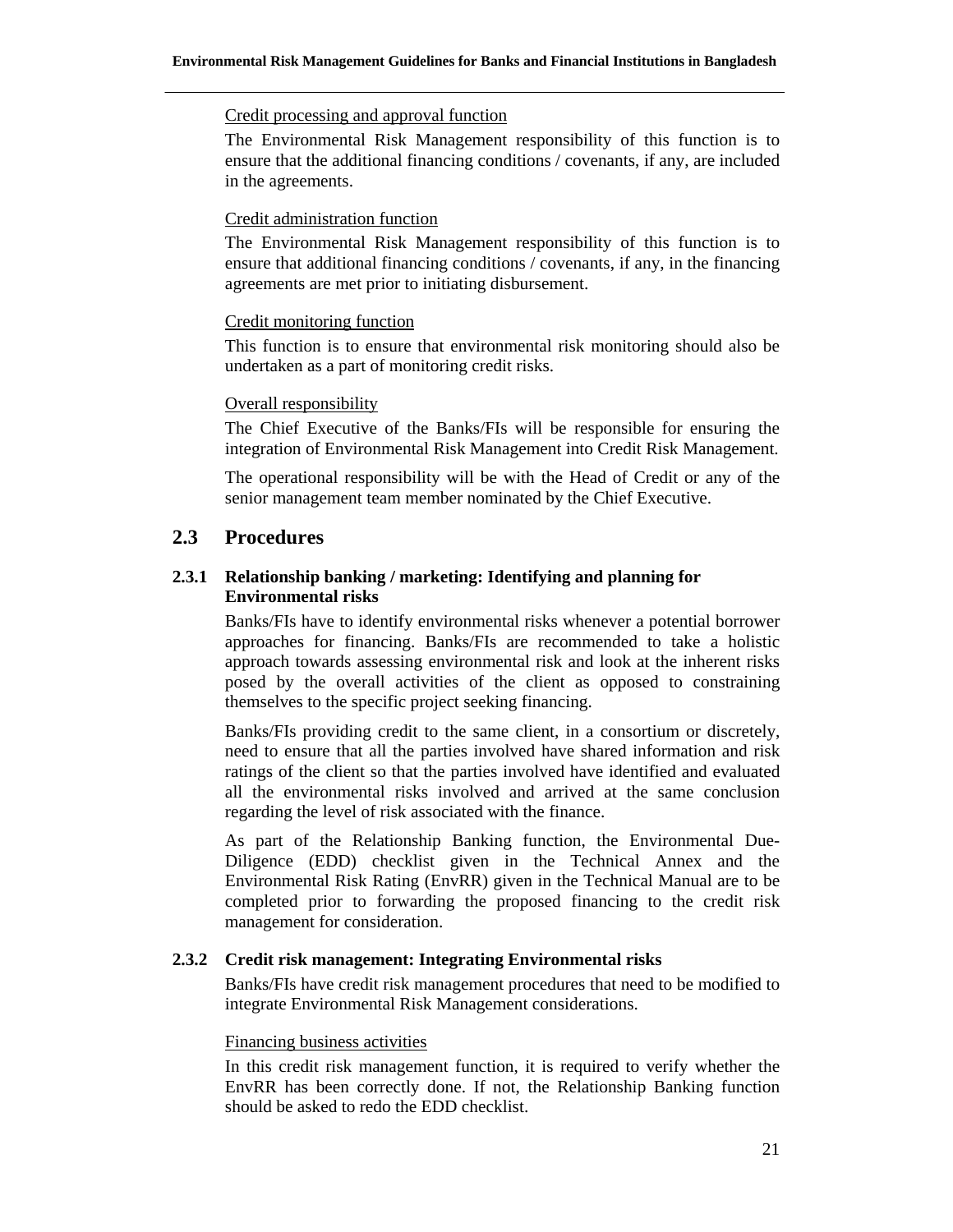Wherever the EnvRR is "High", the credit risk management function will ensure that additional conditions / covenants are included. Examples of Environmental risk-related financing conditions / covenants are as follows:

- The borrower will conduct business and maintain property in compliance with all environmental laws
- The borrower will provide environmental clearance certificates as and when obtained or renewed
- The borrower will have emergency response procedures in place
- The borrower will take immediate and necessary remedial action in the event of a hazardous spill or release.
- The borrower will not use the property for disposing of, producing, treating, storing or using contaminants, pollutants, toxic substances or hazardous materials or wastes.
- The borrower will employ a separate environmental manager with required background and skills to address environmental problems.
- The borrower will ensure adequate preparedness to climate change induced extreme events such as floods and cyclones.

#### Portfolio management

On an ongoing basis, Banks/FIs should also estimate the environmental risks on their financing portfolio and consider approaches to managing them annually.

At a portfolio level, Banks/FIs should classify their financing of business activities across the Department of Environment (DOE)'s Categories of Red, Orange A, Orange B and Green (Schedule 1 of the ECR 1997). Banks/FIs should estimate the number and financial exposure to each of these categories.

In addition, Banks/FIs should classify their financing of business activities based on their environmental risks, i.e. "High", "Moderate" or "Low" (Refer Part 3 Technical Manual), and estimate the number and financial exposure to each.

Based on these risk estimates, Banks/FIs should review their asset composition and the environmental risk in their portfolio. Such a review can lead to an accurate prioritization of risks and appropriate risk management efforts. With the background of such a portfolio analysis, Banks/FIs will be able to undertake subsequent environmental risk reviews in a more efficient and effective manner. Using the outcomes, Banks/FIs can re-balance and take counter-balancing approaches, e.g. adopt more green and low environmental risk business activities if their portfolio is more oriented to the red and high environmental risk.

## **2.3.3 Credit processing and approval process: Incorporating Environmental risk covenants**

Banks/FIs need to modify credit processing and approval processes to include Environmental Risk Management considerations.

Wherever the EnvRR is "High", the credit approval decision should be taken by the Executive Committee / Board. For all other ratings of the EnvRR, there is no separate requirement for approval decision.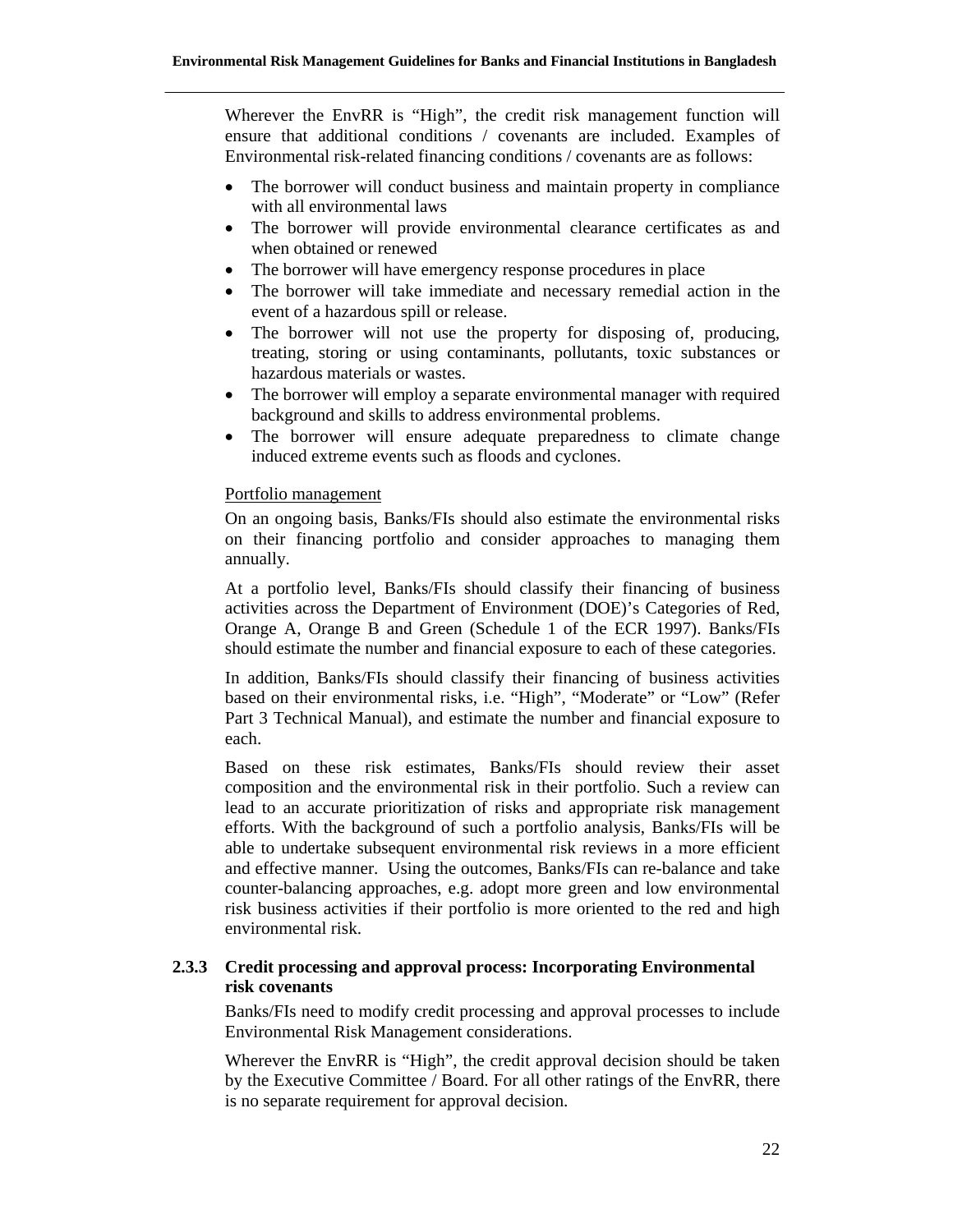All credit agreements should include the standard condition / covenant about meeting the regulatory requirements.

At the time of approving the financing, it needs to be ensured that the appropriate, additional condition / covenant has been included wherever EnvRR is "High".

#### **2.3.4 Credit Administration: Verifying Environmental risk considerations**

Prior to the disbursement where EnvRR is "High", Banks/FIs have to verify that the conditions / covenants (e.g. obtaining environmental clearance certificate) is met prior to disbursement. Documented evidence of adhering to the conditions / covenants should be provided.

#### **2.3.5 Credit Monitoring: Carrying out Environmental risk monitoring**

To minimize credit losses, Banks/FIs have monitoring procedures in systems already in place. These systems need to be modified to include environmental risk considerations wherever EnvRR is rated as high in the following manner:

- Banks/FIs should carry out periodic inspections to ensure that proper environmental management is being adopted. EDD checklists should be used as guidance for these inspections as well. Whenever the monitoring requires more than the usual management expertise, e.g. specific technical expertise, Banks/FIs should use external consultants. Evidence of the periodic monitoring should be maintained.
- Banks/FIs should follow-up with the borrower on the findings of the inspections. Borrower should send written documentation on the action taken. Banks/FIs should maintain record of the same. Banks/FIs should take cognizance of the commitment to follow-up on these findings in taking decisions to deal with the borrower.

During the annual audit/inspection, the Bangladesh Bank will verify whether the Banks/FIs have considered environmental risk as a part of their credit risk management.

## **2.3.6 Credit recovery**

No new procedures are required in relation to environmental risk management.

#### **2.3.7 Database on Non-Performing Loans (NPLs) due to Environmental risks**

Banks/FIs should establish and maintain a database of NPLs that are due to environmental reasons, either in partial or full. If the borrower has indicated environmental factors as one of the reasons for delays in making repayments, then this should be noted in the database. The purpose of this database is to ensure that the Banks/FIs streamline their own institutional knowledge for better decision-making in their future financing.

## **2.3.8 Reporting system**

Banks/FIs are required to have a reporting system, with a view to intimating management, shareholders, and other stakeholders on the use of these Guidelines. This reporting should be done on an annual basis and should form a part of their Annual Report.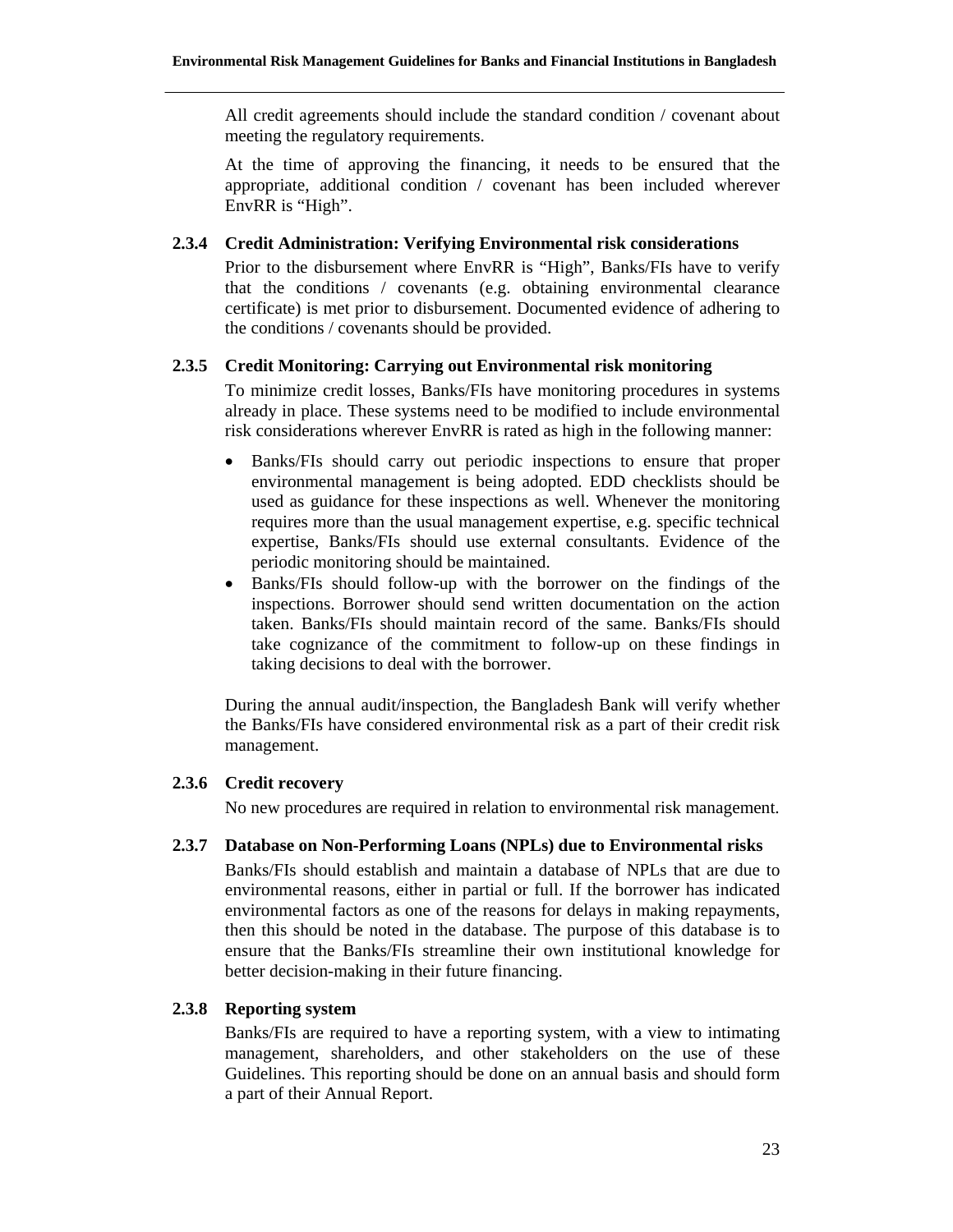**Part 3: Technical Manual**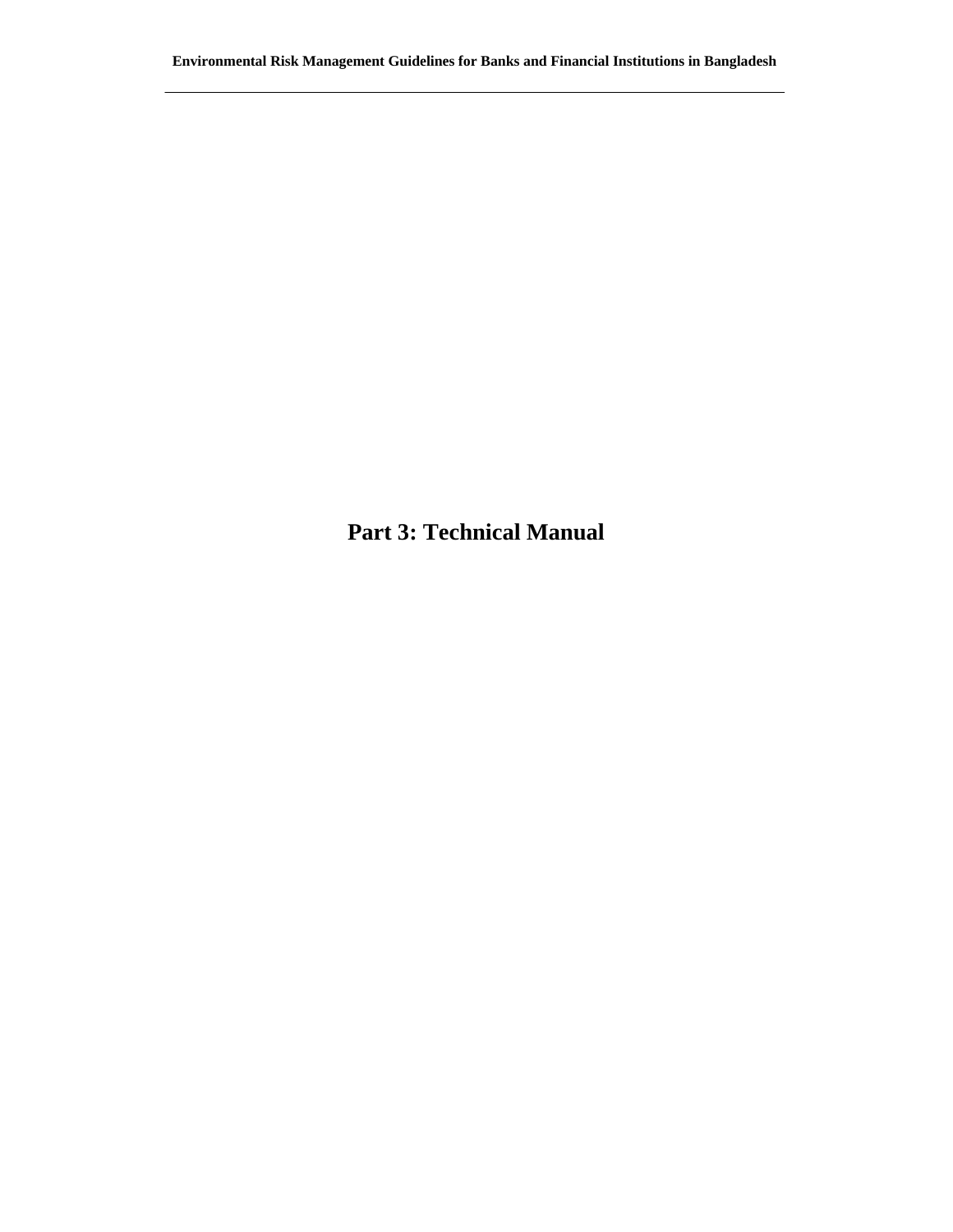## **3 Technical Manual**

## **3.1 Environmental regulations**

## **3.1.1 Overview**

There are a number of laws that contain provisions regarding conservation of environment, improvement of standards and control of environmental pollution from various sources. Of these, the Bangladesh Environmental Conservation Act (ECA) 1995 is the umbrella Act. This Act established the Department of Environment (DOE), and empowers its Director General to take measures as he considers necessary which includes conducting inquiries, preventing probable accidents, advising the Government, coordinating with other authorities or agencies, and collecting & publishing information about environmental pollution. To make operational the ECA 1995 and in exercise of the power conferred under it, the Environment Conservation Rules (ECR) 1997 were issued by the Government of Bangladesh. Together – ECA 1995 and ECR 1997 – provide the framework of environmental regulations relevant to industries.

## **3.1.2 Procedural requirements**

All activities need to adhere to the provisions of this Act and associated Rules. In procedural terms, no business activity (i.e. industrial unit or project) shall be established or undertaken without obtaining, in a manner prescribed by the accompanying Rules, an Environmental Clearance Certificate from the Director General. This procedural requirement needs to be followed.

For the purpose of issuing the Environmental Clearance Certificate, the industrial unit and projects shall in consideration of their location and impact on the environment be classified into the following 4 categories: (i) Green, (ii) Orange-A, (iii) Orange-B and (iv) Red. This categorization indicate that green is least polluting and red is most polluting, with the two orange categories regarded as having medium-scale impacts. In its Schedule I, ECR 1997 includes a list of 22 industrial units or projects under Green, 26 types under Orange A, 69 types under Orange B and 69 types under Red.

For the each category of industries, there are different levels of documents to be provided at the time of seeking the Environmental Clearance Certificate.

## **3.1.3 Standards requirements**

ECR 1997 prescribes various performance standards requirements that are both general and industry specific. The following are the prescribed standards: Water (Schedule 3), Sound (Schedule 4), Sewage discharge (Schedule 9), Waste from industries (Schedule 10), gaseous emissions from industries (Schedule 11) and sector-wise industrial effluent or emissions (Schedule 12). When operating the industries, these performance standards have to be met in order to ensure that there is no legal non-compliance.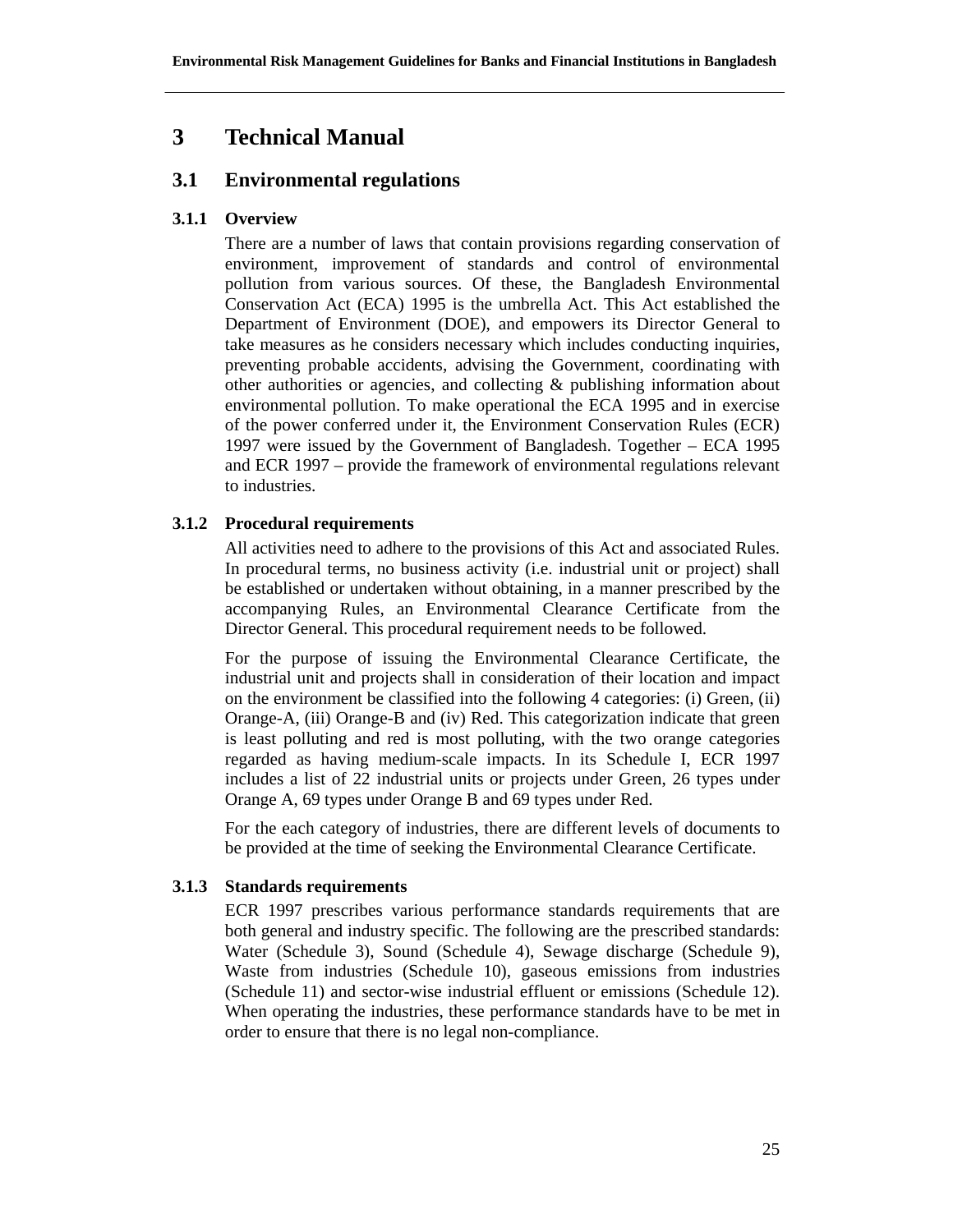## **3.2 Preliminary Environmental Risk Review**

## **3.2.1 Introduction**

On receiving the proposal for financing, Banks/FIs should conduct a preliminary environmental risk review using Environmental Due Diligence (EDD) checklists. There is one General EDD checklist (Technical Annex 4.1), ten Sector EDD checklists (Technical Annex 0 to 0) and a Guidance Matrix (Technical Annex 4.11).

Potential borrowers will have to submit various documents to the DOE for obtaining the Environmental Clearance Certificate. This is required for both new and expansion of existing business activities. Banks/FIs need to obtain copies of these documents as the background for completing the EDD checklists. However, discussions with the potential borrower should form the basis for administering the EDD checklists.

All of these checklists are easy-to-use and developed so that the relationship banker can complete following a discussion with the potential borrower.

## **3.2.2 Cross-cutting aspects**

There are environmental issues that tend cut-across all sectors.

The cross-cutting aspects include the possible sources of risks - legal compliance or compliance to environmental laws, appropriateness of land for the intended purpose, climate change impacts if any – and also the management systems of the potential borrower to manage these risks.

These aspects are covered in the General EDD checklist (Technical Annex 4.1). To determine whether these will become environmental risks, the General EDD checklist should be used.

Administering of the General EDD checklist concludes with determining the Environmental Risk Rating (EnvRR) of the proposal for financing.

## **3.2.3 Sector-specific aspects**

Proposals for financing in different sectors are prone to different kind of environmental risks.

Sector EDD checklists (Technical Annex 0 to 0) should additionally be used if the proposal for financing is in any of the ten sectors.

Administering of the Sector EDD checklist concludes with determining the overall Environmental Risk Rating (EnvRR) of the proposal for financing. This overall EnvRR combines both the outcomes of the General and Sectorspecific EDD checklists and should be applied as per the table below:

| General EDD                                                                                        | Sector-specific EDD |          |
|----------------------------------------------------------------------------------------------------|---------------------|----------|
| Low                                                                                                | Low                 | Low      |
| Moderate/Low                                                                                       | Low/Moderate        | Moderate |
| If any one or both the General and Sector-specific   High<br>EDD checklists is indicated as "High" |                     |          |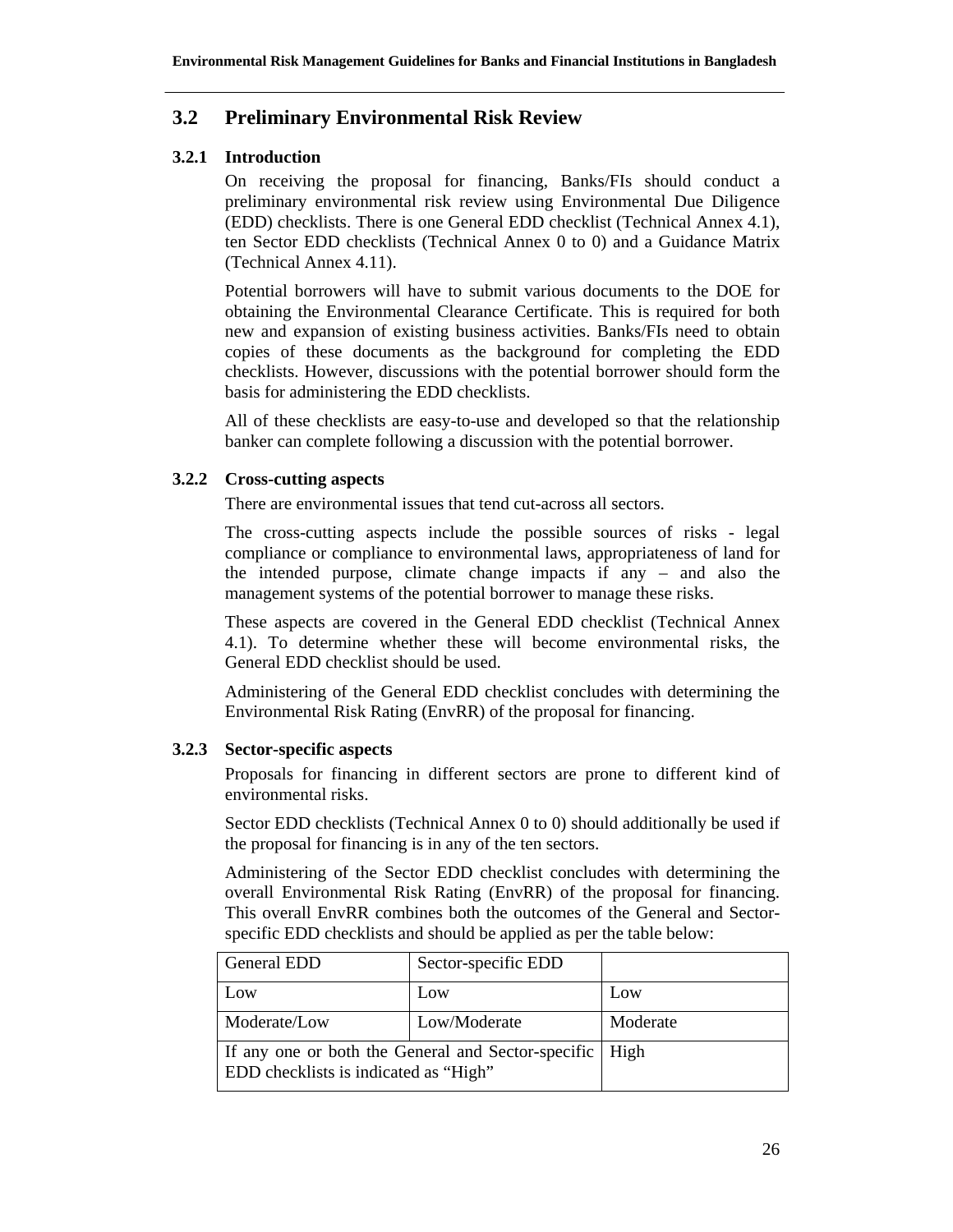#### **3.2.4 Deciding next steps based on EnvRR**

Based on administering the General EDD checklist and the sector-specific EDD checklist, if applicable, the EnvRR for the proposal for financing is known.

The following three possibilities need to be ensured:

- If the EnvRR is high, then the proposal for financing will have to be approved by the Board or its Executive Committee. Banks/FIs not governed by a Board are instead, required to obtain approval from a Credit Risk Specialist ranking above the Country Chief Executive Officer, typically, a regional credit risk head.
- If the EnvRR is low or moderate, then the financing decision can be undertaken on the basis of the usual credit risk management guidelines.
- If the EnvRR is unclear, then it is required for the Bank/FI to collect more information from the borrower so as to gain an understanding of the inherent risks and arrive at a high/moderate/low decision. Should a risk factor not be applicable, it may be excluded from the total number of questions used in calculating

## **3.3 Detailed Risk Review**

The detailed environmental risk review will be required for all business activities, which are identified in the Red Category under the ECR 1997 being implemented by the DOE.

Banks/FIs should engage external consultants to do a detailed Environmental Risk Review on the basis of the Environmental Impact Assessment and associated environmental management plans prepared.

The detailed Environmental Risk Review should consider all sources of environmental risk, the likelihood of their occurrence and assess the implications for the Banks/FIs. Based on this detailed review, the external consultant should advise whether the overall EnvRR will be "High", "Moderate" or "Low".

## **3.4 Linking EnvRR with the Credit Risk Rating**

When presenting the credit risk rating of the proposal for financing, the EnvRR should also be provided.

The EnvRR should be provided along with the overall credit risk rating.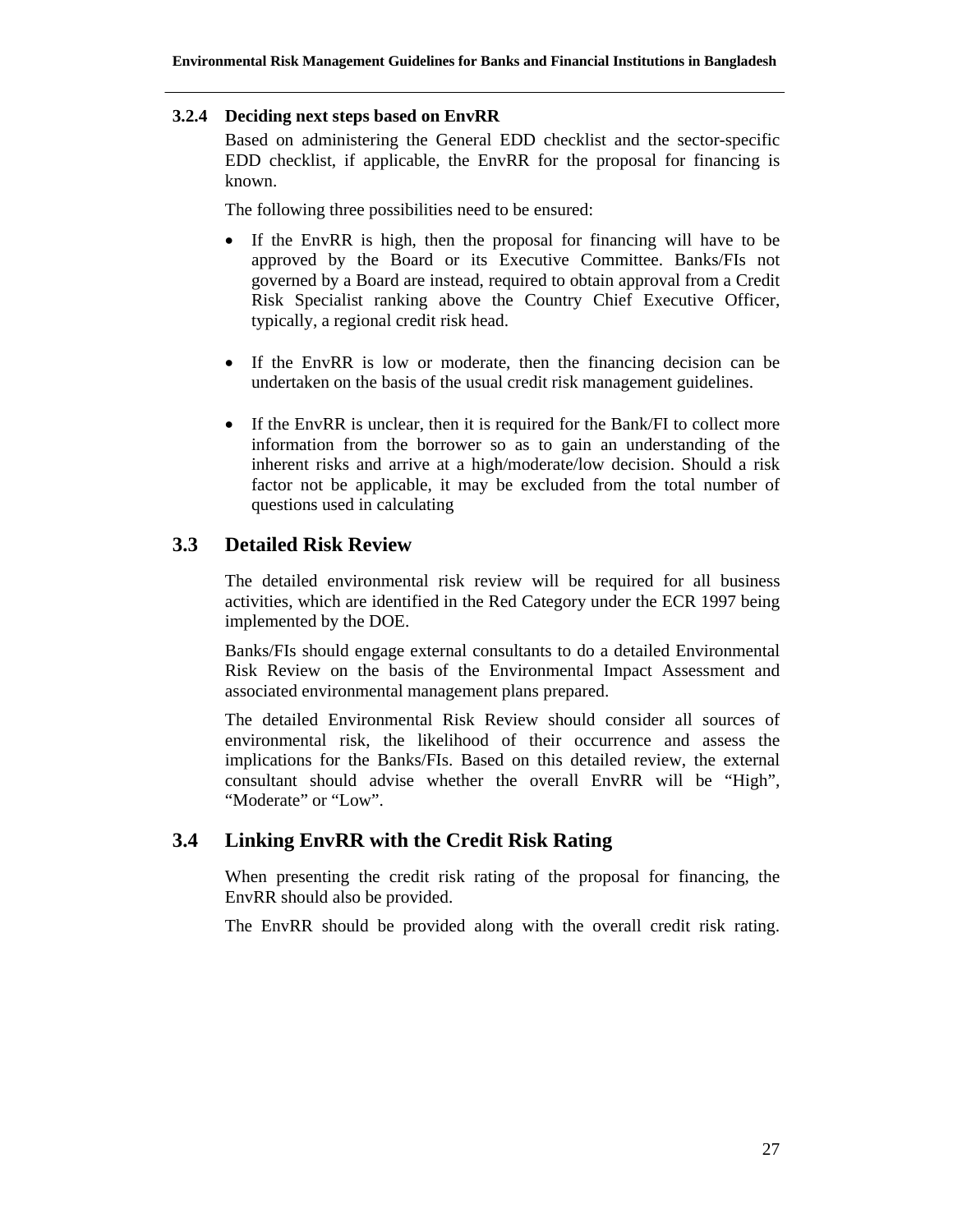**Part 4: Technical Annexes**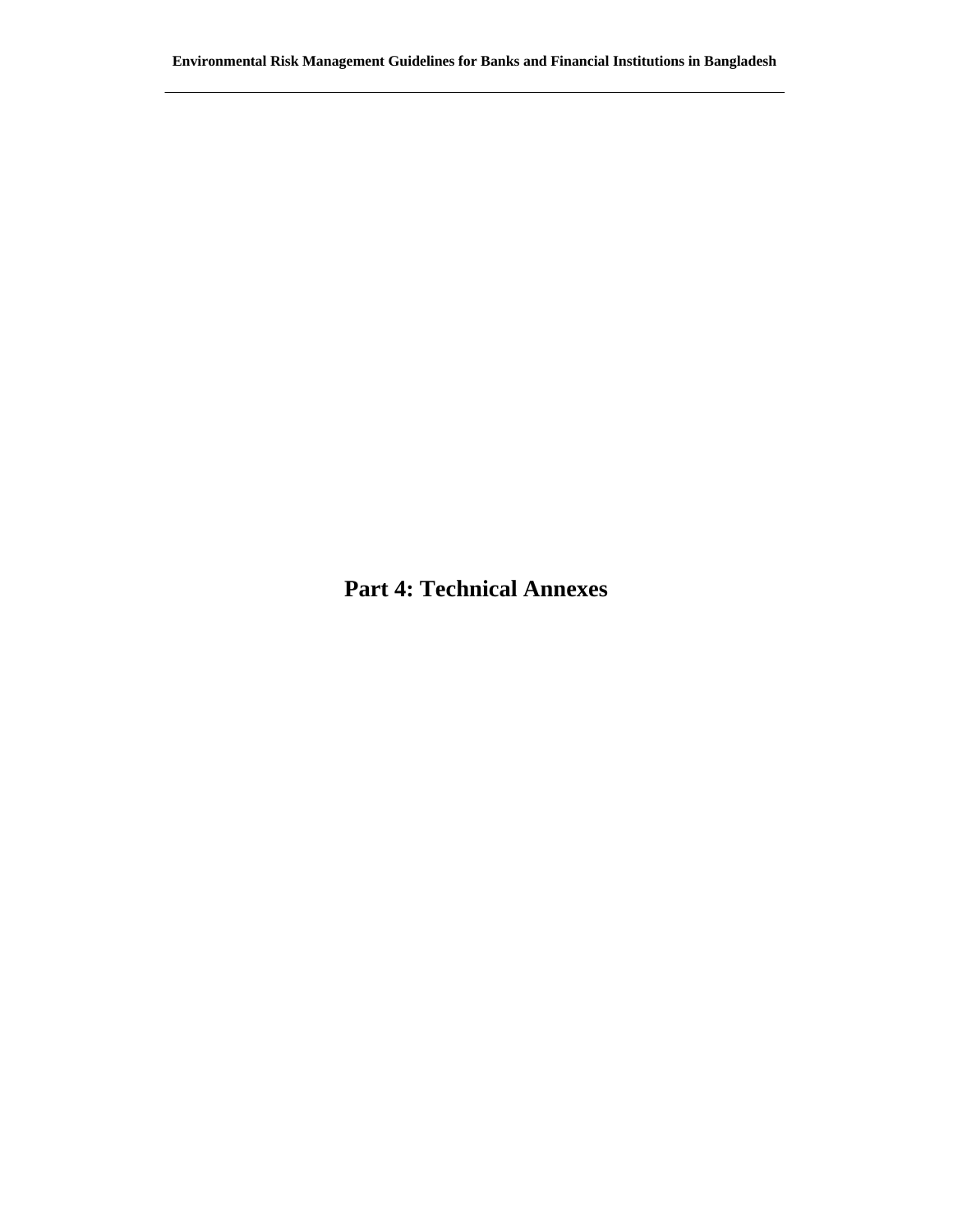## **4 Technical Annexes**

## **4.1 General Environmental Due-Diligence Checklist**

This checklist is to be used for all proposals for financing being considered by the Banks/FIs. If there are no specific checklists for the particular sector under consideration, the General EDD checklist alone, is to be used to determine the EnvRR rating.

Please complete a response to each of these questions as Yes or No or Not Applicable (NA), and determine the EnvRR. If a question does not apply to the sector under consideration, it should be excluded by deducting from the total number of questions used to calculate the percentages in determining the EnvRR. The justification for any exclusion is to be documented separately and retained on file with the EnvRR checklists.

| <b>Particulars</b>                                                            | Yes / No / NA |  |
|-------------------------------------------------------------------------------|---------------|--|
| Possible sources of environmental risk                                        |               |  |
| 1. Environmental clearances:                                                  |               |  |
| * In the proposal for financing, have all the applicable compliances to       |               |  |
| environmental laws, i.e. site clearance certificate and environmental         |               |  |
| clearance certificate, been obtained from the Department of Environment       |               |  |
| (DOE)?                                                                        |               |  |
| * Have these clearances been obtained after submitting the appropriate        |               |  |
| documents for the different pollution category of industries (Green, Orange-  |               |  |
| A, Orange-B and Red)?                                                         |               |  |
| 2. Land location / site: Is the land location / site free from vulnerability  |               |  |
| from an environmental perspective? Vulnerability can arise due to the issues  |               |  |
| such as the location being on the river bank (floods) and on national parks / |               |  |
| forests (non-compliance)?                                                     |               |  |
| 3. Climate change: Is the proposal for financing protected against climate    |               |  |
| change related impacts such as cyclones, storm surges, floods and droughts    |               |  |
| if relevant?                                                                  |               |  |
| <b>Borrower's Environmental Management Systems</b>                            |               |  |
| 4. Commitment: Is the potential borrower's top management committed to        |               |  |
| environmental management?                                                     |               |  |
| 5. Manpower: Has the potential borrower planned for manpower resources        |               |  |
| to address environmental issues?                                              |               |  |
| 6. Skills: If so, is the manpower skilled to address environmental issues?    |               |  |
| 7. Labour / social issues: Does the management adopt good practices vis-à-    |               |  |
| vis occupational health & safety and associated issues such as child labour,  |               |  |
| forced labour, wage compensation, discrimination and working hours?           |               |  |

## *Determining overall EnvRR*

The italicized questions are the more important / critical ones.

| Criteria                                                               | EnvRR        |
|------------------------------------------------------------------------|--------------|
| If answers to any one of the italicized questions is "No"              | "High"       |
| If answers to all italicized questions is "yes" but 50% or more of the | "High"       |
| non italicized questions is "No"                                       |              |
| If answers to all italicized questions is "yes" and if answers to more | "Moderate"   |
| than 25% and less than 50% of the remaining questions is "No"          |              |
| If answers to all italicized questions is "yes" and if answers to less | $\gamma$ Low |
| than 25% of the remaining questions is "No"                            |              |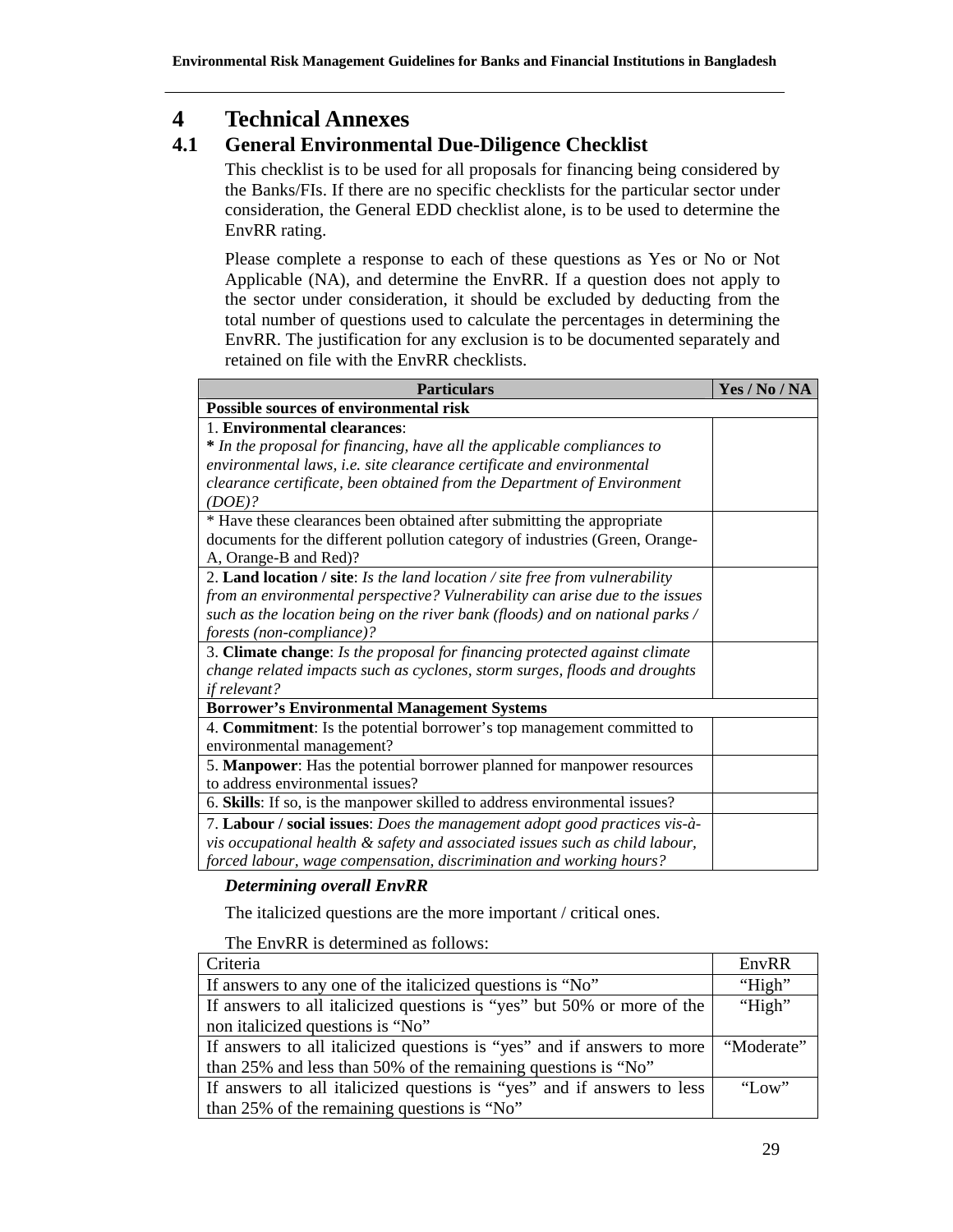Sector Environmental Due-Diligence Checklist: Agri-business (Poultry & Dairy)

#### **Poultry**

This checklist should be used for all proposals for financing in the poultry subsector of the agri-business.

Please complete a response to each of these questions as Yes or No or Not Applicable (NA), and determine the EnvRR.

## *Legal classification*

As per ECR 1997, this is Orange A category up to 250 birds in urban areas and up to 1000 in rural areas. And, this is Orange B category for above 250 birds in urban area and above 1000 in rural areas.

#### *Key issues and proposed technologies / approaches*

| Yes / No / NA |
|---------------|
|               |
|               |
|               |
|               |
|               |
|               |
|               |
|               |
|               |
|               |
|               |
|               |
|               |
|               |
|               |
|               |
|               |
|               |
|               |
|               |
|               |
|               |
|               |

#### *Determining overall EnvRR*

The italicized questions are the more important / critical ones.

| Criteria                                                               | EnvRR      |  |
|------------------------------------------------------------------------|------------|--|
| If answers to any one of the italicized questions is "No"              | "High"     |  |
| If answers to all italicized questions is "yes" but 50% or more of the | "High"     |  |
| non italicized questions is "No"                                       |            |  |
| If answers to all italicized questions is "yes" and if answers to more | "Moderate" |  |
| than 25% and less than 50% of the remaining questions is "No"          |            |  |
| If answers to all italicized questions is "yes" and if answers to less | "Low"      |  |
| than 25% of the remaining questions is "No"                            |            |  |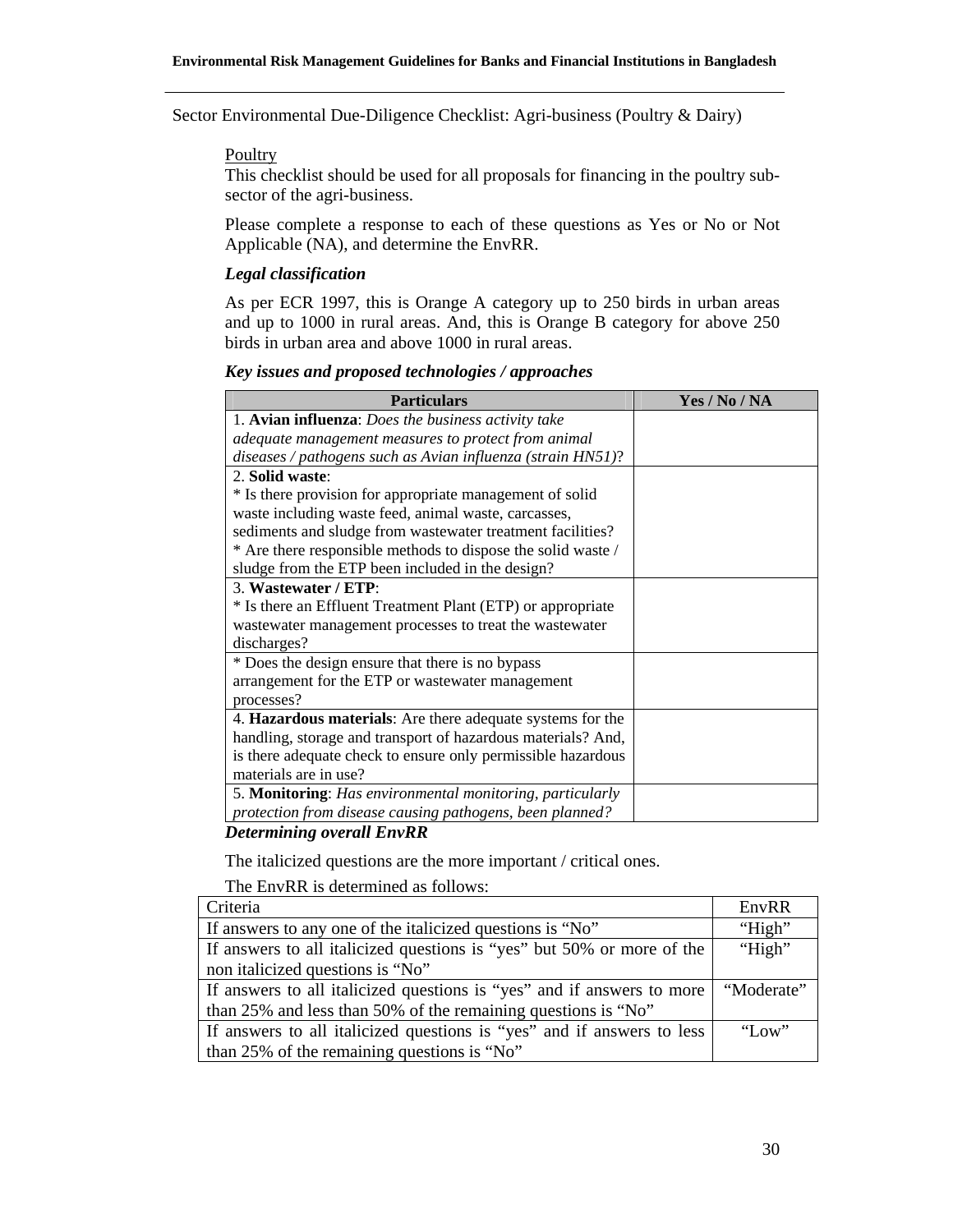#### **Dairy**

This checklist should be used for all proposals for financing in the dairy subsector of the agri-business.

Please complete a response to each of these questions as Yes or No or Not Applicable (NA), and determine the EnvRR.

## *Legal classification*

As per ECR 1997, for dairy farm, this is Orange A category for 10 cattle or below in urban areas and 25 or below in rural areas. And, this is Orange B category for above 10 in urban areas and above 25 numbers in rural areas. And, for dairy processing, this is Orange B category.

#### *Key issues and proposed technologies / approaches*

| <b>Particulars</b>                                           | Yes / No / NA |
|--------------------------------------------------------------|---------------|
| 1. Wastewater / ETP:                                         |               |
| * Is there an Effluent Treatment Plant (ETP) to treat the    |               |
| wastewater discharges in the design?                         |               |
| * Does the ETP design ensure that there is no bypass         |               |
| arrangement?                                                 |               |
| 2. Solid waste:                                              |               |
| * Are there responsible methods to dispose the solid waste / |               |
| sludge from the ETP been included in the design?             |               |
| * Have proper provisions been made for the management of     |               |
| organic solid waste in dairy processing facilities?          |               |
| 3. Air emissions: Are air emission prevention and control    |               |
| measures systems installed from the combustion of fuel in    |               |
| turbines, boilers, compressors and other engines for power   |               |
| and heat generation?                                         |               |
| 4. Monitoring: Has environmental monitoring, particularly    |               |
| effluent characteristics, been planned?                      |               |

#### *Determining overall EnvRR*

The italicized questions are the more important / critical ones.

| Criteria                                                               | EnvRR        |
|------------------------------------------------------------------------|--------------|
| If answers to any one of the italicized questions is "No"              | "High"       |
| If answers to all italicized questions is "yes" but 50% or more of the | "High"       |
| non italicized questions is "No"                                       |              |
| If answers to all italicized questions is "yes" and if answers to more | "Moderate"   |
| than 25% and less than 50% of the remaining questions is "No"          |              |
| If answers to all italicized questions is "yes" and if answers to less | $\gamma$ Low |
| than 25% of the remaining questions is "No"                            |              |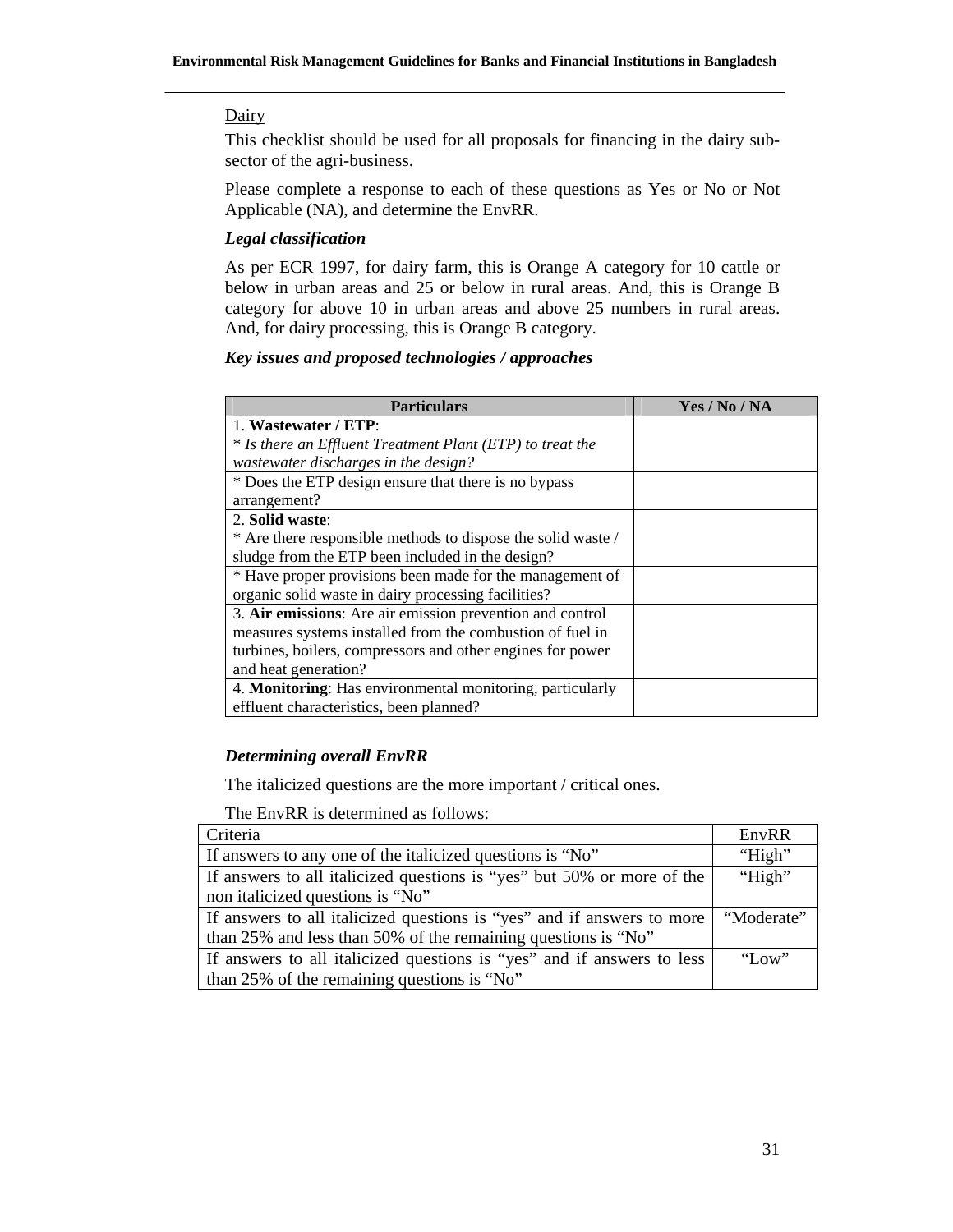## **4.2 Sector Environmental Due-Diligence Checklist: Cement**

This checklist should be used for all proposals for financing in the cement sector.

Please complete a response to each of these questions as Yes or No or Not Applicable (NA), and determine the EnvRR.

## *Legal classification*

As per ECR 1997, this is Red category.

## *Key issues and proposed technologies / approaches*

| <b>Particulars</b>                                           | Yes / No / NA |
|--------------------------------------------------------------|---------------|
| 1. Air emissions: Are air emission prevention and control    |               |
| measures systems installed in all point sources of emissions |               |
| in operational processes and also in the handling and        |               |
| storage of intermediate & final goods?                       |               |
| 2. Wastewater / ETP:                                         |               |
| * Is there an Effluent Treatment Plant (ETP) to treat the    |               |
| wastewater discharges?                                       |               |
| * Does the ETP design ensure that there is no bypass         |               |
| arrangement?                                                 |               |
| 3. Solid waste:                                              |               |
| * Are there responsible methods to dispose the solid waste / |               |
| sludge from the ETP been included in the design?             |               |
| * Have proper provisions been made for the management of     |               |
| solid waste - including clinker production waste and kiln    |               |
| dust?                                                        |               |
| 4. Noise: Have noise control measures been put in place in   |               |
| grinding, handling and transportation?                       |               |
| 5. Monitoring: Does environmental monitoring for             |               |
| continuous monitoring equipment on all dust emission lines?  |               |

## *Determining overall EnvRR*

The italicized questions are the more important / critical ones.

| Criteria                                                               | EnvRR        |
|------------------------------------------------------------------------|--------------|
| If answers to any one of the italicized questions is "No"              | "High"       |
| If answers to all italicized questions is "yes" but 50% or more of the | "High"       |
| non italicized questions is "No"                                       |              |
| If answers to all italicized questions is "yes" and if answers to more | "Moderate"   |
| than 25% and less than 50% of the remaining questions is "No"          |              |
| If answers to all italicized questions is "yes" and if answers to less | $\gamma$ Low |
| than 25% of the remaining questions is "No"                            |              |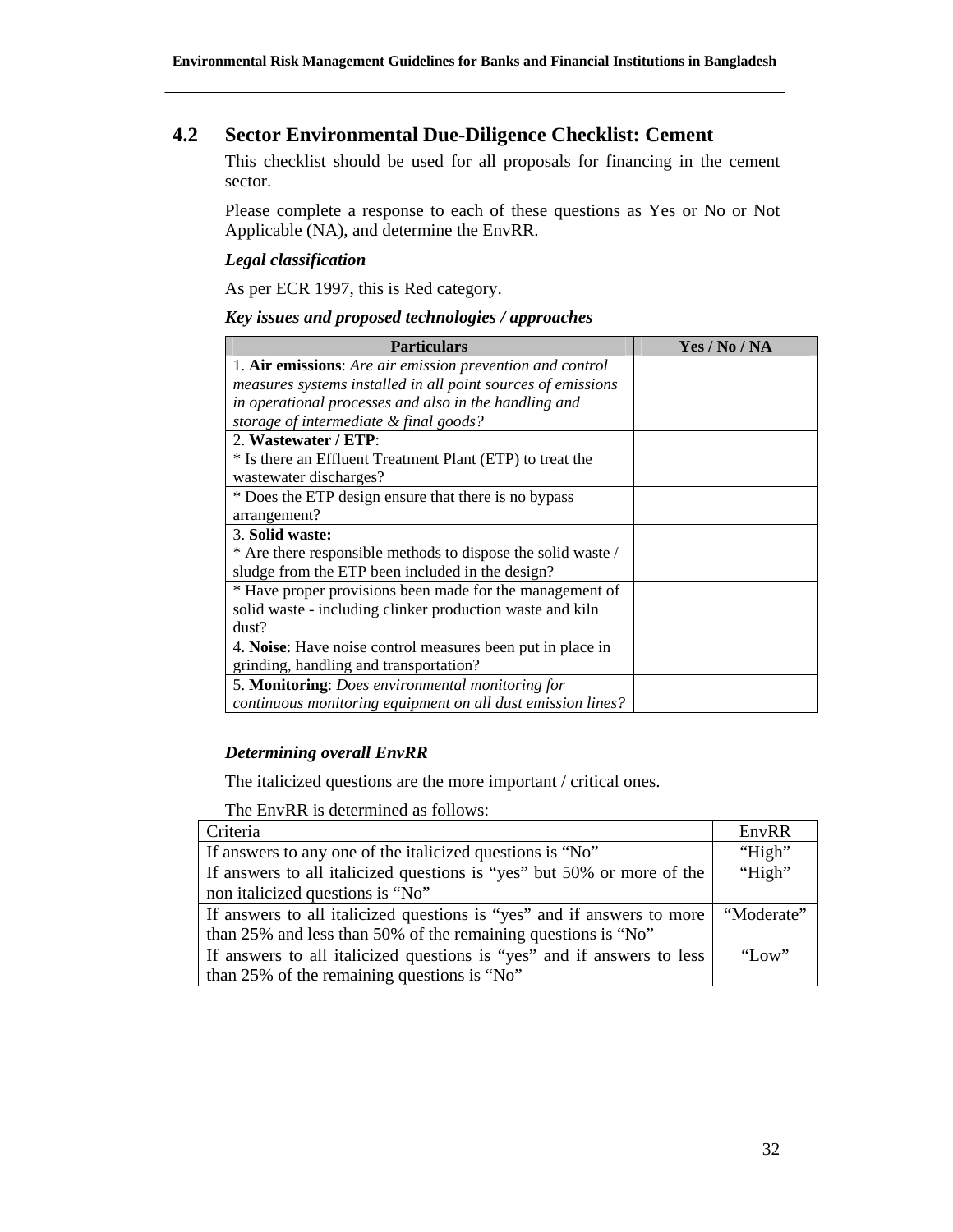## **4.3 Sector Environmental Due-Diligence Checklist: Chemicals (Fertilizers, Pesticides and Pharmaceuticals)**

## **Fertilizers**

This checklist should be used for all proposals for financing in the fertilizer sector.

Please complete a response to each of these questions as Yes or No or Not Applicable (NA), and determine the EnvRR.

## *Legal classification*

As per ECR 1997, this is Red category.

## *Key issues and proposed technologies / approaches*

| <b>Particulars</b>                                              | Yes / No / NA |
|-----------------------------------------------------------------|---------------|
| 1. Hazardous chemicals: Does the design provide for             |               |
| handling, storage and transportation of hazardous chemicals     |               |
| in the manufacture of fertilizers?                              |               |
| 2. Wastewater / ETP:                                            |               |
| * Is there an Effluent Treatment Plant (ETP) to treat the       |               |
| wastewater discharges in the design?                            |               |
| * Does the ETP design ensure that there is no bypass            |               |
| arrangement?                                                    |               |
| 3. Solid waste:                                                 |               |
| * Are there responsible methods to dispose the solid waste /    |               |
| sludge from the ETP been included in the design?                |               |
| * Does the business activity include an approach towards        |               |
| handling and disposal of spent catalyst / toxic metals, if any? |               |
| Have provisions been made for the management of these           |               |
| hazardous wastes?                                               |               |
| 4. Air emissions: Are air emission prevention and control       |               |
| measures in place for ammonia, nitric oxides and nitrous        |               |
| oxides in nitrogenous fertilizer manufacturing, and in          |               |
| utilities such as boilers?                                      |               |
| 5. Noise: Are noise control measures in place for the large-    |               |
| sized rotating machines?                                        |               |
| 6. Monitoring: Does environmental monitoring include            |               |
| continuous monitoring systems of storm water for pH,            |               |
| fluoride & ammonia?                                             |               |

## *Determining overall EnvRR*

The italicized questions are the more important / critical ones.

| Criteria                                                               | EnvRR        |
|------------------------------------------------------------------------|--------------|
| If answers to any one of the italicized questions is "No"              | "High"       |
| If answers to all italicized questions is "yes" but 50% or more of the | "High"       |
| non italicized questions is "No"                                       |              |
| If answers to all italicized questions is "yes" and if answers to more | "Moderate"   |
| than 25% and less than 50% of the remaining questions is "No"          |              |
| If answers to all italicized questions is "yes" and if answers to less | $\gamma$ Low |
| than 25% of the remaining questions is "No"                            |              |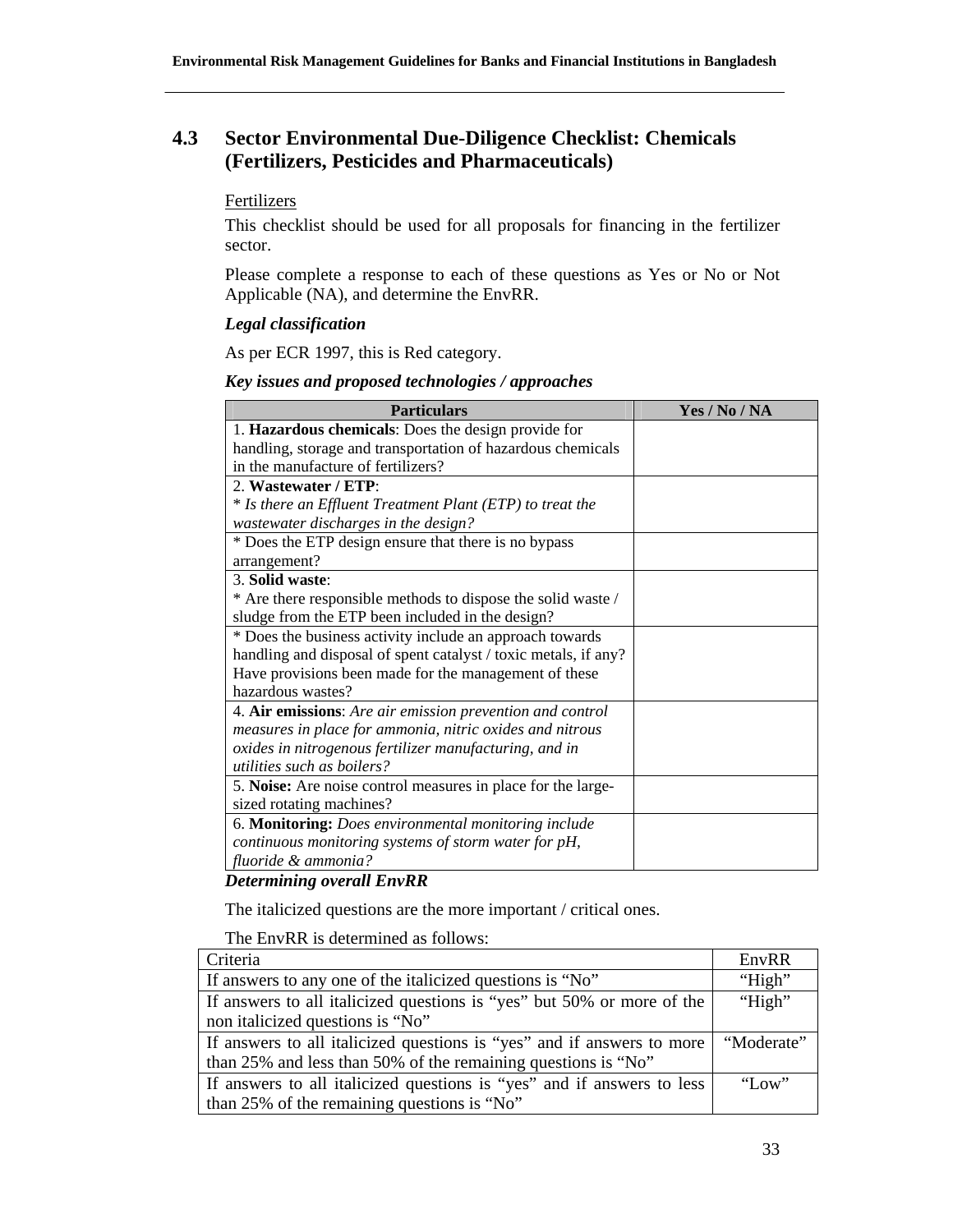## **Pesticides**

This checklist should be used for all proposals for financing in pesticide sector.

Please complete a response to each of these questions as Yes or No or Not Applicable (NA), and determine the EnvRR.

## *Legal classification*

As per ECR 1997, this is Red category.

## *Key issues and proposed technologies / approaches*

| <b>Particulars</b>                                             | Yes / No / NA |
|----------------------------------------------------------------|---------------|
| 1. Guidelines: Is the pesticide manufacturing been carried     |               |
| out in line with the WHO Guidelines, Stockholm Convention      |               |
| and Rotterdam Convention?                                      |               |
| 2. Hazardous chemicals: Does the design provide for            |               |
| handling, storage and transportation of hazardous chemicals    |               |
| in the manufacture of pesticides?                              |               |
| 3. Wastewater / ETP:                                           |               |
| * Is there an Effluent Treatment Plant (ETP) to treat the      |               |
| wastewater discharges in the design?                           |               |
| * Does the ETP design ensure that there is no bypass           |               |
| arrangement?                                                   |               |
| 4. Solid waste:                                                |               |
| * Are there responsible methods to dispose the solid waste /   |               |
| sludge from the ETP been included in the design?               |               |
| * Has provision been made for the proper management of         |               |
| solid waste (e.g. chemical residues and filtrates) and liquid  |               |
| waste (e.g. spent solvents)?                                   |               |
| 5. Air emissions: Are proper air pollution control devices     |               |
| included to tackle emissions during pesticide manufacturing,   |               |
| formulating and packaging?                                     |               |
| 6. Fire / explosions: Have proper design provisions been       |               |
| made to prevent fire and explosion hazards that may arise      |               |
| from solvent use, handling and storage?                        |               |
| 7. Monitoring: Is environmental monitoring, particularly       |               |
| the effluent characteristics, proposed on a periodic / regular |               |
| basis?                                                         |               |

#### *Determining overall EnvRR*

The italicized questions are the more important / critical ones.

| Criteria                                                               | EnvRR      |
|------------------------------------------------------------------------|------------|
| If answers to any one of the italicized questions is "No"              | "High"     |
| If answers to all italicized questions is "yes" but 50% or more of the | "High"     |
| non italicized questions is "No"                                       |            |
| If answers to all italicized questions is "yes" and if answers to more | "Moderate" |
| than 25% and less than 50% of the remaining questions is "No"          |            |
| If answers to all italicized questions is "yes" and if answers to less | "Low"      |
| than 25% of the remaining questions is "No"                            |            |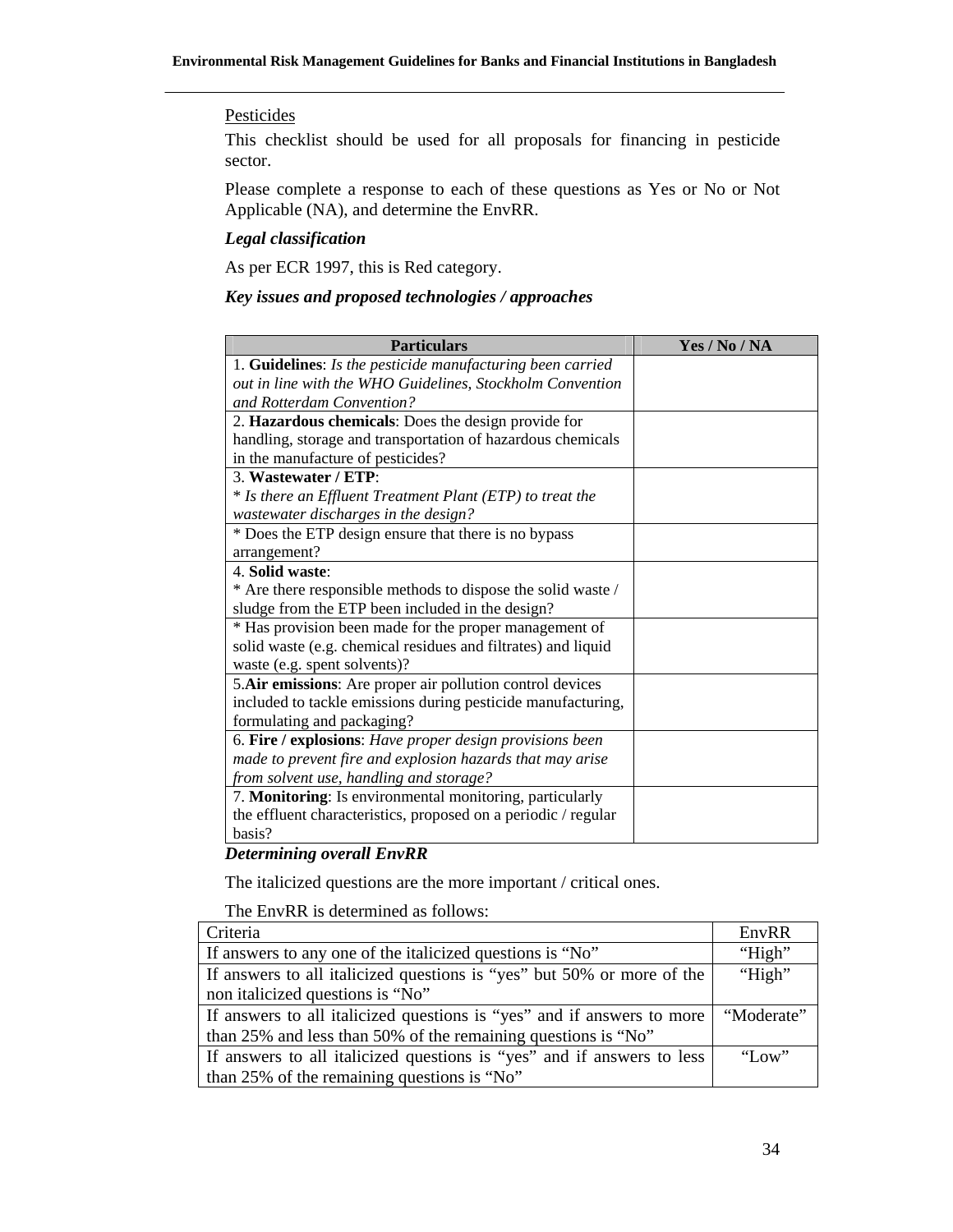## **Pharmaceuticals**

This checklist should be used for all proposals for financing in the pharmaceutical sector.

Please complete a response to each of these questions as Yes or No or Not Applicable (NA), and determine the EnvRR.

## *Legal classification*

As per ECR 1997, this is Orange B category. This is classified as life saving drugs.

## Particulars **Particulars Particulars Particulars Particulars Particulars Particulars Particulars Particulars Particulars Particulars Particulars Particulars Particulars Particulars Particulars** 1. **Hazardous chemicals**: *Have methods been included for the safe storage and use of hazardous chemicals?* 2. **Wastewater / ETP:** \* *Is there an Effluent Treatment Plant (ETP) to treat the wastewater discharges in the design?* \* Does the ETP design ensure that there is no bypass arrangement? 3. **Solid waste:** \* Are there responsible methods to dispose the solid waste / sludge from the ETP been included in the design? \* Are there responsible methods to dispose off-specification drugs / damaged medicines? 4. **Air emissions:** *Have methods to manage the hazardous air pollutants (e.g. benzene and carbon tetrachloride and toluene) and odorous compounds (e.g. mercaptans)?* 5. **Genetic resources**: Have proper procedures been followed if there is the use of particular genetic resources that have threats to biodiversity? 6. **Bioethics**: Are good bioethics management approaches

#### *Key issues and proposed technologies / approaches*

been adopted if genetically modified foods or related new areas of work are involved? 7. **Monitoring**: Is environmental monitoring, particularly of the air emissions (stack and fugitive), proposed on a periodic / regular basis?

## *Determining overall EnvRR*

The italicized questions are the more important / critical ones.

| Criteria                                                               | EnvRR        |
|------------------------------------------------------------------------|--------------|
| If answers to any one of the italicized questions is "No"              | "High"       |
| If answers to all italicized questions is "yes" but 50% or more of the | "High"       |
| non italicized questions is "No"                                       |              |
| If answers to all italicized questions is "yes" and if answers to more | "Moderate"   |
| than 25% and less than 50% of the remaining questions is "No"          |              |
| If answers to all italicized questions is "yes" and if answers to less | $\gamma$ Low |
| than 25% of the remaining questions is "No"                            |              |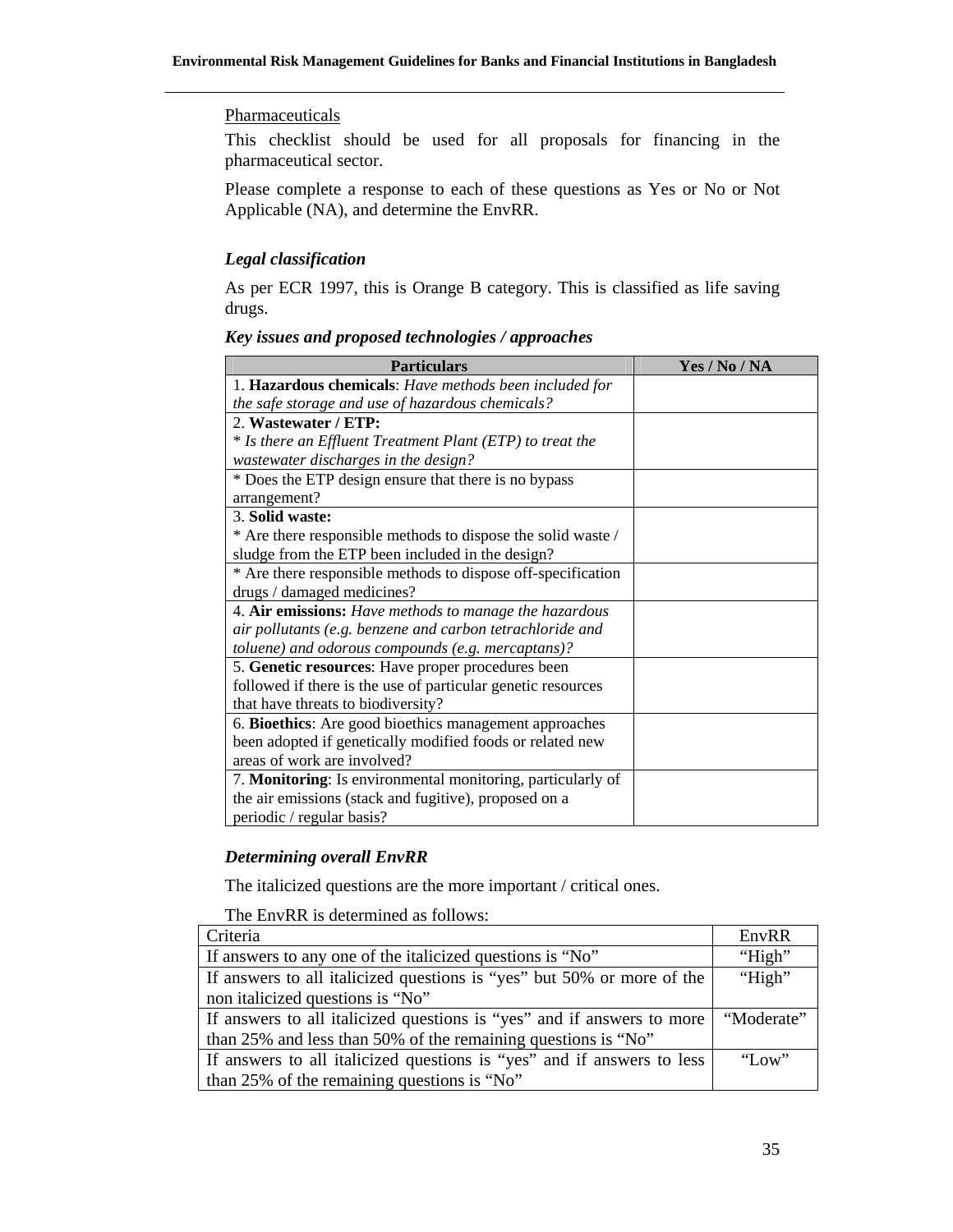## **4.4 Sector Environmental Due-Diligence Checklist: Engineering and basic metal**

This checklist should be used for all proposals for financing in the engineering and basic metal sector.

Please complete a response to each of these questions as Yes or No or Not Applicable (NA), and determine the EnvRR.

## *Legal classification*

As per ECR 1997, this is Orange B category for engineering works up to BD Tk 10,00,000 and re-rolling. And, this is Red category for engineering works above BD Tk 10,00,000.

#### *Key issues and proposed technologies / approaches*

| <b>Particulars</b>                                           | Yes / No / NA |
|--------------------------------------------------------------|---------------|
| 1. Air emissions: Have appropriate air pollution control     |               |
| equipment at the emissions points and also exhaust           |               |
| provisions in the various metal manufacturing processes?     |               |
| 2. Wastewater / ETP:                                         |               |
| * Has an ETP for the cleaning and rinsing streams included   |               |
| in the design?                                               |               |
| * Does the ETP design ensure that there is no bypass         |               |
| arrangement?                                                 |               |
| 3. Solid wastes:                                             |               |
| * Are there responsible methods to dispose the solid waste / |               |
| sludge from the ETP been included in the design?             |               |
| * Is proper management of the different types of solid       |               |
| wastes been undertaken?                                      |               |
| 4. Noise: Are measures to control noise from the mechanical  |               |
| equipment and physical activities?                           |               |
| 5. Fire / explosions: Have proper design provisions been     |               |
| made to prevent fire and explosion hazards that may arise    |               |
| from operations?                                             |               |
| 6. Monitoring: Is environmental monitoring, particularly of  |               |
| the air emissions (stack and fugitive), proposed on a        |               |
| periodic / regular basis?                                    |               |

## *Determining overall EnvRR*

The italicized questions are the more important / critical ones.

| Criteria                                                               | EnvRR      |
|------------------------------------------------------------------------|------------|
| If answers to any one of the italicized questions is "No"              | "High"     |
| If answers to all italicized questions is "yes" but 50% or more of the | "High"     |
| non italicized questions is "No"                                       |            |
| If answers to all italicized questions is "yes" and if answers to more | "Moderate" |
| than 25% and less than 50% of the remaining questions is "No"          |            |
| If answers to all italicized questions is "yes" and if answers to less | "Low"      |
| than 25% of the remaining questions is "No"                            |            |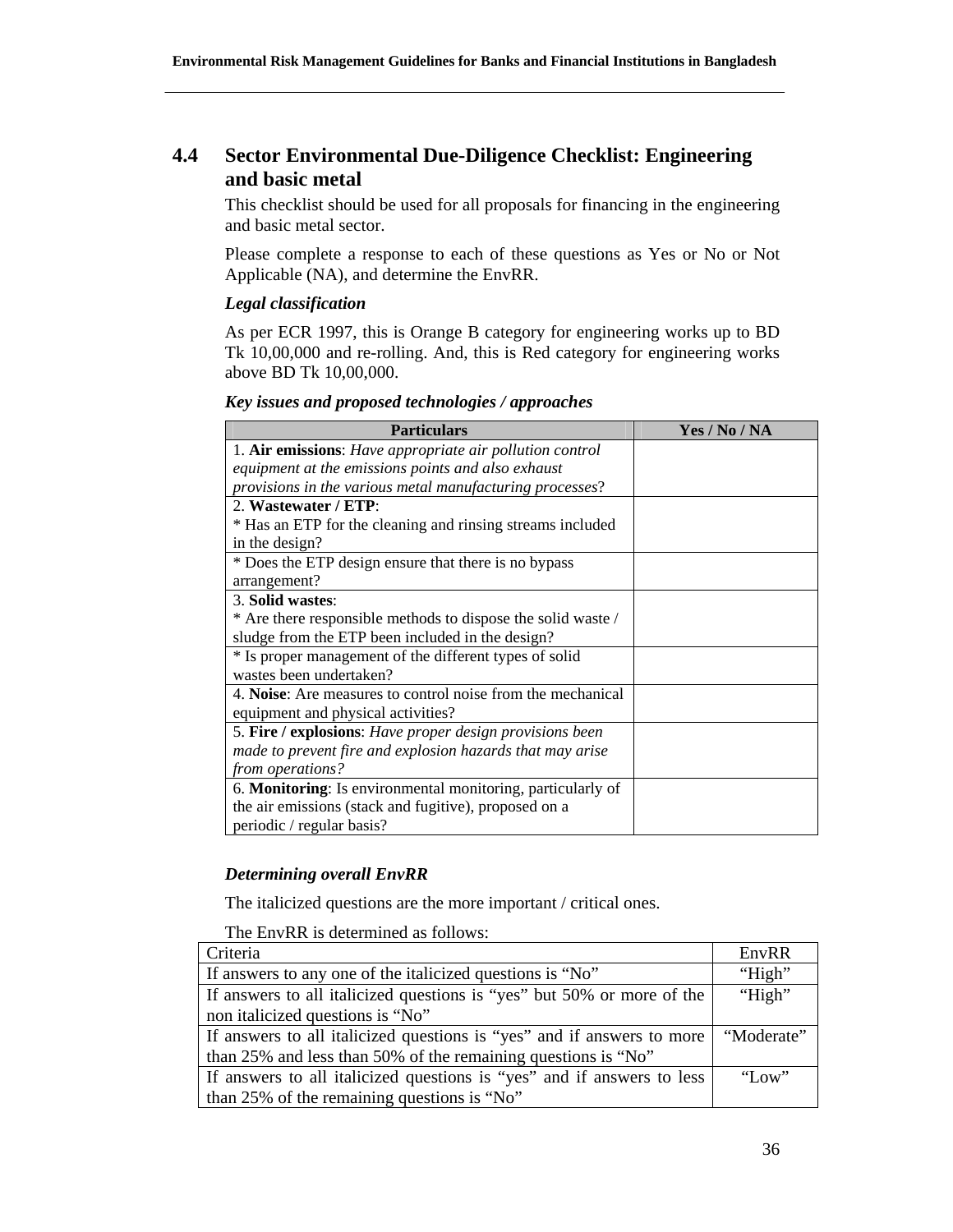## **4.5 Sector Environmental Due-Diligence Checklist: Housing**

This checklist should be used for all proposals for financing in the housing sector.

Please complete a response to each of these questions as Yes or No or Not Applicable (NA), and determine the EnvRR.

## *Legal classification*

As per ECR 1997, this is not classified.

## *Key issues and proposed technologies / approaches*

| <b>Particulars</b>                                              | Yes / No / NA |
|-----------------------------------------------------------------|---------------|
| 1. Sewage:                                                      |               |
| * Has a sewage treatment plant (STP) of a size appropriate      |               |
| to the requirements been included in the design? Is there a     |               |
| justification for the chosen size?                              |               |
| * Does the STP design ensure that there is no bypass            |               |
| arrangement?                                                    |               |
| 2. Dust: Does the proposed business activity have               |               |
| appropriate measures to control the dust pollution during       |               |
| construction?                                                   |               |
| 3. Noise: Are measures to control noise from the large          |               |
| construction activities?                                        |               |
| 4. <b>Debris:</b> Are there measures to manage the construction |               |
| debris?                                                         |               |
| 5. Monitoring: Is environmental monitoring, particularly of     |               |
| the air emissions and effluent discharges, proposed on a        |               |
| periodic / regular basis?                                       |               |

## *Determining overall EnvRR*

The italicized questions are the more important / critical ones.

| Criteria                                                               | EnvRR      |
|------------------------------------------------------------------------|------------|
| If answers to any one of the italicized questions is "No"              | "High"     |
| If answers to all italicized questions is "yes" but 50% or more of the | "High"     |
| non italicized questions is "No"                                       |            |
| If answers to all italicized questions is "yes" and if answers to more | "Moderate" |
| than 25% and less than 50% of the remaining questions is "No"          |            |
| If answers to all italicized questions is "yes" and if answers to less | "Low"      |
| than 25% of the remaining questions is "No"                            |            |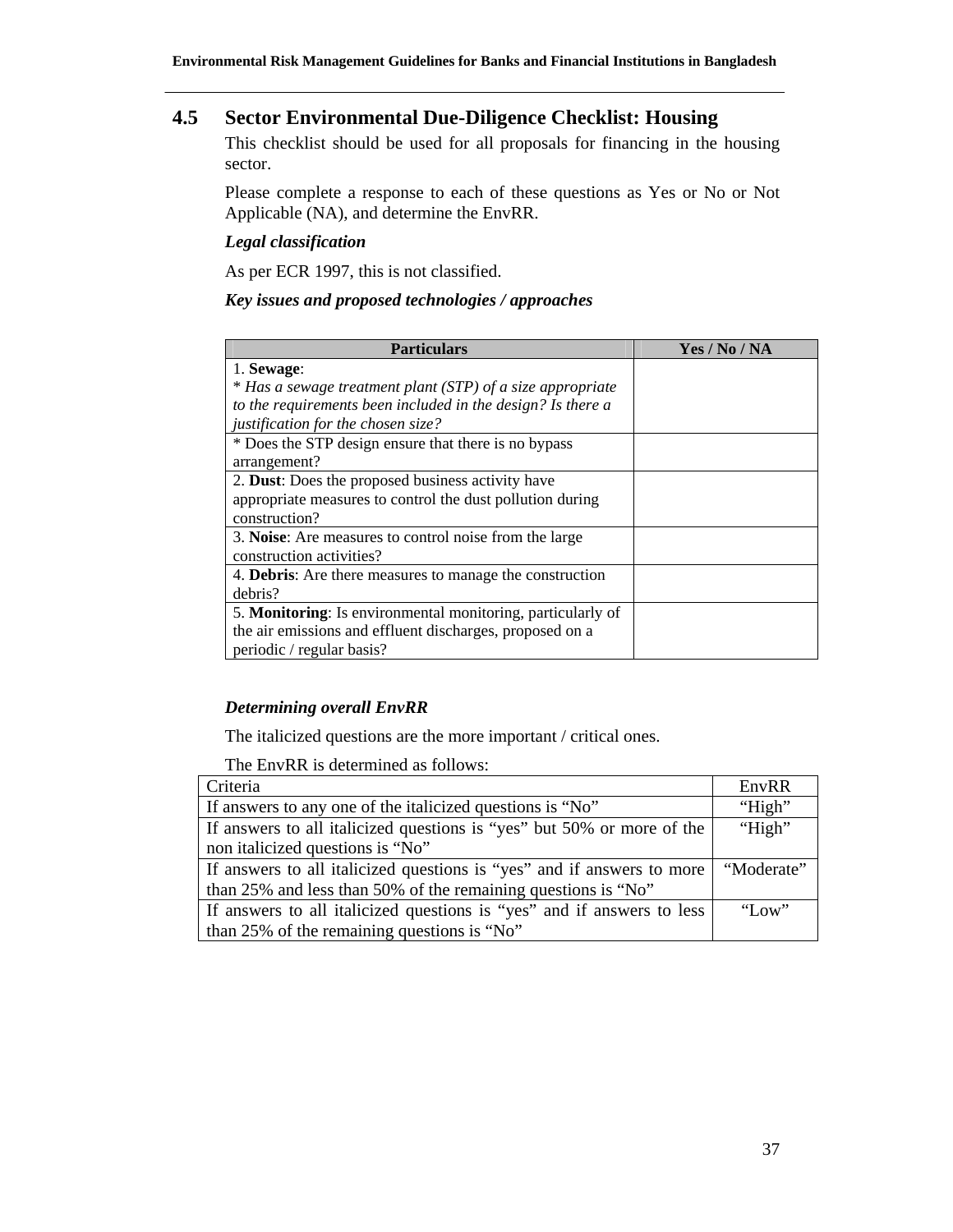## **4.6 Sector Environmental Due-Diligence Checklist: Pulp & paper**

This checklist should be used for all proposals for financing in the pulp  $\&$ paper sector.

Please complete a response to each of these questions as Yes or No or Not Applicable (NA), and determine the EnvRR.

#### *Legal classification*

As per ECR 1997, this is Red category.

## *Key issues and proposed technologies / approaches*

| <b>Particulars</b>                                              | Yes / No / NA |
|-----------------------------------------------------------------|---------------|
| 1. Wastewater / ETP:                                            |               |
| * Has an ETP of a size appropriate to the requirements been     |               |
| included in the design? Is there a justification for the chosen |               |
| size?                                                           |               |
| * Does the ETP design ensure that there is no bypass            |               |
| arrangement?                                                    |               |
| 2. Air emissions: Does the proposed business activity have      |               |
| appropriate air pollution control equipment at the emissions    |               |
| points, particularly the pulp processing and utilities?         |               |
| 3. Solid waste:                                                 |               |
| * Are there responsible methods to dispose the solid waste /    |               |
| sludge from the ETP been included in the design?                |               |
| * Are there measures to manage the large quantities of solid    |               |
| waste (though non-hazardous)?                                   |               |
| 4. Odour: Are measures for preventing and controlling           |               |
| odour been planned?                                             |               |
| 5. Noise: Are measures to control noise from the large          |               |
| mechanical equipment and physical activities?                   |               |
| 6. Monitoring: Is environmental monitoring, particularly of     |               |
| the effluent's characteristics, proposed on a periodic /        |               |
| regular basis?                                                  |               |

## *Determining overall EnvRR*

The italicized questions are the more important / critical ones.

| Criteria                                                               | EnvRR      |
|------------------------------------------------------------------------|------------|
| If answers to any one of the italicized questions is "No"              | "High"     |
| If answers to all italicized questions is "yes" but 50% or more of the | "High"     |
| non italicized questions is "No"                                       |            |
|                                                                        |            |
| If answers to all italicized questions is "yes" and if answers to more | "Moderate" |
| than 25% and less than 50% of the remaining questions is "No"          |            |
| If answers to all italicized questions is "yes" and if answers to less | "Low"      |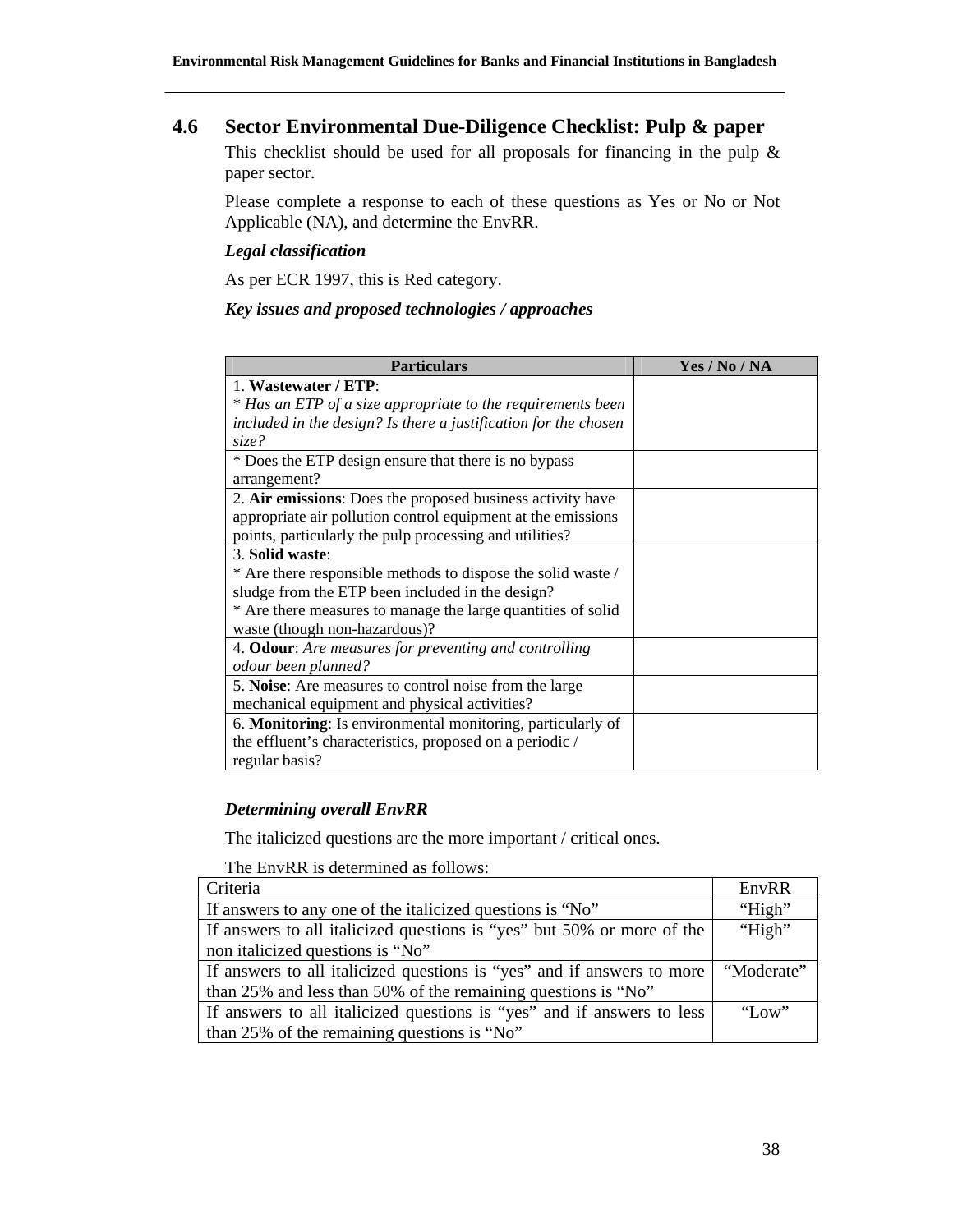## **4.7 Sector Environmental Due-Diligence Checklist: Sugar & distilleries**

This checklist should be used for all proposals for financing in the sugar and distilleries sector.

Please complete a response to each of these questions as Yes or No or Not Applicable (NA), and determine the EnvRR.

#### *Legal classification*

As per ECR 1997, this is Red category.

## *Key issues and proposed technologies / approaches*

| <b>Particulars</b>                                              | Yes / No / NA |
|-----------------------------------------------------------------|---------------|
| 1. Wastewater / ETP:                                            |               |
| * Has an ETP of a size appropriate to the requirements been     |               |
| included in the design? Is there a justification for the chosen |               |
| size of the ETP?                                                |               |
| * Does the ETP design ensure that there is no bypass            |               |
| arrangement?                                                    |               |
| 2. Solid wastes:                                                |               |
| * Are there responsible methods to dispose the solid waste /    |               |
| sludge from the ETP been included in the design?                |               |
| * Have methods to store and dispose solid wastes (generated     |               |
| from the treatment of raw material) been planned in the         |               |
| design?                                                         |               |
| 3. Water: Are water consumption reduction approaches            |               |
| been adopted to reduce the overall water intake?                |               |
| 4. Air emissions: Does the proposed business activity have      |               |
| appropriate air pollution control equipment at the emissions    |               |
| points, particularly the steam boilers?                         |               |
| 5. Odour: Are measures for preventing and controlling           |               |
| odour been planned?                                             |               |
| 6. Monitoring: Is environmental monitoring, particularly of     |               |
| the effluent's characteristics, proposed on a periodic /        |               |
| regular basis?                                                  |               |

## *Determining overall EnvRR*

The italicized questions are the more important / critical ones.

| Criteria                                                               | EnvRR      |
|------------------------------------------------------------------------|------------|
| If answers to any one of the italicized questions is "No"              | "High"     |
| If answers to all italicized questions is "yes" but 50% or more of the | "High"     |
| non italicized questions is "No"                                       |            |
|                                                                        |            |
| If answers to all italicized questions is "yes" and if answers to more | "Moderate" |
| than 25% and less than 50% of the remaining questions is "No"          |            |
| If answers to all italicized questions is "yes" and if answers to less | "Low"      |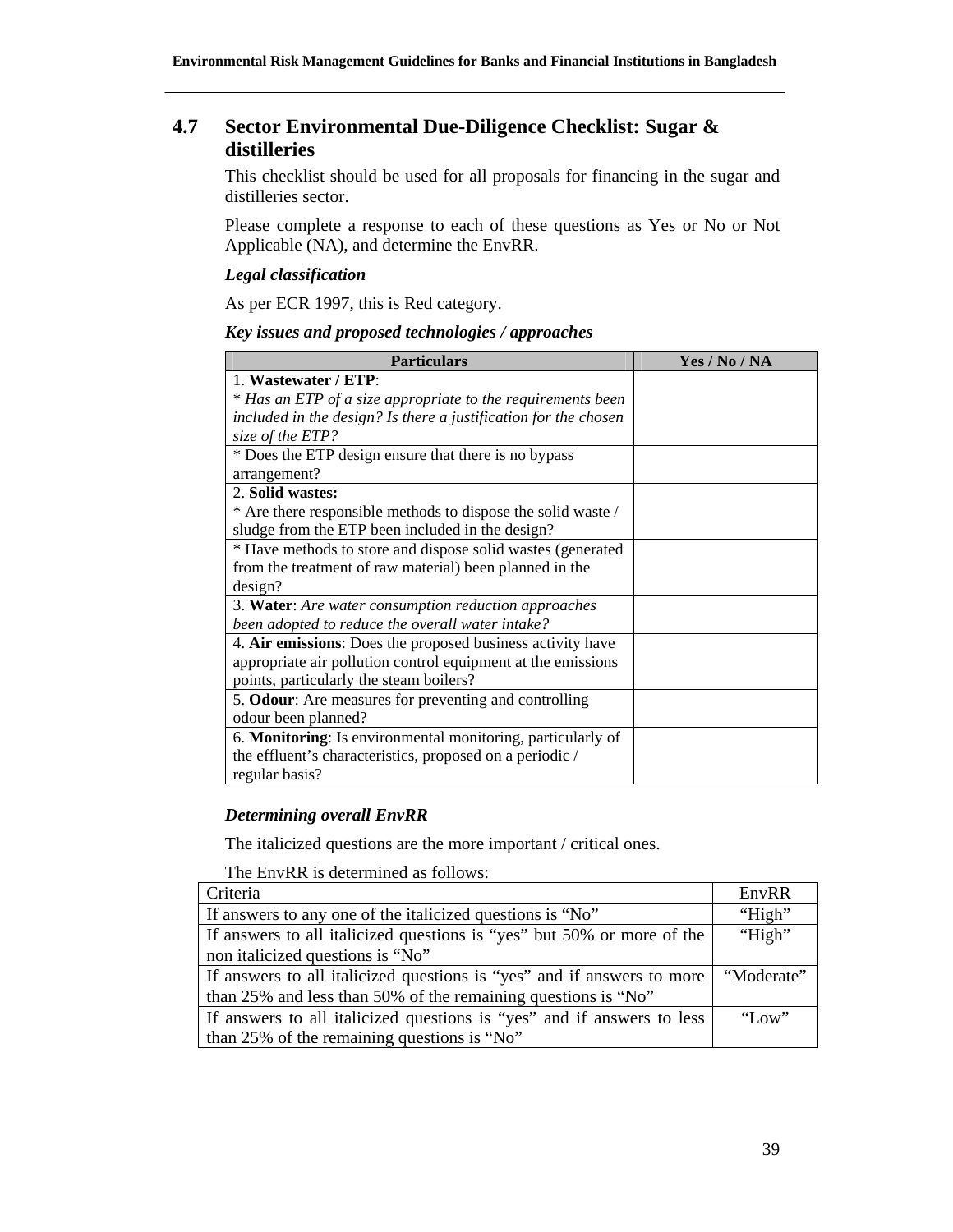## **4.8 Sector Environmental Due-Diligence Checklist: Tannery**

This checklist should be used for all proposals for financing in the tannery sector.

Please complete a response to each of these questions as Yes or No or Not Applicable (NA), and determine the EnvRR.

## *Legal classification*

As per ECR 1997, this is Red category.

## *Key issues and proposed technologies / approaches*

| <b>Particulars</b>                                                   | Yes / No / NA |
|----------------------------------------------------------------------|---------------|
| 1. Hazardous chemicals: Does the business activity include           |               |
| appropriate hazardous chemicals management methods in                |               |
| pretreatment, dyeing and other processes?                            |               |
| 2. Wastewater / ETP:                                                 |               |
| * Does the proposed business activity have its own ETP?              |               |
| * Does the ETP design ensure that there is no bypass                 |               |
| arrangement?                                                         |               |
| * If it is to a Common ETP, is this in working order?                |               |
| * Does the proposed business activity include a chrome               |               |
| recovery unit in its design?                                         |               |
| * Is the post-ETP treated wastewater discharged into a water         |               |
| body from where water is drawn for other applications?               |               |
| 3. Solid Wastes:                                                     |               |
| * Are there responsible methods to dispose the solid waste /         |               |
| sludge from the ETP been included in the design?                     |               |
| * Is the management of solid wastes properly planned and             |               |
| methods of disposal identified?                                      |               |
| 4. <b>Odour:</b> Are there methods to control the odour from leather |               |
| tanning as these constitute a nuisance to the surrounding            |               |
| community?                                                           |               |
| 5. Monitoring: Is environmental monitoring, particularly             |               |
| Chromium VI, proposed on a periodic / regular basis?                 |               |

## *Determining overall EnvRR*

The italicized questions are the more important / critical ones.

| Criteria                                                               | EnvRR      |
|------------------------------------------------------------------------|------------|
| If answers to any one of the italicized questions is "No"              | "High"     |
| If answers to all italicized questions is "yes" but 50% or more of the | "High"     |
| non italicized questions is "No"                                       |            |
| If answers to all italicized questions is "yes" and if answers to more | "Moderate" |
| than 25% and less than 50% of the remaining questions is "No"          |            |
| If answers to all italicized questions is "yes" and if answers to less | "Low"      |
| than 25% of the remaining questions is "No"                            |            |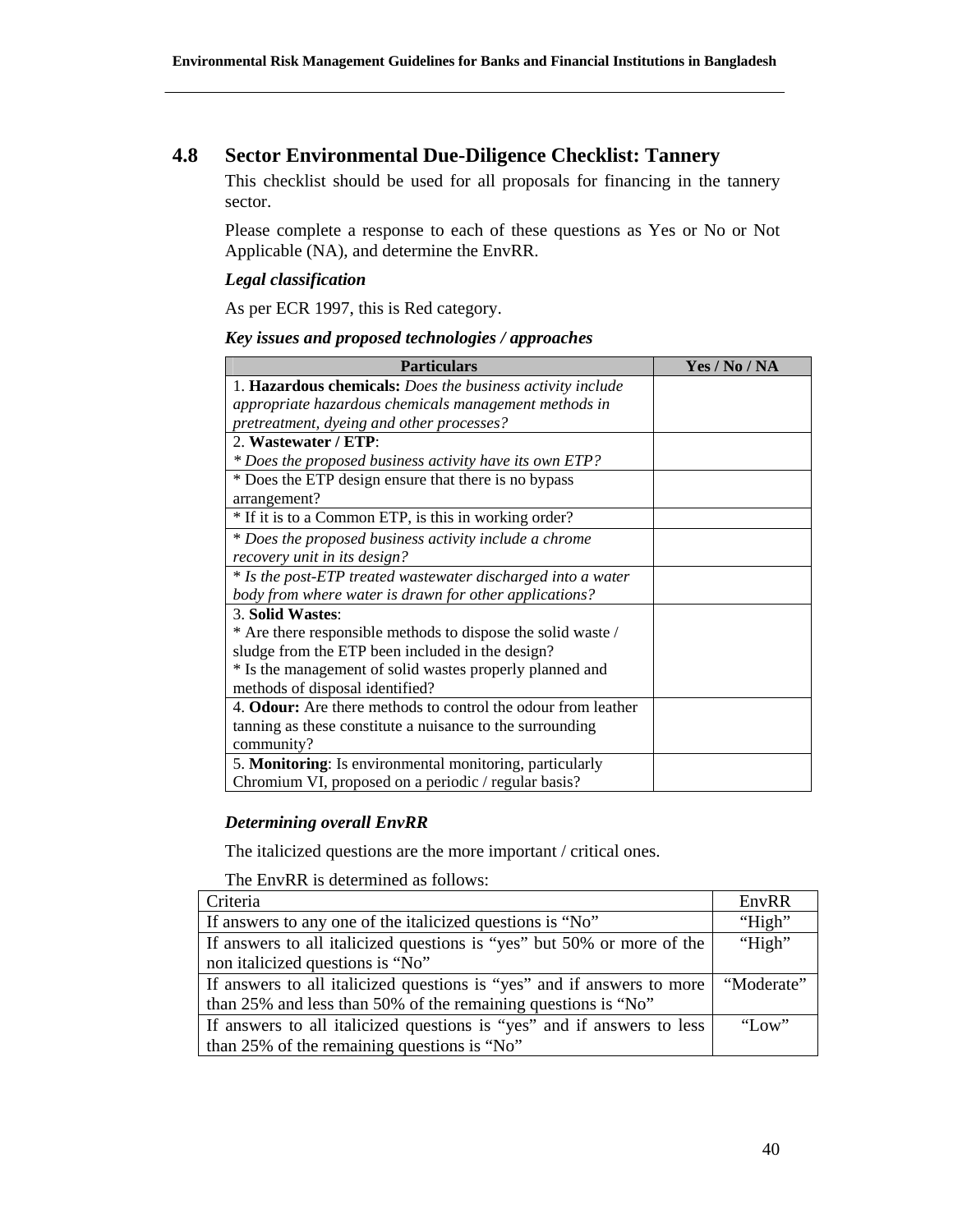## **4.9 Sector Environmental Due-Diligence Checklist: Textile and apparels**

This checklist should be used for all proposals for financing in the textile sector.

Please complete a response to each of these questions as Yes or No or Not Applicable (NA), and determine the EnvRR.

#### *Legal classification*

As per ECR 1997, this is Orange B category.

## *Key issues and proposed technologies / approaches*

| <b>Particulars</b>                                                        | Yes / No / NA |
|---------------------------------------------------------------------------|---------------|
| 1. Hazardous Chemicals: Does the business activity include                |               |
| appropriate hazardous chemicals management methods in                     |               |
| pretreatment, dyeing and other processes?                                 |               |
| 2. Wastewater / ETP:                                                      |               |
| * Does the proposed business activity have an ETP?                        |               |
| * If business activity uses specific dyes (e.g. chrome dyes, sulphur dyes |               |
| or phenolic compounds) in dyeing process, is there a method to check      |               |
| the limits of particular compounds in the effluent discharged?            |               |
| * Has the ETP design ensured that there is no bypass arrangement?         |               |
| 3. Solid Wastes: Is the management of solid wastes properly planned       |               |
| and methods of disposal identified? The wastes include trials,            |               |
| trimmings, cuttings of fabrics, spent dyes, pigments, and printing        |               |
| pastes; and ETP sludge containing mainly fibres and grease.               |               |
| 4. Air emissions: Are air pollution control devices planned in the        |               |
| finishing processes such as coating and dyeing to manage air emissions    |               |
| that may contain toxic compounds?                                         |               |
| 5. Fire and explosions: Have proper design provisions been made to        |               |
| prevent fire and explosion hazards that may arise from operations?        |               |
| 6. Monitoring: Is environmental monitoring, particularly effluent         |               |
| characteristics, proposed on a periodic basis?                            |               |
| 7. Export requirements: If it is an export-oriented business or part of   |               |
| the supply chain, have all the buyer environmental requirements been      |               |
| met ?                                                                     |               |

## *Determining overall EnvRR*

The italicized questions are the more important / critical ones.

| Criteria                                                               | EnvRR      |
|------------------------------------------------------------------------|------------|
| If answers to any one of the italicized questions is "No"              | "High"     |
| If answers to all italicized questions is "yes" but 50% or more of the | "High"     |
| non italicized questions is "No"                                       |            |
| If answers to all italicized questions is "yes" and if answers to more | "Moderate" |
| than 25% and less than 50% of the remaining questions is "No"          |            |
| If answers to all italicized questions is "yes" and if answers to less | "Low"      |
| than 25% of the remaining questions is "No"                            |            |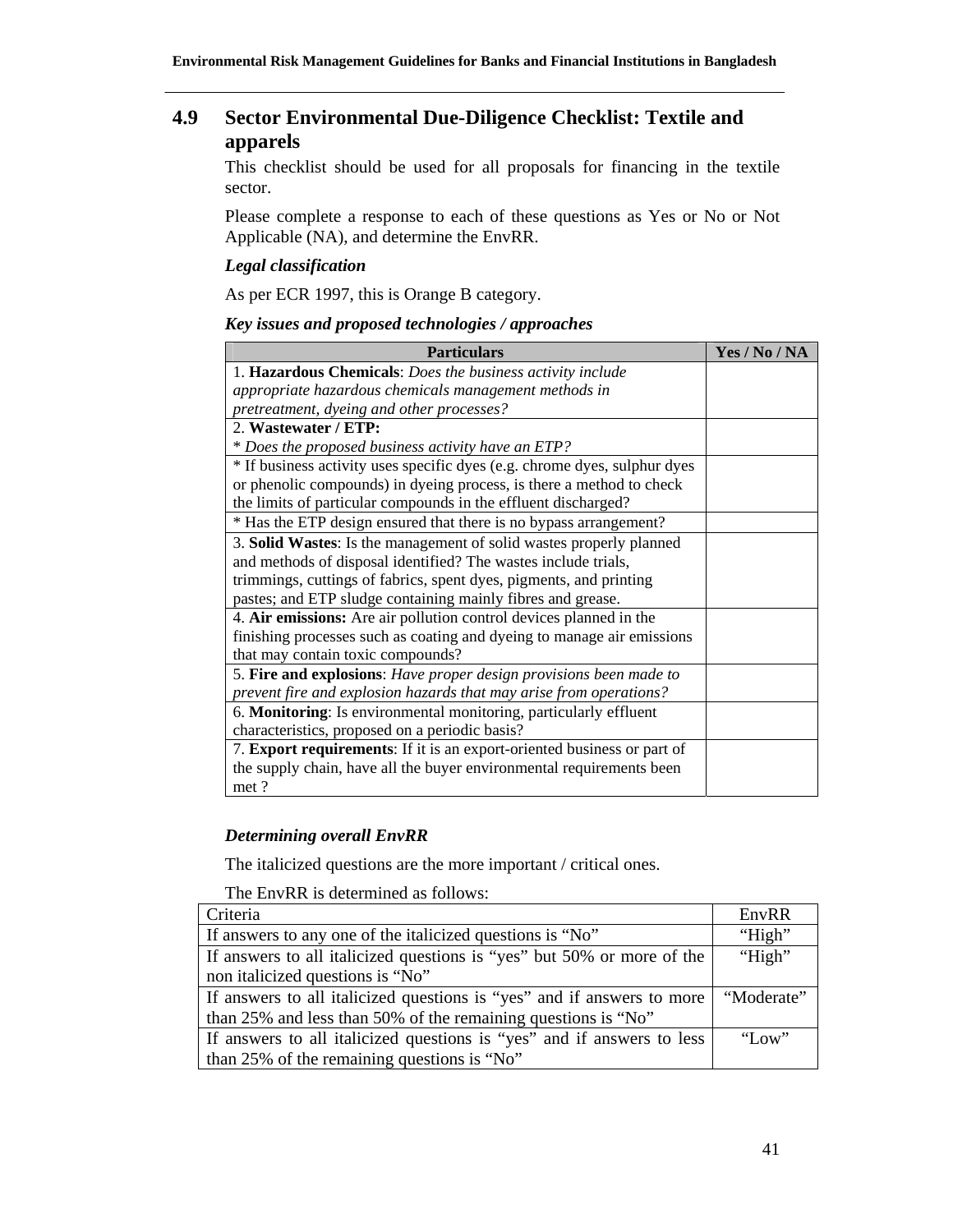## **4.10 Sector Environmental Due-Diligence Checklist: Ship breaking**

This checklist should be used for all proposals for financing in the ship breaking sector.

Please complete a response to each of these questions as Yes or No or Not Applicable (NA), and determine the EnvRR.

#### *Legal classification*

As per ECR 1997, this is Orange B category.

#### *Key issues and proposed technologies / approaches*

| <b>Particulars</b>                                         | Yes / No / NA |
|------------------------------------------------------------|---------------|
| 1. Certificate: Do the management methods include          |               |
| obtaining a certificate from the exporting country?        |               |
| 2. Hazardous Chemicals: Does the business activity         |               |
| include appropriate hazardous chemicals management         |               |
| methods during sorting, storage and reuse?                 |               |
| 3. Wastewater / ETP:                                       |               |
| * Does the proposed business activity have an ETP in its   |               |
| design?                                                    |               |
| * Has the ETP design ensured that there is no bypass       |               |
| arrangement?                                               |               |
| 4. Solid Wastes: Is the management of solid wastes         |               |
| properly planned and methods of disposal identified?       |               |
| 5. Monitoring: Is environmental monitoring, particularly   |               |
| effluent characteristics, proposed on a periodic / regular |               |
| basis?                                                     |               |

#### *Determining overall EnvRR*

The italicized questions are the more important / critical ones.

| Criteria                                                               | EnvRR        |
|------------------------------------------------------------------------|--------------|
| If answers to any one of the italicized questions is "No"              | "High"       |
| If answers to all italicized questions is "yes" but 50% or more of the | "High"       |
| non italicized questions is "No"                                       |              |
| If answers to all italicized questions is "yes" and if answers to more | "Moderate"   |
| than 25% and less than 50% of the remaining questions is "No"          |              |
| If answers to all italicized questions is "yes" and if answers to less | $\gamma$ Low |
| than 25% of the remaining questions is "No"                            |              |